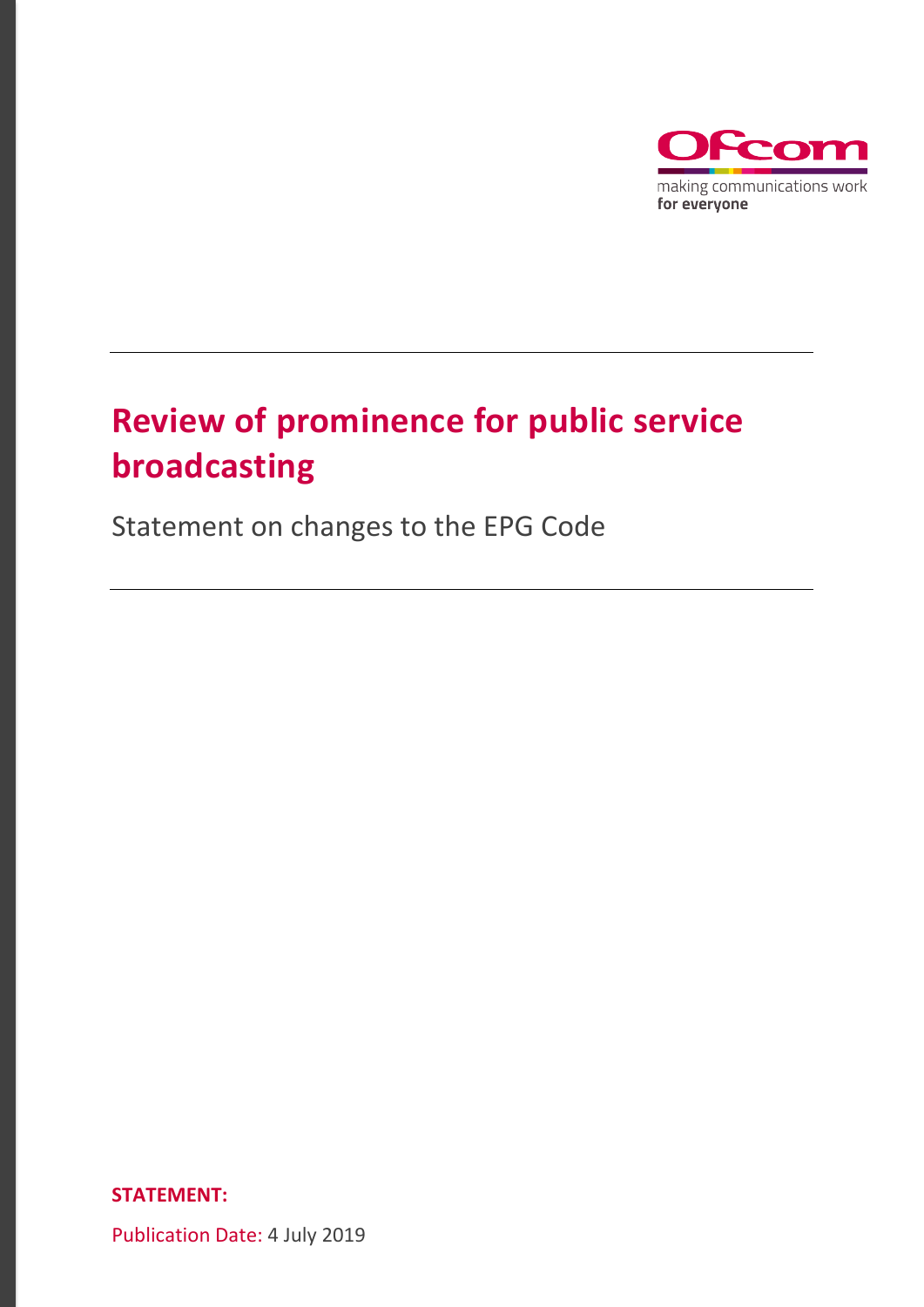# **Contents**

## **Section**

| 1. Overview                                                     |                |
|-----------------------------------------------------------------|----------------|
| 2. Public service broadcasting and the role of prominence rules | $\overline{4}$ |
| 3. Our approach to determining appropriate prominence           | q              |
| 4. Decisions on appropriate prominence for designated channels  | 18             |

## **Annexes**

| A1. Legislative Framework |  |  |  |  |
|---------------------------|--|--|--|--|
|---------------------------|--|--|--|--|

- A2. Equality Impact Assessment
- A3. Ofcom's assessment of the evidence base
- A4. Ofcom's EPG slot price modelling and interpretation
- A5. The EPG Code: appropriate prominence provisions
- A6. Stakeholder responses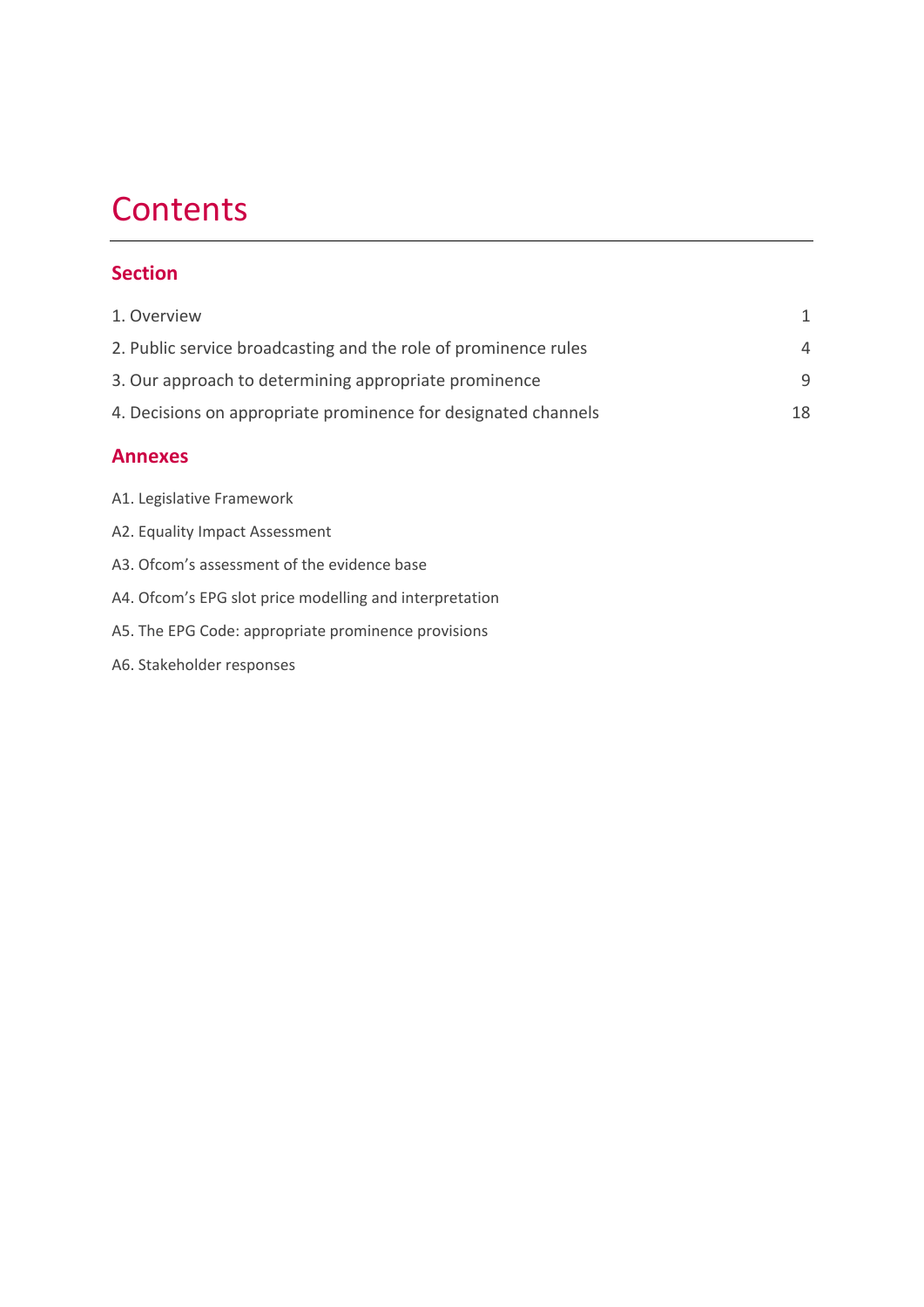# <span id="page-2-0"></span>1. Overview

**This document sets out our decisions to ensure that the public service broadcasting (PSB) traditional channels remain easy for TV viewers to find and watch on electronic programme guides (EPGs).**

Prominence, or the easy discovery of PSB, is important to ensure that viewers continue to enjoy the benefits of PSB, and that public service broadcasters remain sustainable. EPGs enable viewers to find and select traditional (or 'linear') TV channels. Ofcom's EPG Code sets rules on where PSB channels must appear on these guides.

This document outlines the decisions we have reached on updating the EPG Code. Viewers are increasingly watching content online, so alongside this document we are also making recommendations to Government for new legislation to ensure PSB services remain prominent on connected services and devices.[1](#page-2-1)

## **What we have decided – in brief**

**.** 

**Traditional TV channels are still widely watched and highly valued.** PSB was established by Parliament to ensure the public can access a range of high-quality, original television that meets viewer needs and interests. Prominence rules enable viewers to find PSB easily and enjoy the benefits it brings, both now and in the future.

**We will safeguard the EPG positions of BBC One, BBC Two, Channel 3 licensees, Channel 4, Channel 5 and S4C.** The main five PSB channels are the foundation of the UK's PSB provision, providing high-quality programmes across a wide range of genres and delivering a wide range of societal and individual benefits. S4C is the only Welsh language broadcaster and provides a broad range of high-quality and diverse programming in Welsh. We are amending the EPG Code to ensure these channels remain easy to find.

**We are also setting minimum levels of prominence for other PSB and local TV channels.** A range of other PSB channels and local TV channels provide content with either a more specific genre focus (e.g. BBC News or BBC Four) or with specific target audience (e.g. CBeebies which targets very young children or BBC Scotland which targets Scottish viewers). These channels deliver a wide range of societal and individual benefits, and providing minimum levels of prominence will make some PSB channels easier to find and will ensure that these channels are guaranteed an appropriate level of prominence in the future. It will also provide some flexibility for EPG providers about where these channels appear within their channel listings.

*This overview is a simplified high-level summary only. Full explanation and conclusions are provided in the main document and supporting annexes.*

<span id="page-2-1"></span><sup>&</sup>lt;sup>1</sup> Review of prominence for public service broadcasting: Recommendations for a new legislative framework for PSB prominence in an online world

[https://www.ofcom.org.uk/\\_\\_data/assets/pdf\\_file/0021/154461/recommendations-for-new-legislative-framework-for](https://www.ofcom.org.uk/__data/assets/pdf_file/0021/154461/recommendations-for-new-legislative-framework-for-psb-prominence.pdf)[psb-prominence.pdf](https://www.ofcom.org.uk/__data/assets/pdf_file/0021/154461/recommendations-for-new-legislative-framework-for-psb-prominence.pdf)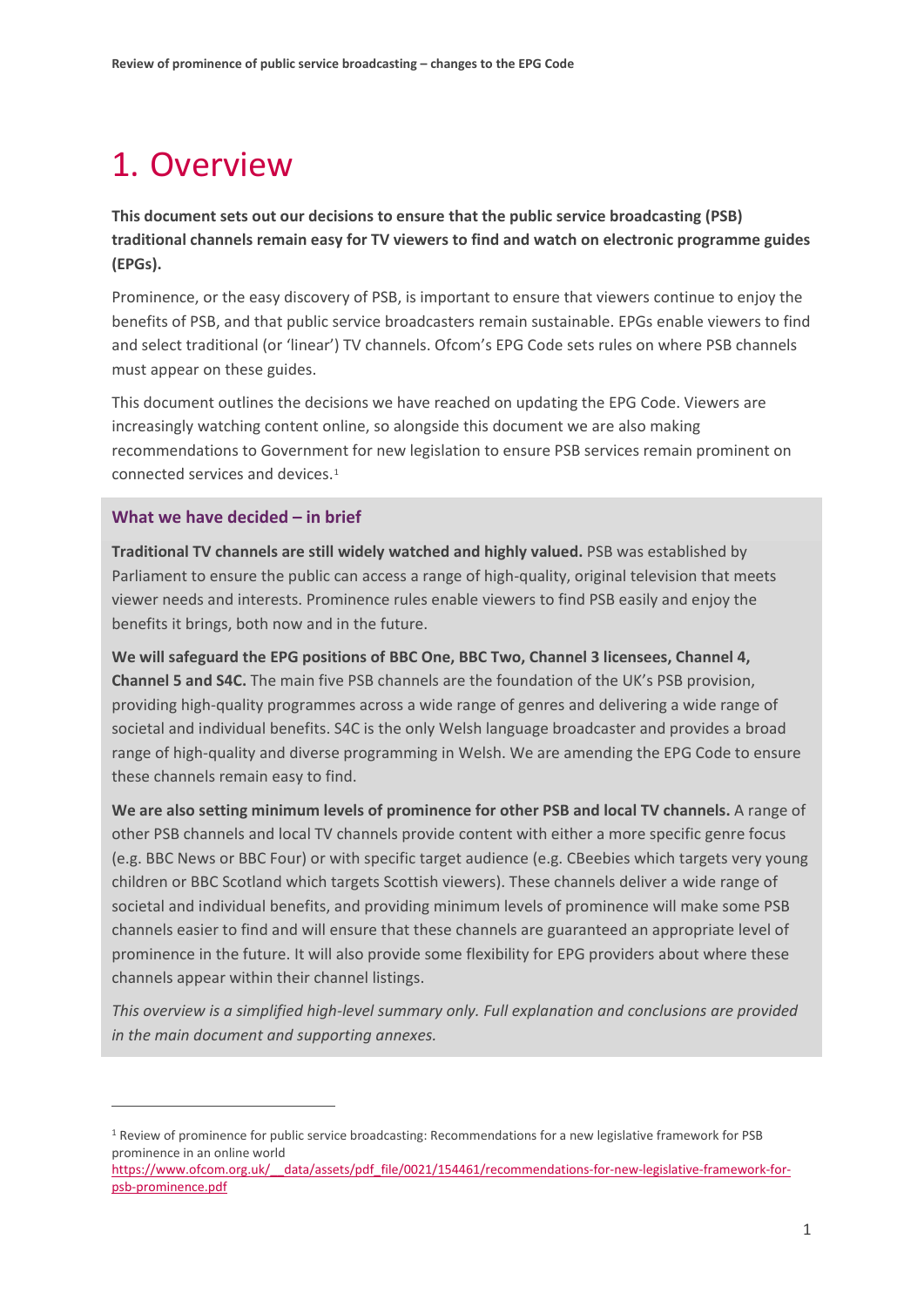# **Prominence supports the delivery of PSB**

- 1.1 PSB is established in statute to bring a range of benefits to UK viewers, including delivering a wide range of high-quality, original programmes that reflect the UK back to itself; bring the nation together at important moments; and inform, entertain and educate society. The Communications Act 2003 sets out the purposes of PSB and the role of the PSBs – the BBC, ITV, STV, Channel 4, S4C and Channel 5 – in delivering these. Ofcom has a range of regulatory responsibilities to ensure that these broadcasters meet the needs and interests of different people across the UK.
- 1.2 The current legislative and regulatory framework supports the availability of PSB and ensures it is prominent. Prominence makes PSB easy to find and watch, which helps the delivery of the PSB purposes and aids the sustainability of the PSBs. The discoverability of PSB is secured by making the specified linear channels easy to find within a programme guide (an 'electronic programme guide' or EPG). Ofcom has put in place a Code for EPG providers (the 'EPG Code') that includes rules on the appropriate prominence of the PSB channels and local TV services.

# **Ensuring PSB channels occupy prominent EPG slots**

- 1.3 In July 2018, we reviewed the prominence of PSB and consulted on changes to the EPG Code.<sup>[2](#page-3-0)</sup> We found that the flexibility in our current EPG Code had, over time, contributed to some significant variations across EPG providers. This has meant that some PSB and local TV channels are less easy to discover depending on the platform and television device used.
- 1.4 We received a number of responses from PSB, local TV and commercial broadcasters, EPG providers, TV platform providers and other interested parties. Overall, respondents recognised the importance to viewers of PSB channels being easy to discover, but some raised concerns about the impact and costs of our proposals.
- 1.5 We have carefully considered all of the arguments and evidence provided in consultation responses. Determining appropriate prominence for PSB channels requires a high degree of regulatory judgement and we have placed particular emphasis on the value PSB provides to society and individuals. Greater specificity in the EPG Code will secure appropriate prominence for all PSB channels, while also supporting innovation and consumer choice.
- 1.6 We have decided to proceed with the proposals that we consulted on, with three changes (which we discuss in section 4). We are setting rules based on slot numbers within an EPG rather than page numbers. We are setting a minimum level of prominence for local digital television programme services, but we are not doing so for simulcasts of these services. And we are setting a longer period than our consultation proposal for EPG providers to implement the new rules (18 months rather than 12 months).

**.** 

<span id="page-3-0"></span><sup>2</sup> *Review of rules for prominence of public service broadcasters and local TV – Consultation on proposed changes to the linear EPG Code and future of the regime*, available at: https://www.ofcom.org.uk/ data/assets/pdf file/0020/116273/consultation-epg[code-prominence-regime.pdf](https://www.ofcom.org.uk/__data/assets/pdf_file/0020/116273/consultation-epg-code-prominence-regime.pdf)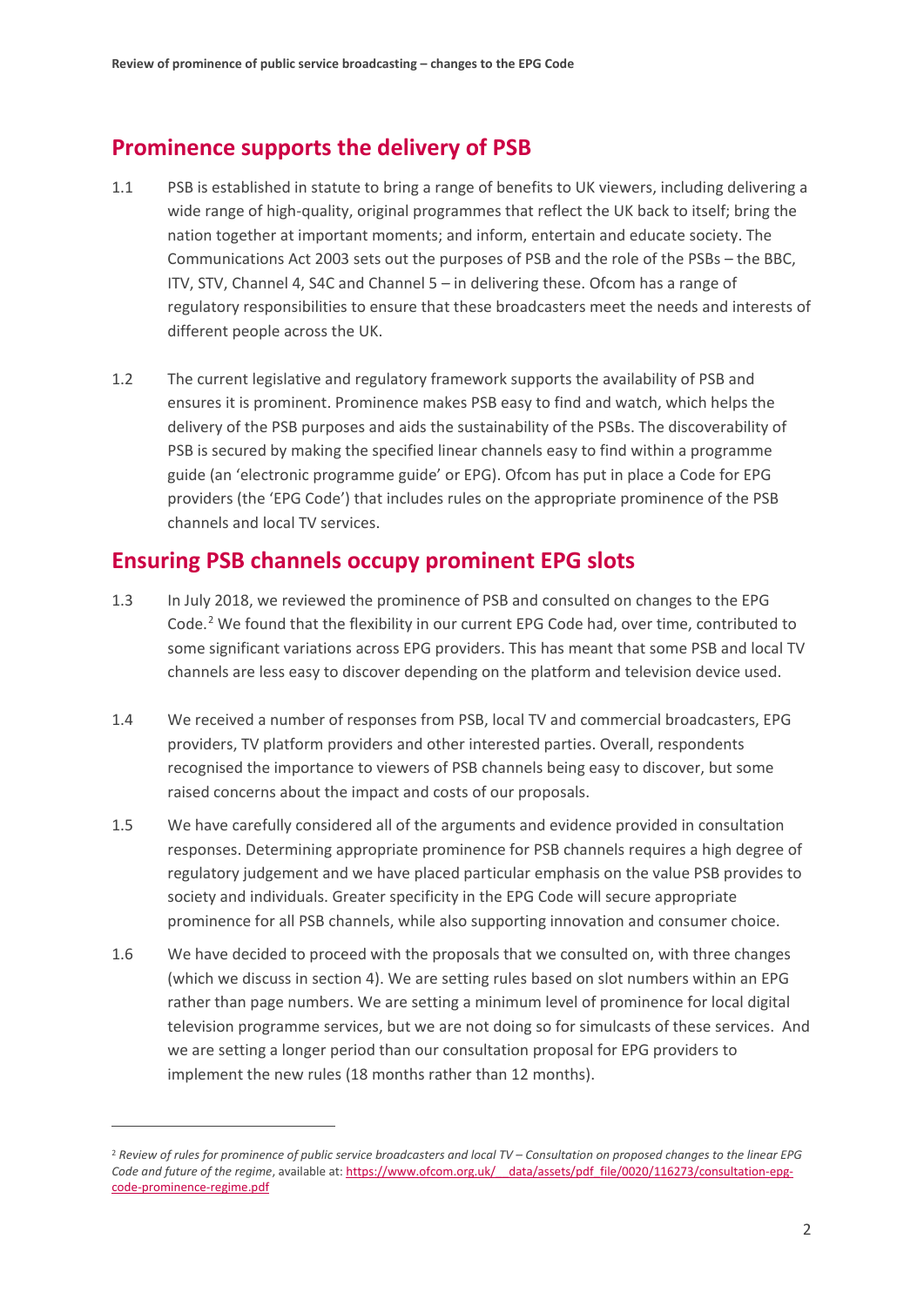1.7 For some channels, our requirements set their exact EPG channel number. For others, we specify the lowest slot in which they can be listed. This will safeguard the position of all PSB channels and improve the discoverability of some channels on specific EPGs. These new rules will come into force on 4 January 2021 and are summarised below:

| <b>Designated Channel</b>                                                             | <b>New obligation</b>                                               | <b>Impact on EPGs</b>                                                                                                                    |
|---------------------------------------------------------------------------------------|---------------------------------------------------------------------|------------------------------------------------------------------------------------------------------------------------------------------|
| BBC One, BBC Two, Channel 3<br>licensees, Channel 4 and<br>Channel 5                  | Slot position 1-5                                                   | Safeguards current position                                                                                                              |
| S4C and Channel 4 on EPGs<br>specific to Wales                                        | S4C in slot position 4 in Wales<br>& Channel 4 within first 8 slots | Channel 4 will move up on Sky<br>and Freesat EPGs in Wales                                                                               |
| <b>BBC Four; BBC Scotland and</b><br>BBC Alba in Scotland; and S4C<br>on UK-wide EPGs | Within first 24 slots                                               | S4C will move up on Virgin Media<br>BBC Alba will move up on Virgin<br>Media and Sky<br>BBC Four will move up in<br>Scotland on Freeview |
| BBC Children's channels -<br><b>CBBC and CBeebies</b>                                 | Within first 8 slots of children's<br>section                       | Channels will move up on Sky                                                                                                             |
| BBC News & BBC Parliament                                                             | Within first 8 slots of news<br>section                             | Channels must remain above the<br>minimum level                                                                                          |
| Local TV services                                                                     | Within first 24 slots on digital<br>terrestrial television only     | Channels must remain above the<br>minimum level on Freeview only                                                                         |

## **Next steps**

- 1.8 Our changes to appropriate prominence requirements of the EPG Code will come into force on 4 January 2021 and will replace the current appropriate prominence section of the EPG Code on that date.
- 1.9 Today, we are also publishing our recommendations to Government for a new framework to keep PSB TV prominent in an online world. This will require new legislation so we will engage with Government and industry over the summer to discuss these recommendations and next steps.
- 1.10 Our work on prominence is an important part of our wider PSB programme of work, ensuring that PSB is maintained and strengthened into the future. We have also published today[, the future of public service media,](https://www.ofcom.org.uk/__data/assets/pdf_file/0022/155155/future-public-service-media.pdf) which sets out our plans in more detail.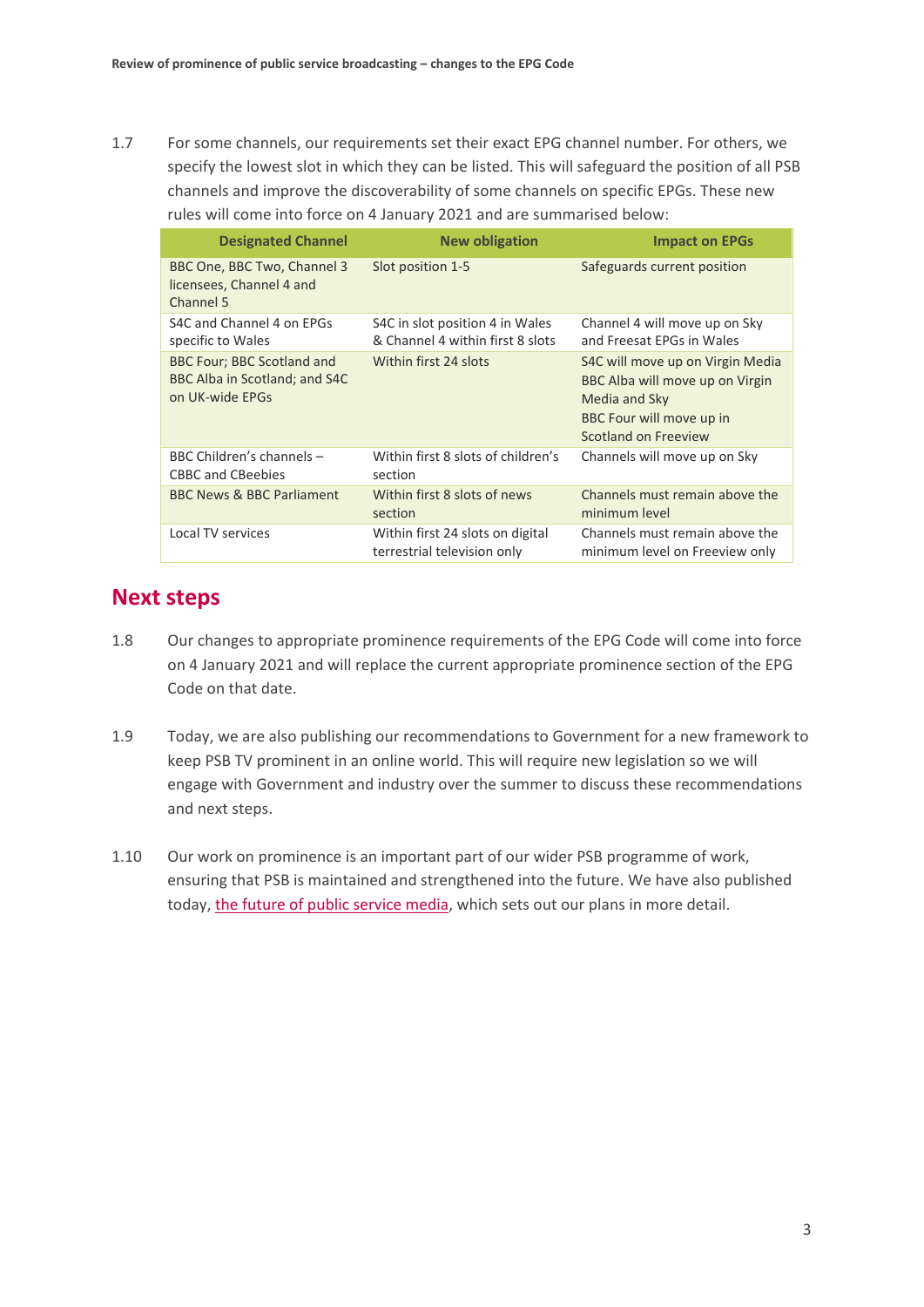# <span id="page-5-0"></span>2. Public service broadcasting and the role of prominence rules

- 2.1 This section summarises the purposes of Public Service Broadcasting (PSB), the role of the prominence rules to ensure viewers can easily find PSB and our work to date.
- 2.2 PSB was established by Parliament to ensure the public has access to high quality television that reflects the UK back to itself, brings the nation together at key moments, and informs and educates society. It also helps to ensure that certain types and genres of programmes – which would be less well provided if left to the market alone – get made, e.g. arts, religion and original children's content. PSB is available to everyone, and free at the point of use.
- 2.3 The purposes of PSB are set out in the Communications Act 2003[3](#page-5-1) (the Act) and are to:
	- a) provide television programmes that deal with a wide range of subjects;
	- b) cater for the widest possible range of audiences, across different times of day and through different types of programme; and
	- c) maintain high standards of programme-making.
- 2.4 PSB is currently provided through a number of services: the BBC's public services, the Channel 3 services (ITV and STV), Channel 4 and Channel 5. BBC Alba and S4C provide Gaelic and Welsh-language channels. These services are collectively required to deliver content that meets the public service purposes as well as fulfil particular broadcaster specific requirements, remits or duties. In 2011, the Secretary of State also introduced statutory provisions for local TV services that have a remit to provide a television service that will bring social or economic benefits to an area.<sup>[4](#page-5-2)</sup>
- 2.5 Ofcom has a range of regulatory responsibilities to ensure PSB meets audiences' needs and interests, including monitoring performance and setting enforceable relevant conditions for public service channels which require (amongst other things) that the channels deliver their statutory public service remits[5](#page-5-3). For the BBC, its Operating Licence sets requirements for fulfilment by the BBC of its specific mission and public purposes, as established in the BBC's Royal Charter. It includes a range of regulatory conditions<sup>6</sup>, including requirements for distinctiveness, quotas for original production and nations and regions programming across the BBC's public services. For the Channel 4 Corporation (C4C), we set licence conditions for its main channel, Channel 4, as well as evaluating the performance of all C4C

**.** 

<span id="page-5-1"></span><sup>3</sup> These purposes are set out in sections 264(4) to (6) of the Act[: https://www.legislation.gov.uk/ukpga/2003/21/contents](https://www.legislation.gov.uk/ukpga/2003/21/contents)

<span id="page-5-2"></span><sup>&</sup>lt;sup>4</sup> The relevant orders were made under sections 244 and 310 of the Act, as well as section 5 of the Wireless Telegraphy Act 2006.

<span id="page-5-3"></span><sup>&</sup>lt;sup>5</sup> The statutory public service remits of the channel 3, 4 and 5 services are set out in section 265 of the Act.

<span id="page-5-4"></span><sup>&</sup>lt;sup>6</sup> The BBC Operating Framework, including the BBC Operating Licence can be found here[: https://www.ofcom.org.uk/tv](https://www.ofcom.org.uk/tv-radio-and-on-demand/information-for-industry/bbc-operating-framework/operating-framework)[radio-and-on-demand/information-for-industry/bbc-operating-framework/operating-framework](https://www.ofcom.org.uk/tv-radio-and-on-demand/information-for-industry/bbc-operating-framework/operating-framework)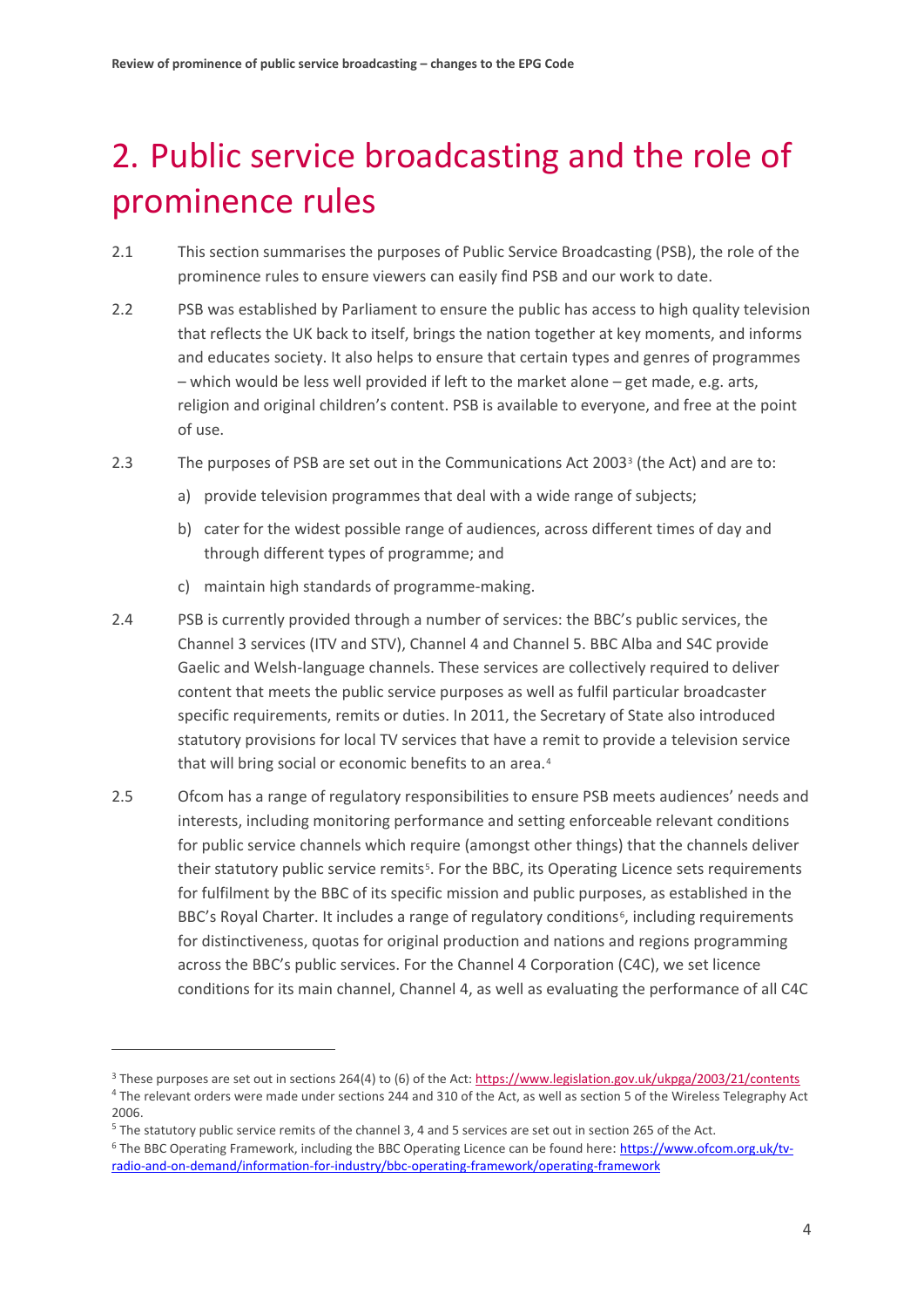services in meeting its statutory media content duties<sup>[7](#page-6-0)</sup> which focus on diversity, alternative viewpoints and younger audiences. For Channel 3 licensees and Channel 5, we set licence conditions including obligations for news, current affairs, and regional production.[8](#page-6-1)

- 2.6 It is not enough to simply make sure a range of quality programmes are made and available, they must also be easy to find, watched and enjoyed by viewers. The importance of ease of discovery is recognised by Parliament, and the prominence rules aim to ensure that channels which deliver valuable public service content are easy to find.
- 2.7 Prominence also plays a role in supporting the sustainability of PSB. Regulatory requirements such as original programming or local news provision have a cost impact, and the PSBs also receive a number of benefits to support the sustainability of the system. These benefits include spectrum (DTT), prominence on electronic programme guides (EPGs) and in the BBC's case, licence fee revenues. This balance of obligations and benefits is known as the 'PSB compact'.
- 2.8 Ofcom are considering the sustainability of this compact by facilitating a series of debates on the fundamental challenges facing PSB over the coming months as well as publishing our assessment of the PSBs' performance over the last five years.<sup>[9](#page-6-2)</sup> Our work on prominence contributes to and will inform this work.

# **The role of prominence and PSB channels**

- 2.9 We publish data on changing viewer habits and attitudes annually, as well as our view on the performance of the UK broadcasting market.<sup>[10](#page-6-3)</sup> This research shows that the broadcasting market has evolved considerably in recent years, and viewers now have access to a much wider selection of television services and content than ever before. Despite this, viewing to PSB remains high.
- 2.10 Eight in ten people (80%) watched at least 15 consecutive minutes of the main five PSB channels in a typical week in 2018 and over half of all television viewing of broadcast content on television sets was to one of the main five PSB channels.[11](#page-6-4) Audiences also continue to value PSB, with viewers rating the PSBs highly for 'trustworthy news' (59%) and 'shows that are well-made, high quality programmes' (65%).[12](#page-6-5)

 $\overline{a}$ 

<span id="page-6-1"></span><sup>8</sup> Channel 3 Licences can be found a[t www.ofcom.org.uk/manage-your-licence/tv-broadcast-licences/current](http://www.ofcom.org.uk/manage-your-licence/tv-broadcast-licences/current-licensees/channel-3)[licensees/channel-3](http://www.ofcom.org.uk/manage-your-licence/tv-broadcast-licences/current-licensees/channel-3) and Channel 5 at https://www.ofcom.org.uk/ data/assets/pdf file/0020/40376/channel-5attachment-variation.pdf<br><sup>9</sup> The future of public service media https://www.ofcom.org.uk/ data/assets/pdf\_file/0022/155155/future-public-

<span id="page-6-0"></span><sup>7</sup> The Act s198[A https://www.legislation.gov.uk/ukpga/2003/21/section/198A](https://www.legislation.gov.uk/ukpga/2003/21/section/198A)

<span id="page-6-2"></span>[service-media.pdf](https://www.ofcom.org.uk/__data/assets/pdf_file/0022/155155/future-public-service-media.pdf)

<span id="page-6-3"></span><sup>10</sup> Ofcom, *Media Nations* reports, available at[: https://www.ofcom.org.uk/research-and-data/tv-radio-and-on](https://www.ofcom.org.uk/research-and-data/tv-radio-and-on-demand/media-nations)[demand/media-nations](https://www.ofcom.org.uk/research-and-data/tv-radio-and-on-demand/media-nations)

<span id="page-6-4"></span><sup>11</sup> Source: BARB. Network, individuals 4+. The main five PSB channels include viewing to their HD channel variants but exclude viewing to their +1 channels

<span id="page-6-5"></span><sup>&</sup>lt;sup>12</sup> Ofcom PSB tracker 2018, https://www.ofcom.org.uk/ data/assets/pdf file/0019/142426/PSB-tracker-2018-data[tables.pdf](https://www.ofcom.org.uk/__data/assets/pdf_file/0019/142426/PSB-tracker-2018-data-tables.pdf)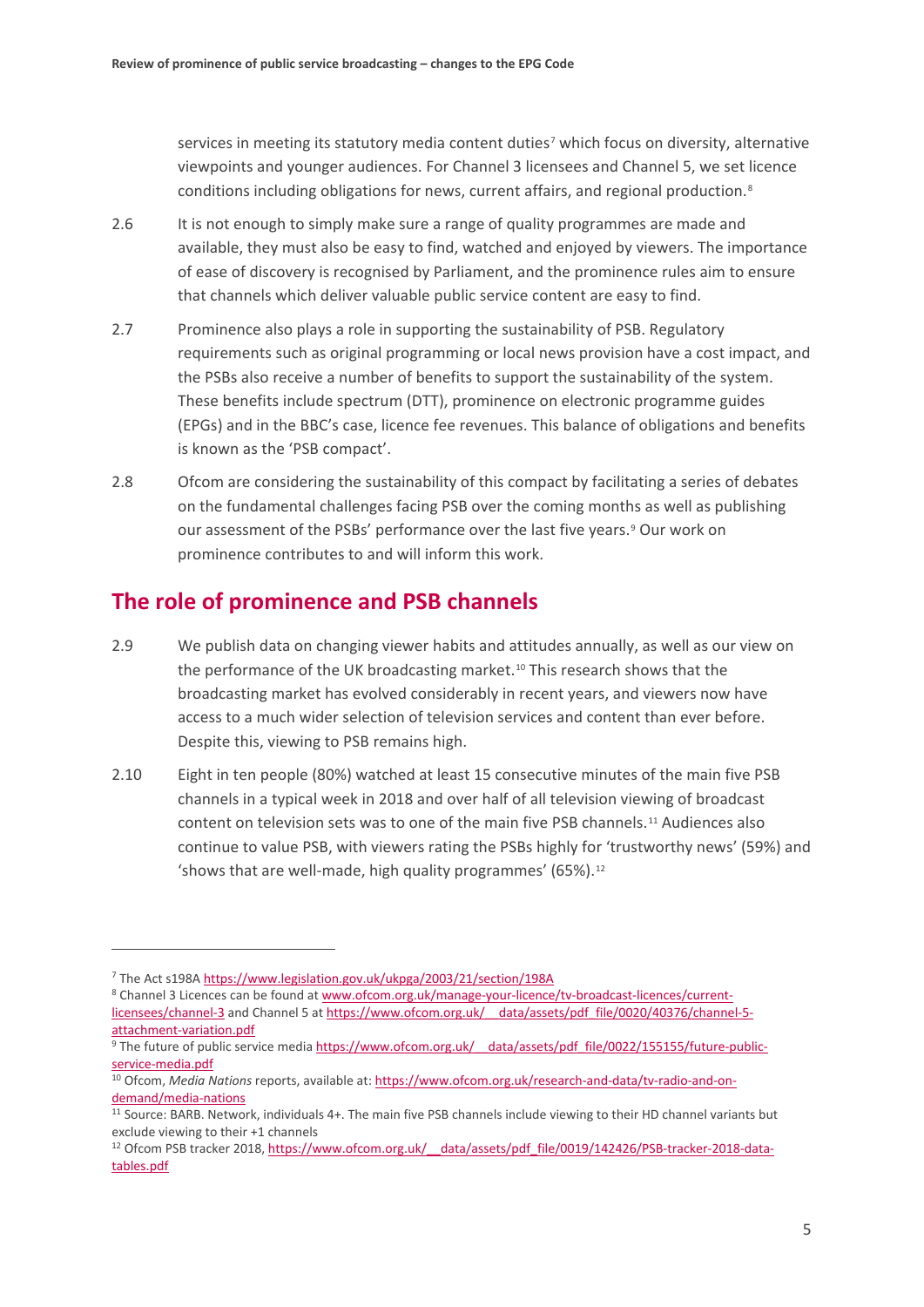- 2.11 PSB remains important in delivering a range of public benefits to viewers in the UK. These benefits include building an individual's knowledge of specific issues (e.g. via documentaries or factual programming), as well as bringing wider social value through bringing the nation together for shared experiences such as sporting events, or supporting informed democratic debate with news and current affairs. Ease of discovery encourages greater viewing and therefore helps to deliver these individual and social benefits.
- 2.12 The discoverability of PSB is currently achieved through rules that affect the prominence or position of specific linear channels on EPGs. The legislation sets out which PSB services (the 'designated channels') are entitled to 'appropriate prominence'. These services are: all BBC channels; the Channel 3 services (ITV and STV); Channel 4; Channel 5; S4C and local TV channels.[13](#page-7-0) Ofcom is responsible for providing guidance on appropriate prominence in a code for EPG providers<sup>[14](#page-7-1)</sup> (the 'EPG Code'). The current Ofcom EPG Code was set in 2004 and contains guidance on prominence, accessibility and fair and effective competition. This statement only relates to the section on prominence.[15](#page-7-2) Further information on the current legislative framework for EPGs and prominence can be found at [Annex 1.](https://www.ofcom.org.uk/__data/assets/pdf_file/0026/154376/annex-1-legislative-framework.pdf)
- 2.13 The current regulatory framework for prominence does not extend to the PSBs' ondemand or online services, nor services that enable viewers to navigate and select TV programmes beyond the EPG, such as the user interfaces on connected TVs, set-top boxes and streaming sticks. We have published separately our recommendations for a new regulatory framework for PSB prominence online.

# **Electronic Programme Guides ('EPGs') and the EPG Code**

- 2.14 EPGs consist of the listing and/or promotion of television programmes together with a facility for obtaining access to those programmes. On EPGs, channels are typically ranked in ascending order. Viewers can scroll through individual channels, browse by page or filter results by content genre, e.g. news. Consumers can scroll through EPGs to watch programmes being broadcast live, what is coming up next and, in some cases, what has already been broadcast.
- 2.15 The main EPG providers are currently Sky, Virgin Media, YouView, Freesat, Digital UK (which provides the Freeview EPG), BT and EE. The current EPG Code is not prescriptive and affords a broad degree of flexibility to EPG providers in terms of where to position the designated channels on their respective EPGs. However, EPG providers must comply with three broad principles included in the current EPG Code:
	- a) EPG providers should ensure their approach to PSB prominence is set out in a statement and is objectively justifiable;

**.** 

<span id="page-7-0"></span> $13$  Section 310(4) of the Act. Local TV channels have been entitled to prominence following an amendment made with effect from 31 January 2012 through the Code of Practice for Electronic Programmes Guides (Addition of Programme Services) Order 2011 ((SI 2011/3003)

<span id="page-7-1"></span><sup>&</sup>lt;sup>14</sup> The term 'EPG provider' means any organisation providing an EPG as defined by section 310 of the Act under a Broadcasting Act licence.

<span id="page-7-2"></span><sup>&</sup>lt;sup>15</sup> The section in the EPG Code on accessibility was reviewed and updated on 27 June 2018: https://www.ofcom.org.uk/ data/assets/pdf file/0016/115261/statement-epg-accessibility.pdf.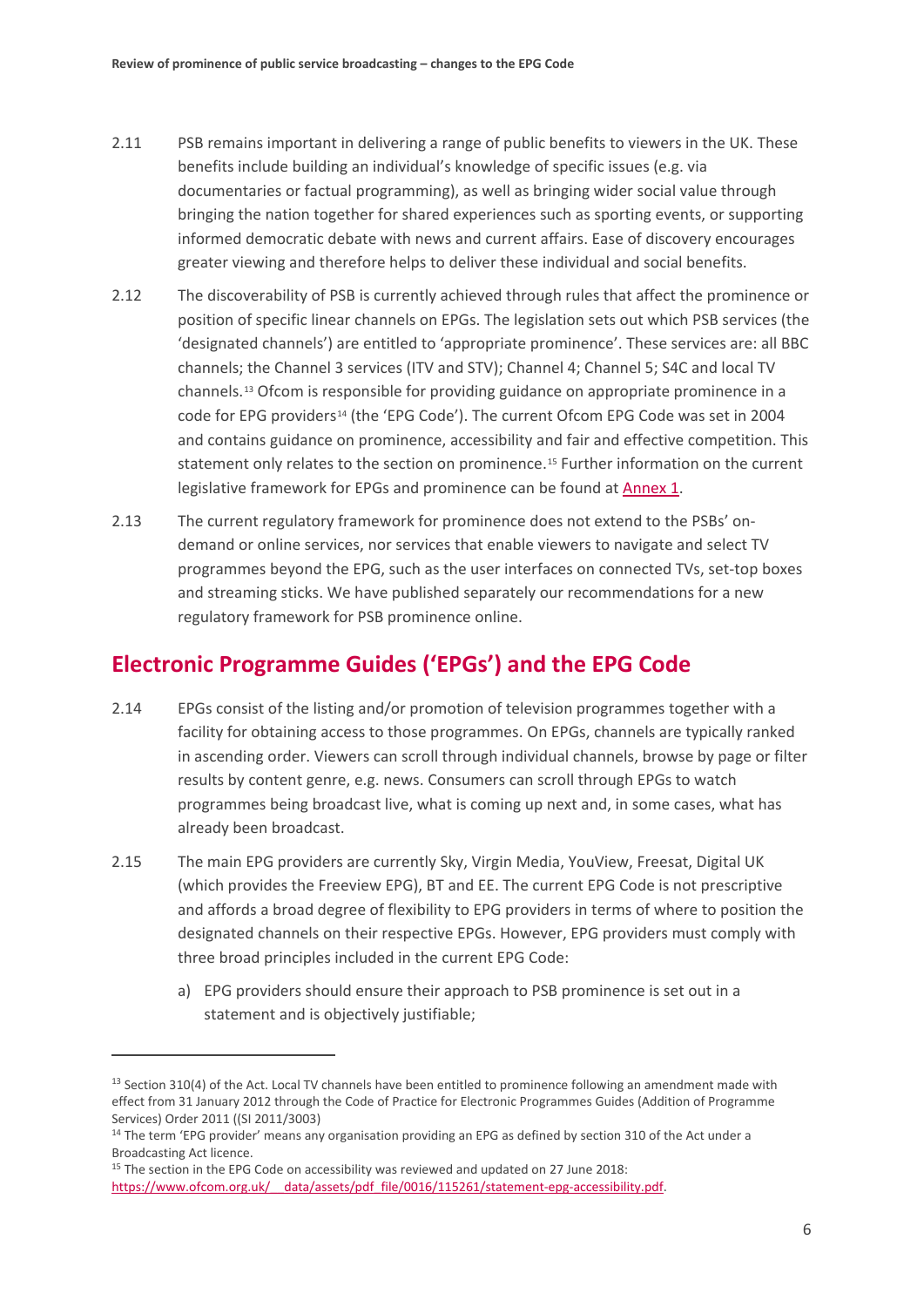- b) Ofcom would have regard to the interests of citizens and the expectations of consumers in considering whether a particular approach to listing designated channels constituted appropriate prominence; and
- c) EPGs should enable viewers of the designated channels in a region to select the appropriate regional versions of those channels through the primary listings for those channels, provided the relevant broadcaster had secured services that enabled this.
- 2.16 Most EPG providers offer nation specific EPGs, for instance in Wales most EPG providers list S4C in the fourth slot whereas in other nations Channel 4 appears in this slot. Virgin Media does not provide a fully regionalised EPG. However, it does provide a slightly different variant of its UK-wide EPG for Scotland (where BBC Scotland is listed at a slot reserved for BBC One HD across the rest of the UK). While we note this variation, for simplicity we refer to Virgin Media's EPG as UK-wide in this document.

# **2018 Ofcom report and consultation on the discoverability of PSB and local TV services**

- 2.17 The Digital Economy Act 2017 introduced a new duty for Ofcom, to prepare and publish a report on PSB prominence and to review the EPG Code by 1 December 2020.[16](#page-8-0) In July 2018, Ofcom published its first report on the availability and discoverability of PSB and local TV content (the 2018 report) $17$ . The 2018 report highlighted some variations in the prominence of specific channels, including the position of Channel 4 and S4C in Wales on different EPGs, the position of local TV services and the BBC's children's channels.
- 2.18 Some of these variances are in part due to the varying functionality of set-top boxes. For example, whether the platforms are designed to provide regionalised EPGs (e.g. a different EPG depending on where the customer lives) and the number of available slots per page on different devices. However, variations are also due to differences in how EPG providers operate their EPGs. For example, slots on Sky's EPG can be bought and sold by broadcasters through a secondary market, while some platforms more directly control channel positions on their EPGs. We also noted that some EPG providers' approaches to allocating slots are changing, for example, Virgin Media monetising their EPG.[18](#page-8-2) Also, under the current EPG Code, EPG providers can take a range of different approaches to appropriate prominence for the designated channels.
- 2.19 The 2018 report also assessed the availability and discoverability of PSB and local TV video on demand (VoD) content on connected devices. We consider these findings in our separate document on a new regulatory framework for PSB prominence online.[19](#page-8-3)

<span id="page-8-0"></span><sup>&</sup>lt;sup>16</sup> Section 95 of the Digital Economy Act 2017, introducing new section 311A to the Act:

<span id="page-8-1"></span>[https://www.legislation.gov.uk/ukpga/2017/30/contents.](https://www.legislation.gov.uk/ukpga/2017/30/contents)<br><sup>17</sup> The report published in July 2018 can be found here: [https://www.ofcom.org.uk/research-and-data/tv-radio-and-on](https://www.ofcom.org.uk/research-and-data/tv-radio-and-on-demand/tv-research/epg-prominence)[demand/tv-research/epg-prominence](https://www.ofcom.org.uk/research-and-data/tv-radio-and-on-demand/tv-research/epg-prominence)

<span id="page-8-2"></span><sup>&</sup>lt;sup>18</sup> Virgin Media sold slot 106 (vacated by BBC Three) to Channel 4 Corporation in 2017

<span id="page-8-3"></span><sup>&</sup>lt;sup>19</sup> Review of prominence for public service broadcasting: Recommendations for a new legislative framework for PSB prominence in an online world https://www.ofcom.org.uk/ data/assets/pdf file/0021/154461/recommendations-for[new-legislative-framework-for-psb-prominence.pdf](https://www.ofcom.org.uk/__data/assets/pdf_file/0021/154461/recommendations-for-new-legislative-framework-for-psb-prominence.pdf)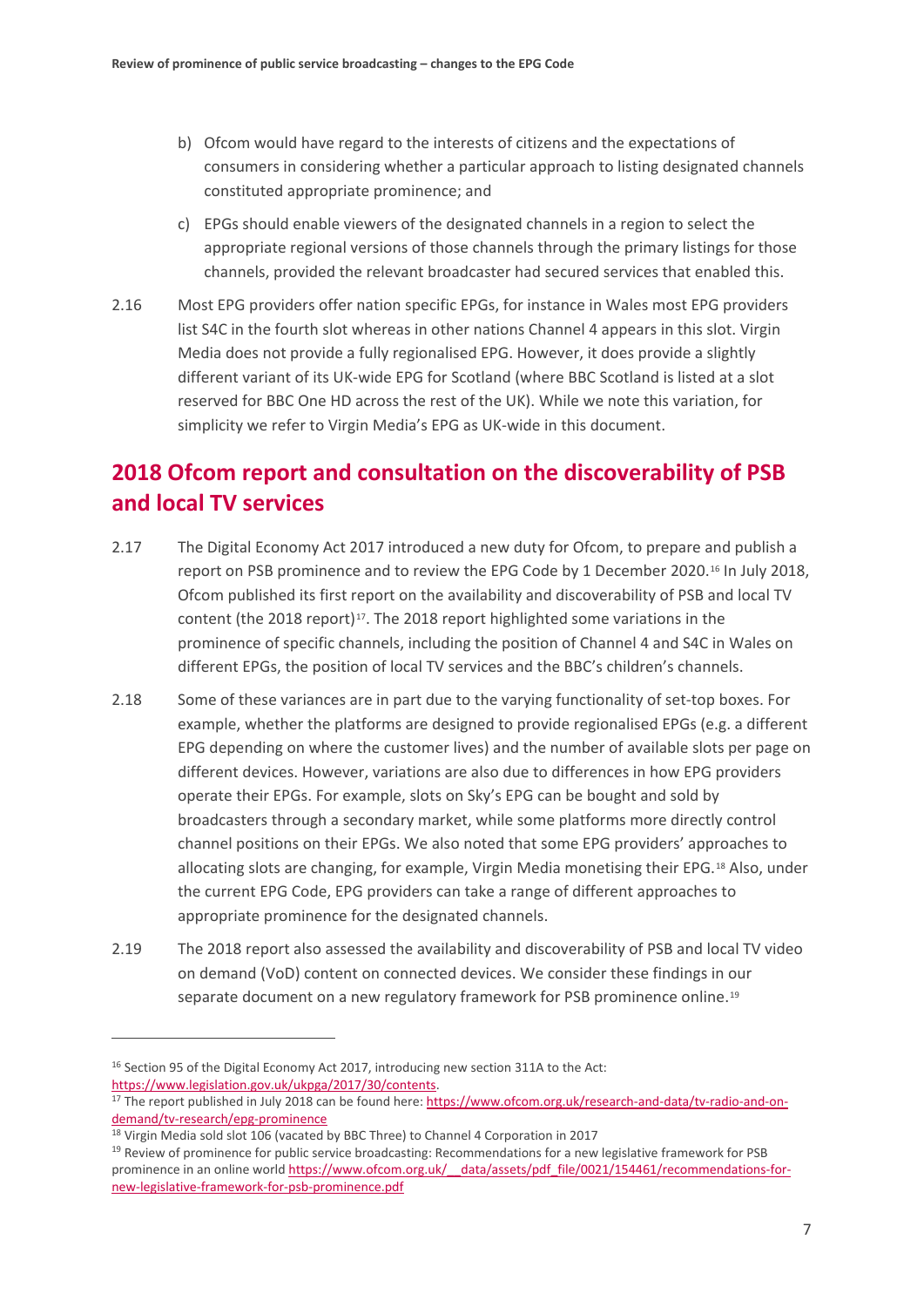2.20 Alongside the 2018 report, we published a consultation on proposed changes to the EPG Code and a set of principles for a new framework for the prominence of on-demand content. We have now considered the nearly 40 responses we received to our consultation. This document set out our decisions on revisions to the EPG Code. These rule changes will secure the appropriate prominence of PSB linear channels and local TV services within EPGs.

## **Impact assessment**

- 2.21 Impact assessments provide a valuable way of assessing the options for regulation and showing why the chosen option was preferred. They form part of best practice policymaking. This is reflected in section 7 of the Act, which means that, generally, we have to carry out impact assessments in cases where our conclusions would be likely to have a significant effect on businesses or the general public, or where there is a major change in Ofcom's activities. However, as a matter of policy Ofcom is committed to carrying out impact assessments in relation to the great majority of our policy decisions.<sup>[20](#page-9-0)</sup>
- 2.22 The analysis presented throughout the consultation document (including the annexes) provided our assessment of the impact of our proposals and constituted an impact assessment, as defined by section 7 of the Act, of our proposed changes to the linear EPG Code. In reaching our decisions we have considered representations made to us on the impact assessment and amended our analysis where appropriate.

## **Equality impact assessment**

- 2.23 We assess the potential impact of all our functions, policies, projects and practices on the following equality groups: age, disability, gender, gender reassignment, pregnancy and maternity, race, religion or belief and sexual orientation. This is known as an equality impact assessment (EIA). EIAs also assist us in making sure that we are meeting our principal duty of furthering the interests of citizens and consumers regardless of their background or identity.
- 2.24 We included an EIA of our proposals in our consultation document. We have considered the equality impacts of the decisions we are now taking, and we set out our assessment in [Annex 2.](https://www.ofcom.org.uk/__data/assets/pdf_file/0028/154378/annex-2-equality-impact-assessment-.pdf) It is not apparent to us that the outcome of our decisions to revise the EPG Code would be likely to have any particular impact on any persons with protected characteristics. More generally, we do not envisage the impact of any outcome to be to the detriment of any group of society. Nor do we consider it necessary to carry out separate EIAs in relation to race or gender equality or equality schemes under the Northern Ireland and Disability Equality Schemes

<span id="page-9-0"></span><sup>&</sup>lt;sup>20</sup> For further information about our approach to impact assessments, see Ofcom (2005) Better policy-making: Ofcom's approach to impact assessment https://www.ofcom.org.uk/ data/assets/pdf\_file/0026/57194/better\_policy\_making.pdf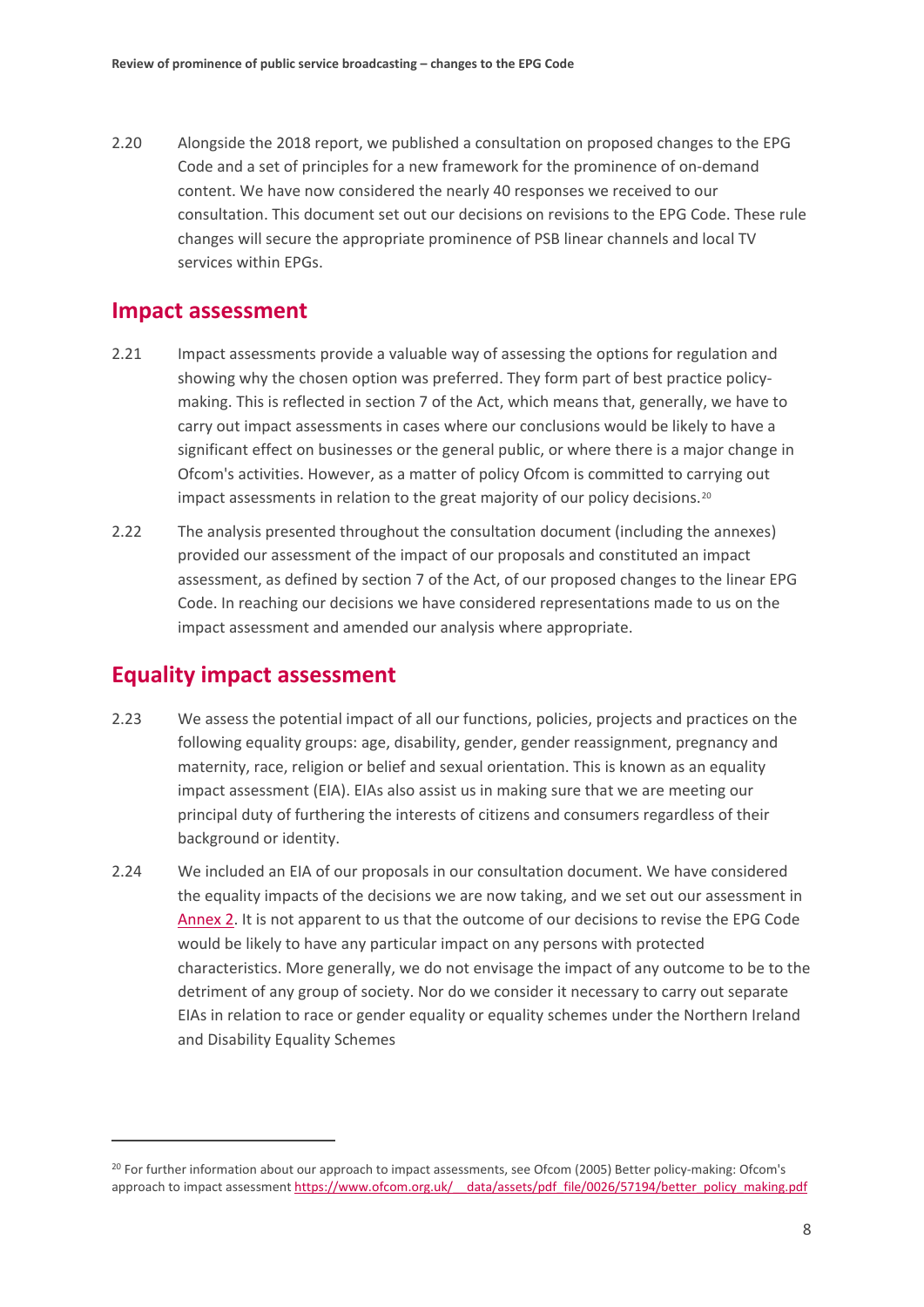# <span id="page-10-0"></span>3. Our approach to determining appropriate prominence

- 3.1 In this section, we discuss why we are revising the EPG Code and set out our approach to determining appropriate prominence. The responses to our consultation raised several overarching issues, including whether we should be revising the EPG Code at all, and the importance of supporting innovation and flexibility for EPG providers. We respond to these overarching comments in this section. We also set out our conclusions on the effects of slot position on viewing figures and whether to set requirements in terms of page position or slot position.
- 3.2 We conclude this section with the analytical approach that we are adopting to determine appropriate prominence and we discuss the comments made about our approach in consultation responses. In section [4,](#page-19-0) we apply this analytical approach and set out our decisions on appropriate prominence for each designated channel.

# **Are all designated channels appropriately prominent?**

- <span id="page-10-6"></span>3.3 In our July 2018 consultation document, we set out our view that the flexibility in our current EPG Code had, over time, contributed to some significant variations across EPG providers. This has meant that some designated channels are less easy to discover depending on the platform and television device used. We argued that there are instances where a greater degree of prominence would be appropriate.<sup>[21](#page-10-1)</sup> Our proposals to update the EPG Code were designed to achieve this and to provide greater specificity to ensure the EPG Code continues to achieve the policy aims of the statutory framework.
- 3.4 The majority of stakeholders were supportive of our proposed revisions to the EPG Code and welcomed greater regulatory certainty. Arqiva noted that there have 'clearly been variations in how the current guidelines for PSB prominence have been interpreted by different EPG providers' and recognised the rationale for our new approach.<sup>[22](#page-10-2)</sup> International Broadcast Trust (IBT) and Voice of Listener and Viewer (VLV) agreed that significant variations across EPG providers had led to some designated channels being less easy to find.<sup>[23](#page-10-3)</sup> VLV agreed that the EPG Code should be revised to provide regulatory certainty for designated channels and EPG providers<sup>[24](#page-10-4)</sup> and Viacom and IBT<sup>[25](#page-10-5)</sup> were pleased

<span id="page-10-2"></span><sup>22</sup> Arqiva, p2 https://www.ofcom.org.uk/ data/assets/pdf file/0020/131177/Arqiva.pdf

**.** 

[https://www.ofcom.org.uk/\\_\\_data/assets/pdf\\_file/0009/131211/Voice-of-the-Listener-and-Viewer.pdf](https://www.ofcom.org.uk/__data/assets/pdf_file/0009/131211/Voice-of-the-Listener-and-Viewer.pdf)

<span id="page-10-1"></span><sup>&</sup>lt;sup>21</sup> In particular, for the reasons set out in section [4,](#page-19-0) a greater degree of prominence is appropriate for Channel 4 on the Sky Wales and Freesat Wales EPG; for BBC4 on the Freeview Scotland EPG; for BBC Alba on the Virgin Media and Sky Scotland EPGs; for S4C on the Virgin Media EPG and for BBC Children's channels on Sky.

<span id="page-10-3"></span><sup>&</sup>lt;sup>23</sup> International Broadcasting Trust, p5 https://www.ofcom.org.uk/ data/assets/pdf\_file/0019/131185/International-[Broadcasting-Trust.pdf;](https://www.ofcom.org.uk/__data/assets/pdf_file/0019/131185/International-Broadcasting-Trust.pdf) Voice of the Listener and Viewer, p2

<span id="page-10-4"></span><sup>&</sup>lt;sup>24</sup> Voice of the Listener and Viewer, p2 https://www.ofcom.org.uk/ data/assets/pdf\_file/0009/131211/Voice-of-the-[Listener-and-Viewer.pdf](https://www.ofcom.org.uk/__data/assets/pdf_file/0009/131211/Voice-of-the-Listener-and-Viewer.pdf)

<span id="page-10-5"></span> $25$  International Broadcasting Trust, p6 https://www.ofcom.org.uk/ data/assets/pdf\_file/0019/131185/International-[Broadcasting-Trust.pdf](https://www.ofcom.org.uk/__data/assets/pdf_file/0019/131185/International-Broadcasting-Trust.pdf)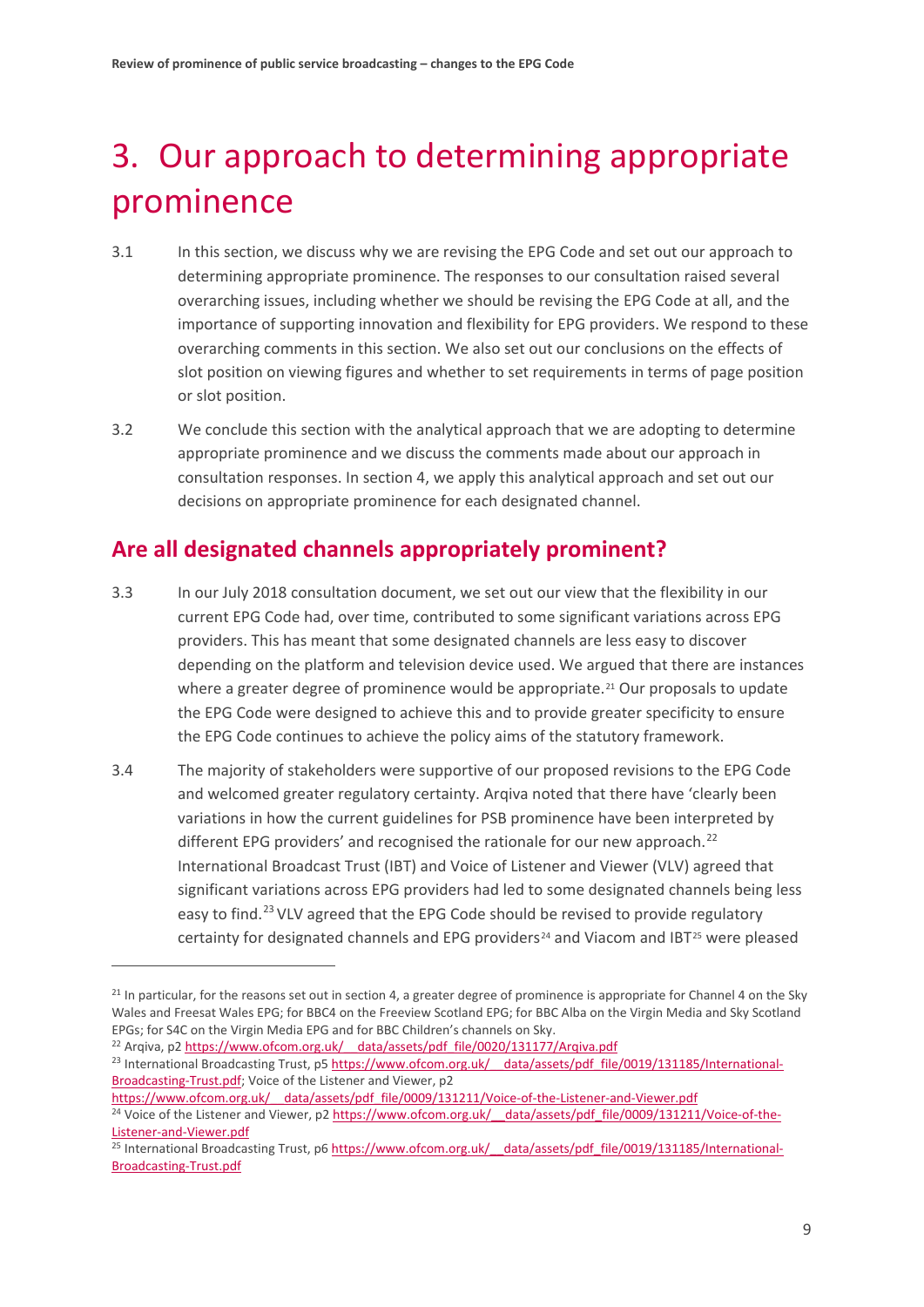that our proposals would provide greater regulatory certainty for the main PSB channels.<sup>[26](#page-11-0)</sup> The BBC argued that certainty could encourage investment and highlighted research that indicated that audiences wanted BBC channels to be prominent.[27](#page-11-1) C4C raised concerns that under the current EPG Code, EPG providers could 'undermine the discoverability of PSB programming'.[28](#page-11-2)

- <span id="page-11-8"></span>3.5 A number of respondents,[29](#page-11-3)however, argued there was a lack of evidence in support of whether there was an issue with the current linear EPG code. For example, COBA highlighted that it did not believe we had evidenced any need for change from an audience perspective<sup>[30](#page-11-4)</sup> and that Ofcom's own research did not indicate that viewers believe that it is important that PSB channels were easy to find. COBA also argued that we had not demonstrated any evidence of PSB failure because of their current EPG positions either in terms of their ability to fulfil their public service duties or their viewing.<sup>[31](#page-11-5)</sup> Sky disagreed with our assessment that variation in channels' positions meant there was an issue with delivery of appropriate prominence, noting that '...the fact that a public service channel is in a different position on one platform compared to another does not necessarily mean that it is not easily discoverable and highly viewed.' Some stakeholders also raised concerns about the necessity or proportionality of any revisions to the EPG Code that would not require any immediate action by EPG providers.
- 3.6 We are required by Parliament to review and the revise the EPG Code.[32](#page-11-6) In doing so, we consider it is important that viewers have a choice of TV services that differ in terms of the channels available and functionality (e.g. design features such as 'backward EPGs' and searching channels by genre), and we note that our research found that the importance viewers attached to ease of discoverability varied significantly between channels.<sup>[33](#page-11-7)</sup> Variations in channel positions across different EPGs are not in themselves incompatible with appropriate prominence for designated channels. However, we remain of the view that the current positions of designated channels do not secure appropriate prominence for all designated channels, and that more specific requirements are needed. We consider

https://www.ofcom.org.uk/ data/assets/pdf\_file/0015/131181/COBA.pdf, PACT, p3-4

<span id="page-11-5"></span><sup>31</sup> COBA, para 10 https://www.ofcom.org.uk/ data/assets/pdf\_file/0015/131181/COBA.pdf

<span id="page-11-0"></span><sup>&</sup>lt;sup>26</sup> Viacom International Media Networks, p3 https://www.ofcom.org.uk/ data/assets/pdf\_file/0016/131209/Viacom-[International-Media-Networks.pdf](https://www.ofcom.org.uk/__data/assets/pdf_file/0016/131209/Viacom-International-Media-Networks.pdf)

<span id="page-11-1"></span><sup>&</sup>lt;sup>27</sup> BBC, para 26-27 https://www.ofcom.org.uk/ data/assets/pdf\_file/0021/131178/BBC.pdf

<span id="page-11-2"></span><sup>&</sup>lt;sup>28</sup> Channel 4 Corporation, paragraph 3.2-3.3, https://www.ofcom.org.uk/ data/assets/pdf\_file/0014/131180/Channel-[4.pdf](https://www.ofcom.org.uk/__data/assets/pdf_file/0014/131180/Channel-4.pdf)

<span id="page-11-3"></span> $\frac{29}{29}$  Sky, p1 https://www.ofcom.org.uk/ data/assets/pdf file/0010/131203/Sky.PDF, COBA p2-3

https://www.ofcom.org.uk/ data/assets/pdf\_file/0020/131195/PACT.pdf, BT, p5-6

https://www.ofcom.org.uk/ data/assets/pdf\_file/0022/131179/BT.pdf, Name Withheld 2, p3

https://www.ofcom.org.uk/ data/assets/pdf file/0018/131193/Name-Withheld-2.pdf, and Virgin Media, p1 https://www.ofcom.org.uk/ data/assets/pdf file/0008/131210/Virgin-Media.pdf

<span id="page-11-4"></span><sup>&</sup>lt;sup>30</sup> COBA, p3 https://www.ofcom.org.uk/ data/assets/pdf\_file/0015/131181/COBA.pdf; Sky section

<span id="page-11-6"></span><sup>&</sup>lt;sup>32</sup> Section 95 of the Digital Economy Act 2017.

<span id="page-11-7"></span><sup>&</sup>lt;sup>33</sup> Prior to our consultation on changes to the EPG Code, we undertook an omnibus research questionnaire to help us better understand the importance of discoverability to viewers. Audiences placed particular importance on the main five channels and BBC News being easy to discover. A summary of the results is available in the consultation document (paragraph 4.14[\) https://www.ofcom.org.uk/\\_\\_data/assets/pdf\\_file/0020/116273/consultation-epg-code-prominence](https://www.ofcom.org.uk/__data/assets/pdf_file/0020/116273/consultation-epg-code-prominence-regime.pdf)[regime.pdf](https://www.ofcom.org.uk/__data/assets/pdf_file/0020/116273/consultation-epg-code-prominence-regime.pdf)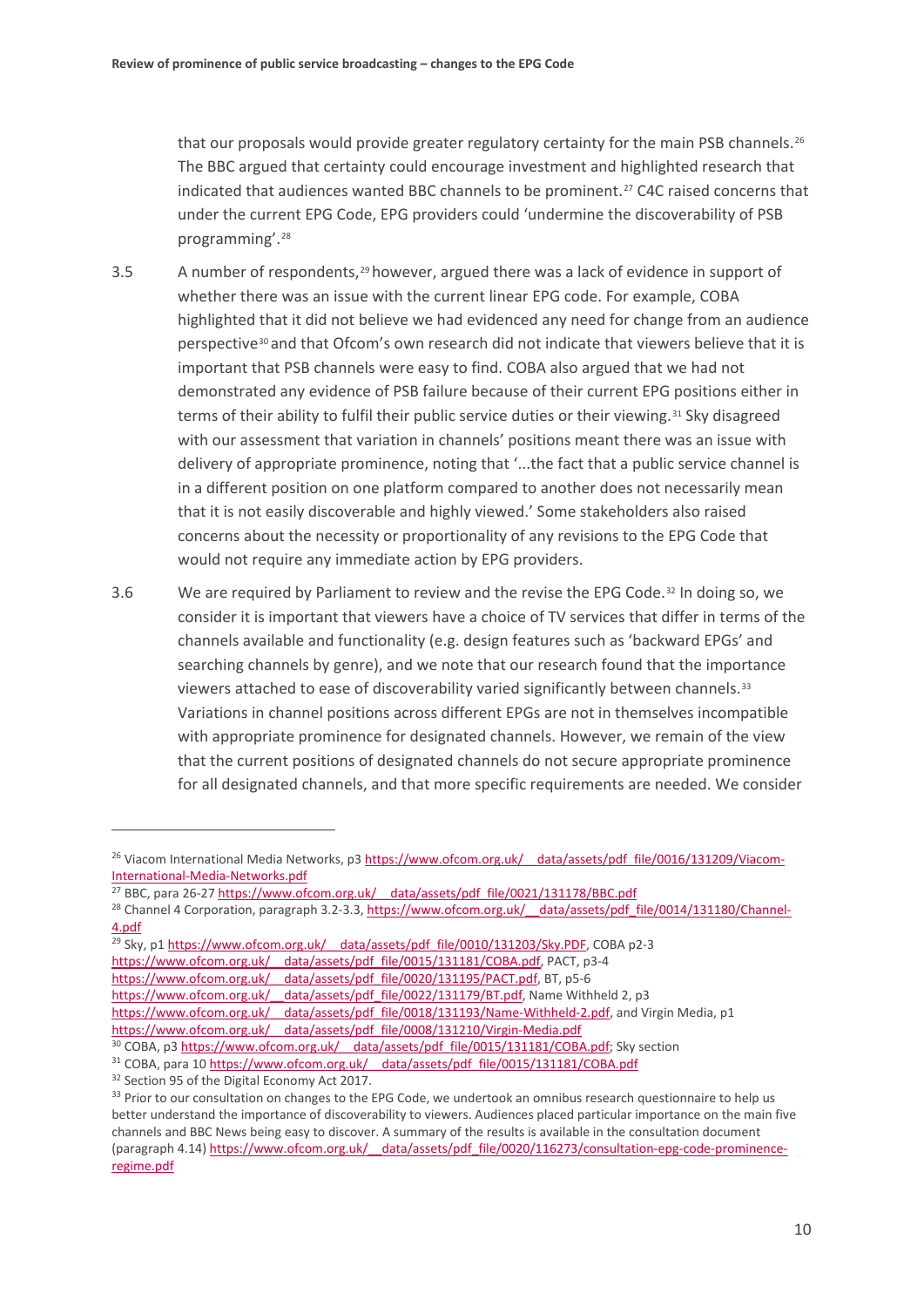that revising the EPG Code accordingly is in line with the statutory framework for prominence and our other relevant broadcasting duties.<sup>34</sup>

- 3.7 We do not agree that setting minimum requirements is not necessary or proportionate for those designated channels which we consider are already appropriately prominent. Regulatory certainty is a general benefit to all parties, and were market incentives to change, the revised EPG Code will ensure appropriate prominence continues to be delivered.
- <span id="page-12-5"></span>3.8 The following paragraphs consider the metrics by which we define or describe prominence within an EPG.

# **Higher EPG slots are more prominent and encourage increased viewing**

- <span id="page-12-6"></span>3.9 In our consultation, we considered a range of evidence<sup>[35](#page-12-1)</sup> to establish whether higher EPG slots (i.e. slots nearer the start of the EPG or genre section) tend to result in increased viewing for channels relative to lower EPG slots. We also commissioned work on the value of EPG slots<sup>[36](#page-12-2)</sup> which also confirmed that higher EPG slots are generally more valuable and therefore prominent. This is described in more detail in [Annex 3.](https://www.ofcom.org.uk/__data/assets/pdf_file/0021/154380/annex-3-ofcoms-assessment-of-evidence-base.pdf)[37](#page-12-3) Broadly, all else being equal, the findings suggested that higher EPG slots do tend to result in increased viewing, although EPG position is not the sole determinant of how much viewing a channel attracts as factors such as quality of content, brand value and marketing may also affect viewing.
- 3.10 Stakeholders responding to the consultation did not disagree that the position on the linear EPG was important and that those slots nearer the start of the EPG or genre within the EPG were generally the most attractive in terms of delivering viewing and (for commercial channels) advertising revenues. C4C stated that 'EPG positioning remains vitally important both to enhance discoverability and for commercial PSBs to secure the revenues needed to aid in the delivery of their remit'.[38](#page-12-4) The BBC set out that they believed

**.** 

<span id="page-12-0"></span><sup>&</sup>lt;sup>34</sup> A summary of relevant legislative framework is provided at [Annex 1](https://www.ofcom.org.uk/__data/assets/pdf_file/0026/154376/annex-1-legislative-framework.pdf)

<span id="page-12-1"></span><sup>&</sup>lt;sup>35</sup> In particular, we reviewed the followed reports: (i) Technologia. The value and optimal management of channel position and prominence on electronic programme guides: A report for DCMS, 4 July 2012; (ii[\) Attentional,](https://www.ofcom.org.uk/__data/assets/pdf_file/0033/68793/attentionalreport.pdf) An Analysis of the Audience Impact of Page One EPG Prominence: A report for Ofcom, July 2010; and (iii[\) FEH Media Insight,](https://www.ofcom.org.uk/__data/assets/pdf_file/0015/57201/impact_of_epg_prominence.pdf) An Analysis of the Audience Impact of Page One EPG Prominence: A Report for Ofcom, 29 April 2013. As Dr Farid El-Husseini was the author of both the Attentional and FEH Media Insight reports, for ease of reference we refer to them together as 'FEH'. We also considered audience data from BARB on reach of channels on the main EPGs in the UK, set out in our EPG report: <https://www.ofcom.org.uk/research-and-data/tv-radio-and-on-demand/tv-research/epg-prominence>

<span id="page-12-2"></span><sup>&</sup>lt;sup>36</sup> We commissioned Expert Media Partners ("EMP") to examine and report on the market for EPGs, specifically the market price of EPG slots in the Entertainment, News and Kids sections on the Sky and Virgin Media platforms. We published EMP's report alongside our consultation on the dedicated Ofcom webpage[: https://www.ofcom.org.uk/consultations-and](https://www.ofcom.org.uk/consultations-and-statements/category-1/epg-code-prominence-regime)[statements/category-1/epg-code-prominence-regime.](https://www.ofcom.org.uk/consultations-and-statements/category-1/epg-code-prominence-regime) See Expert Media Partners (EMP), Report on the UK Market in EPG Positions, July 2018[, https://www.ofcom.org.uk/\\_\\_data/assets/pdf\\_file/0025/116287/expert-media-partners.pdf.](https://www.ofcom.org.uk/__data/assets/pdf_file/0025/116287/expert-media-partners.pdf)  $37$  Annex 3, paras A3.3 – A3.16<br> $38$  C4C, para 1.4 https://www.ofcom.org.uk/ data/assets/pdf\_file/0014/131180/Channel-4.pdf

<span id="page-12-4"></span><span id="page-12-3"></span>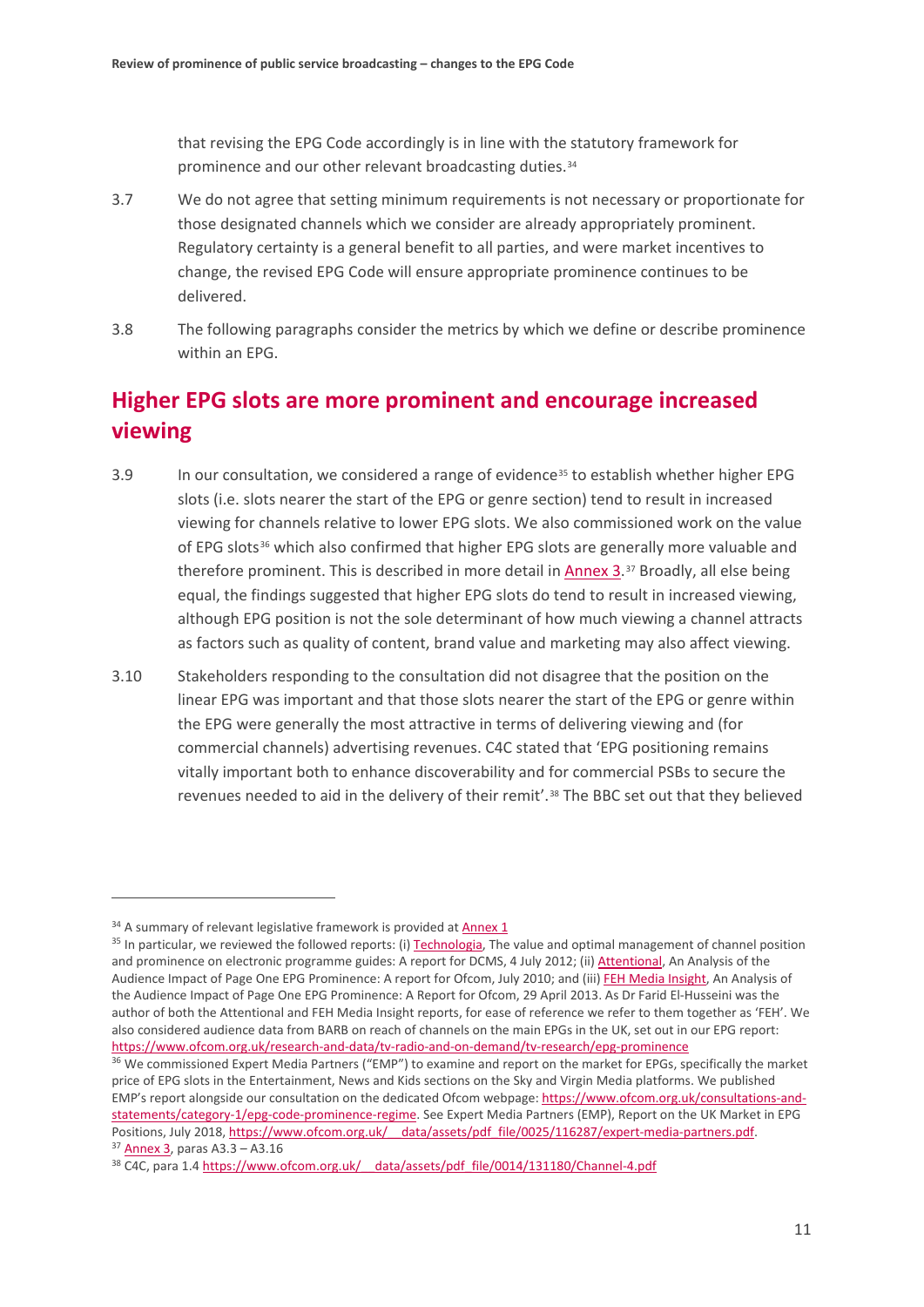'that EPG prominence is a necessary condition for performance – without a strong EPG position, no matter how strong the content offer is, audiences may struggle to find it.'[39](#page-13-0)

- 3.11 ITV argued that in some instances, viewers learn slot numbers rather than browse through the EPG, so the impact of our proposed changes would be limited in those instances.<sup>[40](#page-13-1)</sup> Sky also noted that other routes to content might mean that a channel still attracts relatively high viewing despite being lower down the EPG. For example, they noted that 'CBBC and CBeebies are destination channels', meaning that viewers specifically seek them out and are familiar with their channel numbers.<sup>[41](#page-13-2)</sup>
- 3.12 As we described in our 2018 report, we recognise that there are other routes outside the EPG which allow viewers to find content.<sup>[42](#page-13-3)</sup> However, we consider that the EPG remains a key route to linear content and a range of stakeholders acknowledged in their responses that a higher positioned slot in the EPG increases discoverability and therefore, can drive increased viewing. The evidence available to us<sup>[43](#page-13-4)</sup> supports the view that all else being equal, higher EPG slots tend to result in increased viewing for channels relative to lower EPG slots. Neither Sky nor ITV's observations refute this core point. Discussion of the specific impacts of prominence on children's channels can be found in paragraphs [4.64](#page-32-0) - [4.87.](#page-37-0)

# **Our updated EPG Code will define prominence by slot position**

- <span id="page-13-10"></span>3.13 In our consultation, we generally described the minimum prominence for channels in terms of EPG pages, acknowledging that different EPGs present a differing number of channels per page. For example, we proposed that Nation channels (such as BBC Alba and BBC Scotland) should be presented within the first three pages of an EPG.
- 3.14 A number of respondents including ITV,<sup>[44](#page-13-5)</sup> Sky,<sup>[45](#page-13-6)</sup> and Digital UK<sup>[46](#page-13-7)</sup> highlighted concerns on the feasibility of a page number-based approach given the variations in slots per page on different TV platforms, particularly for Freeview where Digital UK pointed out that it did not control the page breaks on EPGs as these are determined by receiver (TV and box) manufacturers.[47](#page-13-8)
- 3.15 TechUK expressed concern that the term 'pages' was undefined and so felt that it was an unsuitable measurement for channel prominence and ordering.<sup>[48](#page-13-9)</sup> Sky noted that a

- <span id="page-13-2"></span><sup>41</sup> Sky, para 5.16 https://www.ofcom.org.uk/ data/assets/pdf\_file/0010/131203/Sky.PDF
- <span id="page-13-3"></span><sup>42</sup> Ofcom report on discoverability of PSB and local TV services: https://www.ofcom.org.uk/ data/assets/pdf file/0026/116288/report-psb-local-tv-discoverability.pdf
- <span id="page-13-4"></span><sup>43</sup> Annex 3, paras A3.3 – A3.16, https://www.ofcom.org.uk/ data/assets/pdf\_file/0021/154380/annex-3-ofcoms-<br>assessment-of-evidence-base.pdf

<span id="page-13-0"></span><sup>&</sup>lt;sup>39</sup> BBC, p2 additional information on BBC Four https://www.ofcom.org.uk/\_resources/documents/consultations/category-1/116265-epg-code-and-prominence-regime/responses/bbc-four-response-additional-information.pdf

<span id="page-13-1"></span><sup>&</sup>lt;sup>40</sup> ITV, p30 https://www.ofcom.org.uk/ data/assets/pdf\_file/0020/131186/ITV.pdf

<span id="page-13-5"></span><sup>44</sup> ITV, p31 https://www.ofcom.org.uk/ data/assets/pdf\_file/0020/131186/ITV.pdf

<span id="page-13-6"></span><sup>45</sup> Sky, para 7.[6 https://www.ofcom.org.uk/\\_\\_data/assets/pdf\\_file/0010/131203/Sky.PDF](https://www.ofcom.org.uk/__data/assets/pdf_file/0010/131203/Sky.PDF)

<span id="page-13-7"></span><sup>&</sup>lt;sup>46</sup> Digital UK, p2 https://www.ofcom.org.uk/ data/assets/pdf file/0017/131183/Digital-UK.pdf

<sup>&</sup>lt;sup>47</sup> Digital UK, p3 https://www.ofcom.org.uk/ data/assets/pdf\_file/0017/131183/Digital-UK.pdf

<span id="page-13-9"></span><span id="page-13-8"></span><sup>48</sup> TechUK, p[2 https://www.ofcom.org.uk/\\_\\_data/assets/pdf\\_file/0012/131205/techUK.pdf](https://www.ofcom.org.uk/__data/assets/pdf_file/0012/131205/techUK.pdf)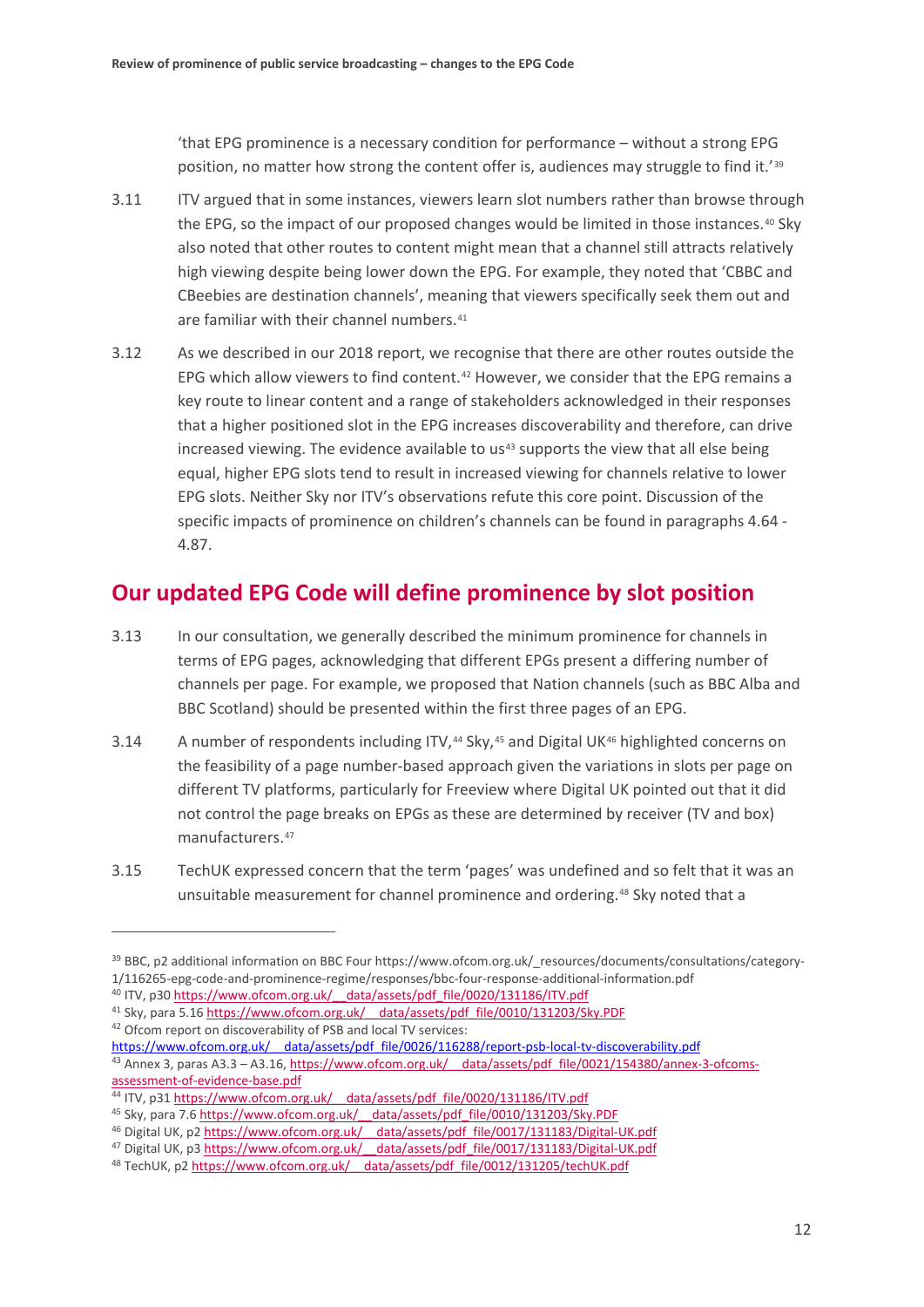'requirement to list a channel on a particular page is impractical for EPG providers such as Digital UK, who do not control the number of slots that appear per page – this is controlled by the device manufacturers.'[49](#page-14-0) Sky also noted that a 'pages approach could be manipulated by EPG providers, for example by changing the number of slots per page, resulting in different levels of prominence for public service channels in terms of actual slot numbers.'[50](#page-14-1)

- 3.16 We understand that currently EPGs' default displays vary from five to eight slots per page, but fewer or greater numbers are possible. The main pay TV platforms, Sky and Virgin Media (which between them are available in 45% of UK homes),  $51$  have eight slots per page.[52](#page-14-3) Importantly, audiences can also alter the display on some EPGs affecting the number of channels presented per page (for example, by increasing text size to make the information more accessible).
- 3.17 We have considered arguments made by stakeholders, in particular the fact that not all EPG providers have control over the number of slots displayed per page. We have decided that the 'floor' or minimum position for any designated channels should be described in terms of slot number rather than page. Using a slot-based approach also allows for variations for accessibility reasons.
- <span id="page-14-7"></span>3.18 While we consider that using a slot-based approach will provide equivalent outcomes to the page number approach set out in our consultation, there are some differences with some designated channels appearing slightly lower down the EPG on certain EPGs than was suggested in our consultation proposals. The slot-based requirements and impacts for each channel are reflected in our updated assessment in section [4.](#page-19-0)

# **The revised EPG Code supports innovation**

- 3.19 In our consultation, we did not discuss how EPG providers might innovate within the linear EPG. However, several stakeholders raised this issue. BT was concerned that, if Ofcom decided to introduce more prescriptive prominence requirements for designated channels, then this would not only disrupt existing channel listings but would also stifle future innovation.<sup>[53](#page-14-4)</sup> Name withheld 1 made a similar argument.<sup>[54](#page-14-5)</sup>
- 3.20 Sky was concerned our approach would reduce the scope for diversity among EPG providers to the detriment of consumers and risk stifling innovation when it is becoming ever more important for traditional platforms to compete against newer market players.<sup>[55](#page-14-6)</sup>

<span id="page-14-0"></span><sup>&</sup>lt;sup>49</sup> Sky, para 7.6 https://www.ofcom.org.uk/ data/assets/pdf\_file/0010/131203/Sky.PDF

<span id="page-14-1"></span><sup>&</sup>lt;sup>50</sup> Sky para 7.6 https://www.ofcom.org.uk/ data/assets/pdf\_file/0010/131203/Sky.PDF

<span id="page-14-2"></span><sup>&</sup>lt;sup>51</sup> Source: BARB Establishment Survey Q4 2018 (total number of households with either Sky or cable).

<span id="page-14-3"></span><sup>&</sup>lt;sup>52</sup> We understand that generally there can be between five and eight slots per page on Freeview. Freeview is the largest platform in the UK (40% of homes have Freeview only); however, there is no reliable data on how many slots per page there are on the many devices it is available on e.g. TV receivers and boxes.

<span id="page-14-4"></span><sup>53</sup> BT, p[2 https://www.ofcom.org.uk/\\_\\_data/assets/pdf\\_file/0022/131179/BT.pdf](https://www.ofcom.org.uk/__data/assets/pdf_file/0022/131179/BT.pdf)

<span id="page-14-5"></span><sup>54</sup> Name withheld 1, p2 https://www.ofcom.org.uk/ data/assets/pdf file/0017/131192/Name-Withheld-1.pdf

<span id="page-14-6"></span><sup>55</sup> Sky para 7.[6 https://www.ofcom.org.uk/\\_\\_data/assets/pdf\\_file/0010/131203/Sky.PDF](https://www.ofcom.org.uk/__data/assets/pdf_file/0010/131203/Sky.PDF)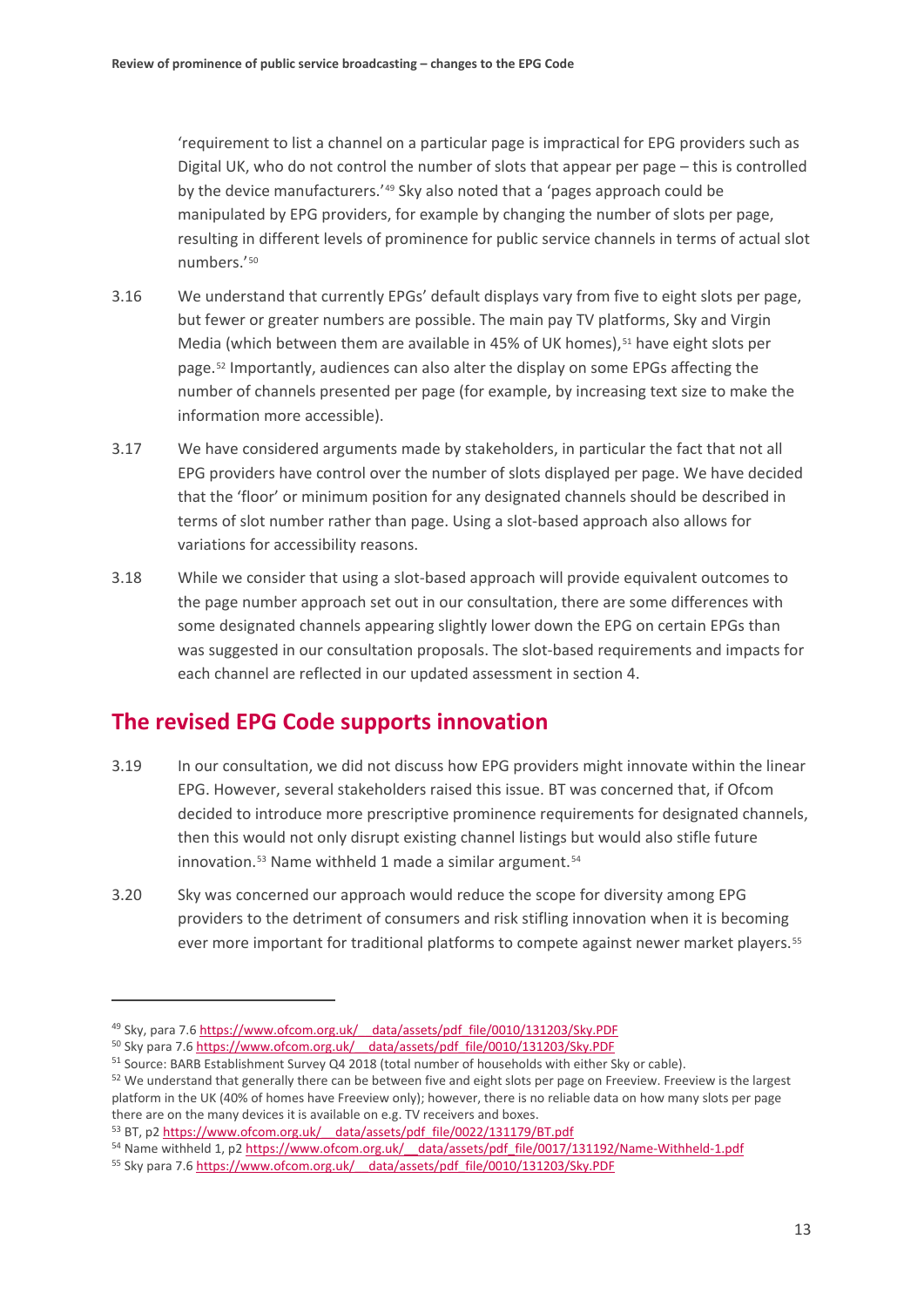Similarly, TechUK also warned of an overly prescriptive approach stifling innovation and restricting consumer choice, instead favouring a lighter touch approach.

3.21 While currently available EPGs consist of a list of channels with allocated slots, we are aware that EPG providers may wish to innovate and create new types of linear EPGs. We have therefore clarified the EPG Code to reflect this and set out that in cases where the form of EPG is different, we would expect designated channels to be given an equivalent level of prominence.<sup>[56](#page-15-0)</sup>

# **The revised EPG Code establishes minimum prominence obligations**

- 3.22 In our consultation, we proposed minimum levels of prominence to ensure designated channels do not fall below an appropriate level of prominence, while also supporting viewer choice by allowing some flexibility for EPG providers. Some stakeholders raised concerns that the implications of this approach might lead to a specific designated channel being 'demoted' from its current position where the current position was higher than the minimum requirements we proposed. For example, MG Alba was concerned that as it is already higher than our suggested 'floor' on the Freeview EPG in Scotland, our proposal may not guarantee its current position.[57](#page-15-1) Local TV providers raised similar concerns.[58](#page-15-2)
- 3.23 Introducing minimum requirements gives designated channels certainty, while still allowing EPG providers some flexibility subject to meeting these minimum requirements. Importantly, this approach guarantees appropriate prominence and supports realisation of the associated societal benefits, as well as positive consumer choice benefits. We do not think our revisions significantly increase incentives for EPG providers to move designated channels lower down their EPGs, and we have not seen any evidence that leads us to believe that EPG providers will seek to do so in the near future. However, our aim in setting minimum requirements is to secure the degree of prominence that is appropriate to each designated channel across all EPGs, and that we do not consider it would be appropriate to require EPG providers to preserve the current location of each designated channel in perpetuity.

## **Our analytical framework**

<u>.</u>

3.[2](#page-5-0)4 As described in the section 2 on the role of prominence in PSB and **Annex 1** on the legislative context, the prominence regime is part of a broader legislative and regulatory framework that supports public service broadcasting and recognises its importance to the UK. Accordingly, we have not considered whether designated channels should be prominent; our focus is on the degree of prominence that is appropriate.

<span id="page-15-0"></span><sup>56</sup> Annex 5, para [5 https://www.ofcom.org.uk/\\_\\_data/assets/pdf\\_file/0025/154384/annex-5-epg-code-appropriate](https://www.ofcom.org.uk/__data/assets/pdf_file/0025/154384/annex-5-epg-code-appropriate-prominence-provisions.pdf)[prominence-provisions.pdf](https://www.ofcom.org.uk/__data/assets/pdf_file/0025/154384/annex-5-epg-code-appropriate-prominence-provisions.pdf)

<span id="page-15-2"></span><span id="page-15-1"></span><sup>&</sup>lt;sup>57</sup> MG Alba, p2 https://www.ofcom.org.uk/ data/assets/pdf file/0016/131191/MG-Alba.pdf <sup>58</sup> KMTV, p[3 https://www.ofcom.org.uk/\\_\\_data/assets/pdf\\_file/0023/131189/KMTV.pdf;](https://www.ofcom.org.uk/__data/assets/pdf_file/0023/131189/KMTV.pdf) Latest TV [https://www.ofcom.org.uk/\\_\\_data/assets/pdf\\_file/0015/131190/Latest-TV.pdf](https://www.ofcom.org.uk/__data/assets/pdf_file/0015/131190/Latest-TV.pdf)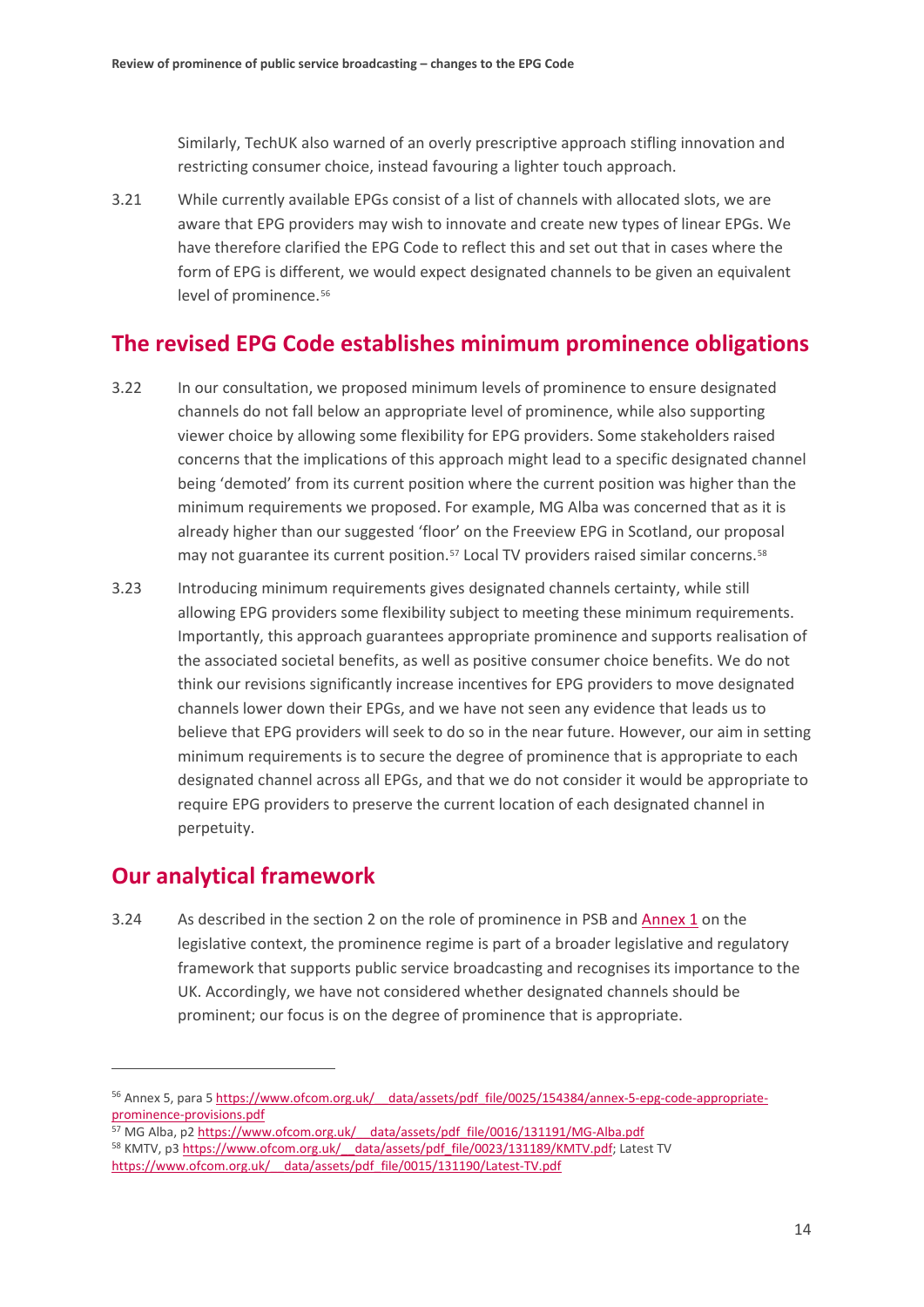- 3.25 There are now 13 PSB channels plus local TV channels that are entitled to prominence.<sup>[59](#page-16-0)</sup> Given this number of designated channels and the nature of the linear EPG, not all channels can be afforded the same level of prominence. Ofcom must exercise judgement as to the degree of prominence we consider appropriate. In our consultation, we grouped channels into three broad categories: the main five channels (BBC One, BBC Two, Channel 3 services, Channel 4 and Channel 5), other UK-wide PSB channels (BBC Four, BBC News, BBC Parliament, CBeebies and CBBC) and nation and area specific channels (S4C, BBC Alba, local TV and now BBC Scotland).
- 3.26 In our consultation we set out proposals that we considered would deliver appropriate prominence for each designated channel in light of the role each channel plays in the PSB landscape and the public value generated. We also took account of the impacts on different stakeholder groups that may arise as a result of our proposed changes. We summarised these impacts, both positive and negative, for audiences, the designated channels, other commercial broadcasters and the EPG providers. We discuss the comments that we received in relation to our proposals for specific designated channels in section [4.](#page-19-0)
- 3.27 Most stakeholders did not comment on the factors that we proposed should be considered when deciding on appropriate prominence for a specific designated channel. However, Sky and COBA queried the proportionality of our approach, on the basis that the benefits of a revised EPG Code may not outweigh the negative impacts, such as loss of revenues for commercial broadcasters. Sky stated that Ofcom's proposed changes do not meet the tests for good regulation of being 'necessary and proportionate', based on sound consideration of robust evidence and that 'the proposals in fact deliver little or no benefit to viewers or public service broadcasters, while causing potentially significant disruption'.<sup>[60](#page-16-1)</sup> COBA stated that our proposals were disproportionate and risked harming the health of non-PSB channels<sup>[61](#page-16-2)</sup>
- 3.28 Societal benefits of PSB are generally qualitative in nature and challenging to quantify in any meaningful or reliable way. In our consultation we highlighted the key qualitative factors in our consideration as well as undertaking a quantitative assessment of the potential financial impact of our proposals on commercial channels' profitability (as a result of moving down the EPG) and on EPG providers' ability to monetise their EPG slots (where applicable). Our assessment of financial impacts was, however, only a proxy for the likely impact on commercial channels' profitability and on relevant EPG providers as there are a number of other factors affecting costs, such as an individual broadcaster's financial position, that we cannot reasonably model.
- <span id="page-16-3"></span>3.29 Determining the degree of prominence that is appropriate for each of the designated channels requires a high degree of judgement on our part. In light of our statutory duties,

<span id="page-16-0"></span><sup>&</sup>lt;sup>59</sup> These are: all BBC channels; the Channel 3 services (ITV and STV); Channel 4; Channel 5; S4C and local TV channels. Since Ofcom's July 2018 consultation, the BBC has launched the BBC Scotland channel on 24 February 2019 thereby increasing the number of designated PSB channels from 12 to 13.

<span id="page-16-1"></span><sup>&</sup>lt;sup>60</sup> Sky, p2 https://www.ofcom.org.uk/ data/assets/pdf file/0010/131203/Sky.PDF

<span id="page-16-2"></span><sup>61</sup> COBA, p[2 https://www.ofcom.org.uk/\\_\\_data/assets/pdf\\_file/0015/131181/COBA.pdf](https://www.ofcom.org.uk/__data/assets/pdf_file/0015/131181/COBA.pdf)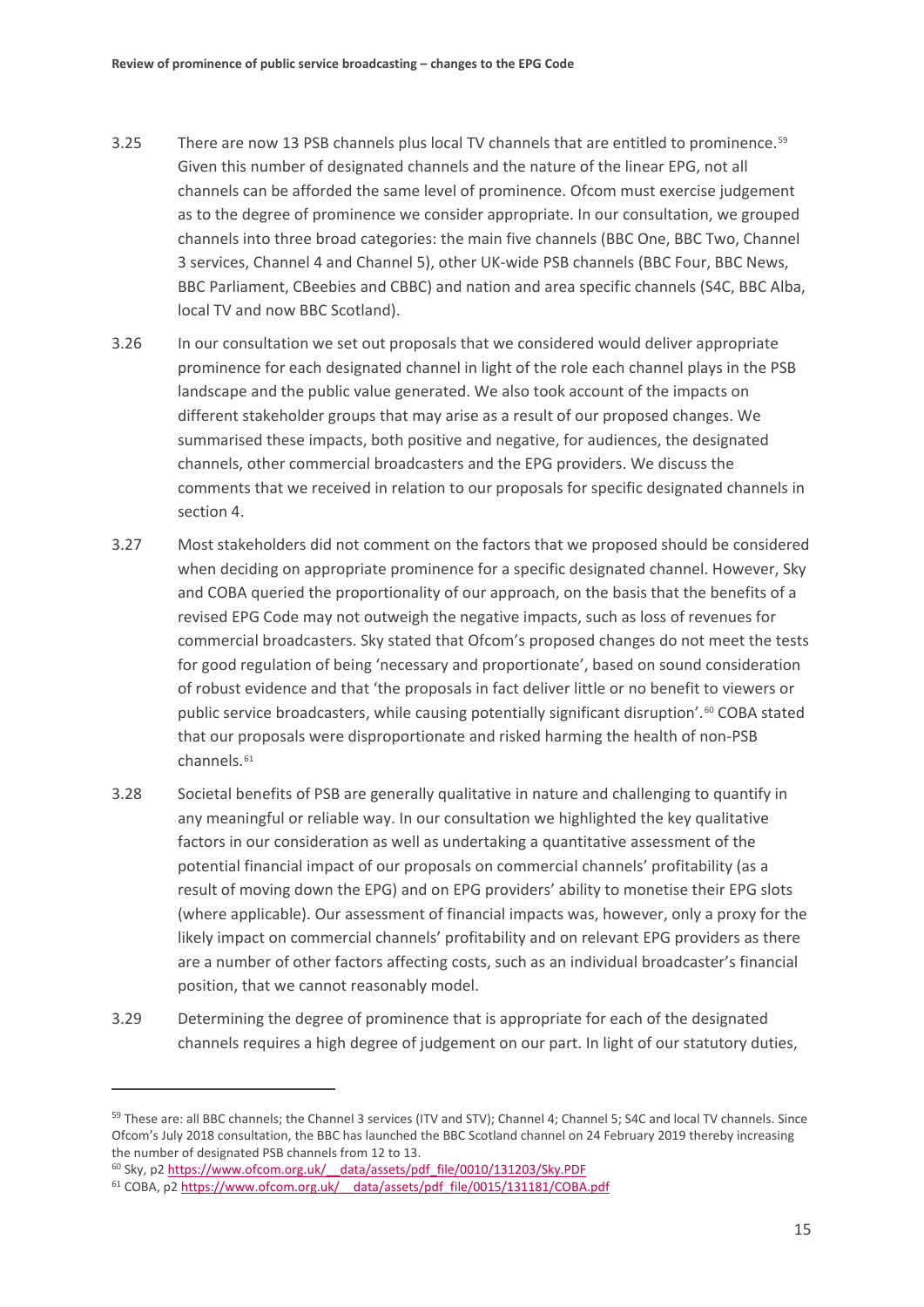we have decided to place particular emphasis on the value to society and individuals of having a mixed broadcasting market that provides a range of high-quality television services to UK audiences, in a way that recognises the special role that the designated channels play. We have assured ourselves on the proportionality of our proposals by taking into account all relevant factors and the evidence available to us, on both the qualitative and quantifiable elements, including stakeholder submissions. More information on our evidence base can be found in Annex [3](https://www.ofcom.org.uk/__data/assets/pdf_file/0021/154380/annex-3-ofcoms-assessment-of-evidence-base.pdf) and [4](https://www.ofcom.org.uk/__data/assets/pdf_file/0023/154382/annex-4-epg-slot-price-modelling-and-interpretation.pdf) and in our updated model of potential financial impacts published alongside this statement.

- 3.30 In assessing designated channels, we have considered the specific factors relevant to each designated channel on an individual basis. To aid the readability of this document we have presented the analysis of some channels – for example, BBC News and BBC Parliament – together, where it makes sense to do so.
- 3.31 In determining appropriate prominence for each designated channel we have considered the following factors. In doing so we recognise that some of these factors are interrelated:<sup>[62](#page-17-0)</sup>
	- **Audiences:** Making a designated channel more prominent will affect citizens and consumers. As noted above, prominence is part of the broader framework that supports the provision of public service broadcasting and recognises its importance to the UK. We consider "societal value" and "personal audience value".
		- **Societal value:** There are a range of wider societal benefits, over and above the personal benefits the viewer gets from watching certain content. Making a designated channel more prominent will tend to increase viewing of that channel and, given the type of content they carry, can increase societal value.<sup>[63](#page-17-1)</sup> For example, TV content can support social cohesion by giving viewers insight into others' lives or allowing viewers to see their communities reflected on screen; and accurate, impartial news supports informed participation in society and the effective operation of local and national democracy.
		- Personal audience value: Audiences also derive a range of personal benefits from watching content. These can be affected by making a designated channel more prominent and consequentially making other channels less prominent. For some viewers these effects can be positive. For example, viewers with an interest in educational or cultural content that might otherwise not be particularly prominent are more likely to find it. However, we have also taken into account that other viewers may also face some negative impacts. For example, they may find it harder to find their preferred content because PSB channels fill the upper part of the EPG or because their preferred channel has moved.
	- **The designated channel:** Making a designated channel more prominent will tend to increase viewing of that channel. In the case of commercial channels, this will tend to

<span id="page-17-0"></span> $62$  For example, insofar as changes in channels' positions affects their incentives to invest in content then this will have a consequential impact on citizens and consumers.<br><sup>63</sup> This may also be offset by some loss of societal value if viewing of other channels (e.g. a commercial news channel) falls.

<span id="page-17-1"></span>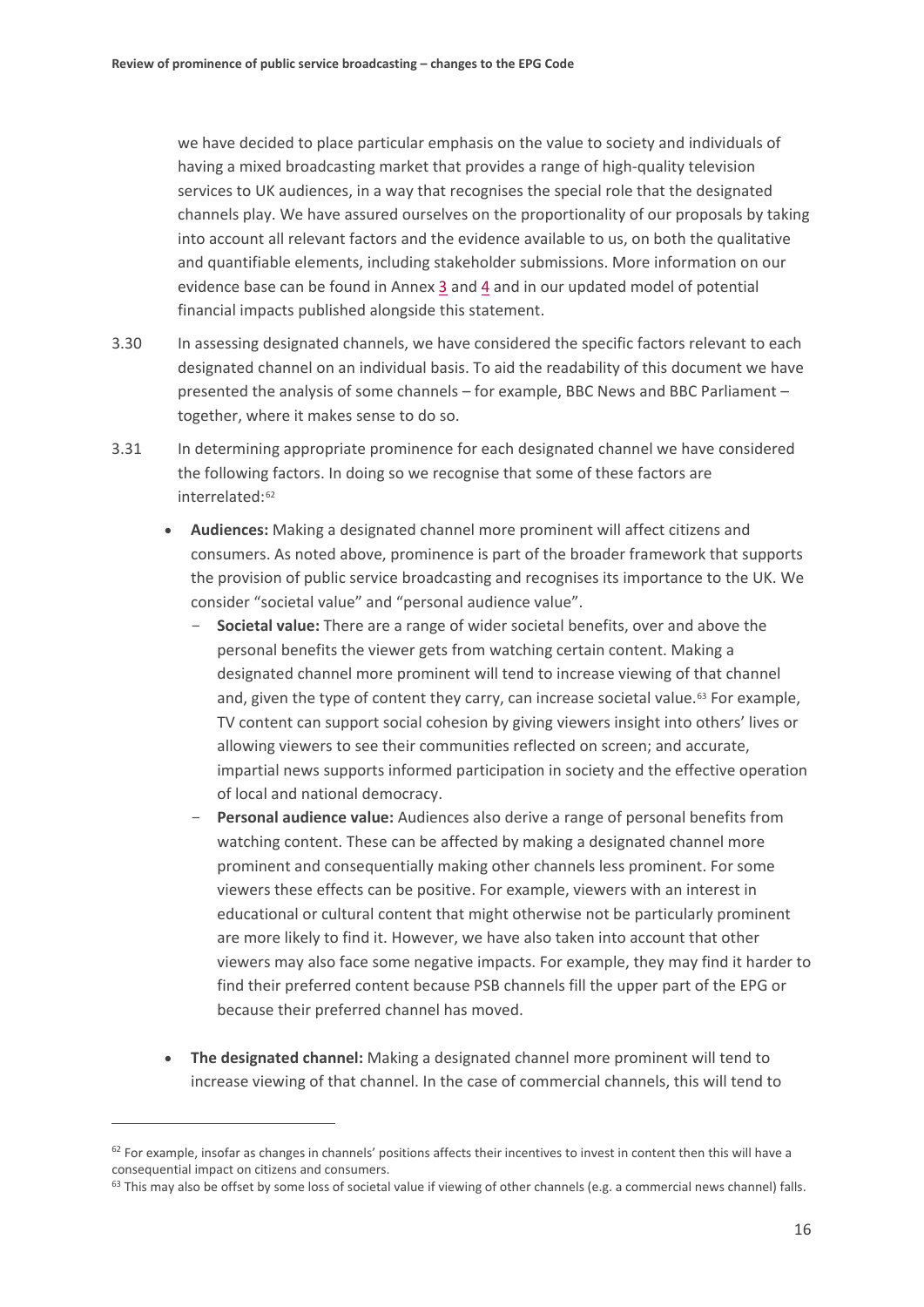increase advertising/sponsorship revenue, which supports their ability to deliver high quality PSB services. The designated channel may also incur one-off costs from moving to a new position, for example marketing the new slot number.

- **Other broadcasters:** Making other broadcasters less prominent in order to accommodate a designated channel will tend to reduce their viewing. This will tend to decrease the advertising/sponsorship revenue earned by commercial broadcasters. The sustainability and ability of other broadcasters to invest is relevant to securing the availability of a wide range of quality television services. They may also incur one-off costs from moving to a new position, for example marketing the new slot number.
- **EPG providers:** By reserving prominent positions for designated channels, this may limit the flexibility of EPG providers to arrange their EPG in the manner they consider most attractive for their customers, and this may also reduce EPG providers' ability to raise revenue from selling particular positions. They may also incur one-off costs of rearranging their EPG, for example administration and technical testing. We also understand from responses to our consultation that it is generally accepted industry practice that EPGs provide the same slot number for a specific channel across all Nations and so have now factored this into our assessment.
- 3.32 Our analysis focuses on the impacts arising on the main licensed EPGs, namely those provided by Digital UK, Sky, Virgin Media, Freesat and YouView. We believe that this captures the bulk of the costs and benefits since the other licensed EPG providers account for a small proportion of viewing.
- 3.33 In the next section, we apply the above framework to each designated channel and set out our decision in each case.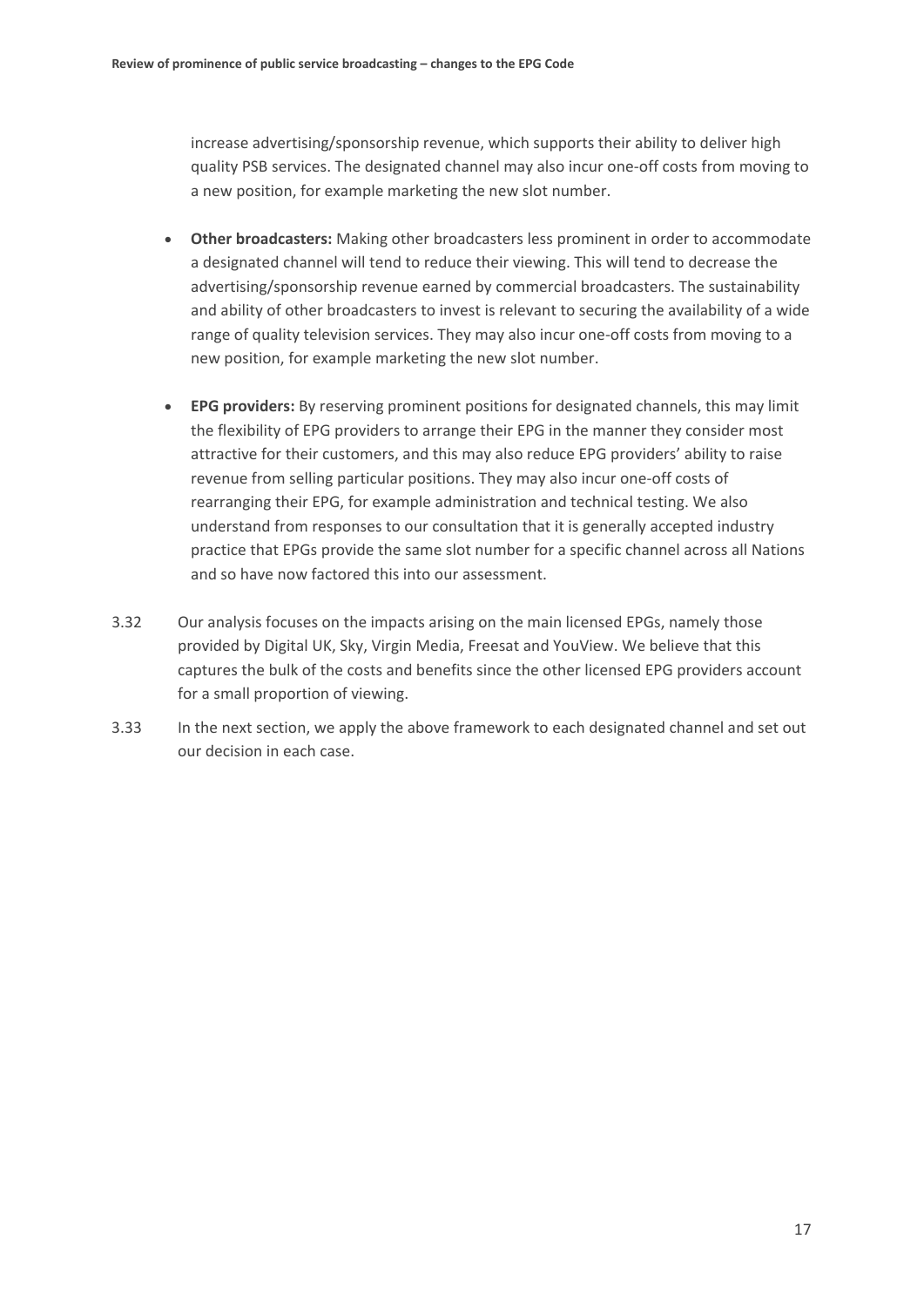# <span id="page-19-0"></span>4. Decisions on appropriate prominence for designated channels

- 4.1 In this section, we apply the analytical approach we described in section [3](#page-10-0) to each designated channel and set out our decision on appropriate prominence in each case. We also provide our view on the treatment of HD version channels. We conclude with considering the collective impact of all our decisions, the implementation period and next steps. Our decisions will be implemented by means of the replacement of the current text of the appropriate prominence section of the EPG Code<sup>[64](#page-19-1)</sup> with the text set out a[t Annex 5.](https://www.ofcom.org.uk/__data/assets/pdf_file/0025/154384/annex-5-epg-code-appropriate-prominence-provisions.pdf)
- 4.2 There are a large number of alternative options that could be considered (e.g. first 23 slots rather than first 24). Some stakeholders made specific alternative suggestions to the proposals in our consultation document.<sup>[65](#page-19-2)</sup> In general, an approach that moves a designated channel into a higher position will tend to: (i) be beneficial for the designated channel; (ii) be detrimental for the other channels that need to move to accommodate it and for the EPG provider; (iii) have a mix of effects on citizens and consumers. As we explain above, these decisions involve the exercise of a high degree of regulatory judgement. In reaching the decisions set out below, we have taken into account that other options will have different impacts under the various factors we consider.<sup>[66](#page-19-3),[67](#page-19-4)</sup> We consider other stakeholder comments not discussed within the main text in [Annex 6.](https://www.ofcom.org.uk/__data/assets/pdf_file/0026/154385/annex-6-stakeholder-responses.pdf)

# **Main five channels (BBC One, BBC Two, ITV, Channel 4 and Channel 5) UK-wide and S4C in Wales**

## **Current position**

 $\overline{a}$ 

<span id="page-19-6"></span>4.3 Across all platforms (outside of Wales) the main five PSB channels (BBC One, BBC Two, Channel 3 services, Channel 4 and Channel 5) are all located at channel slots 1 to 5 or, where the EPG numbering begins at 100 or 101, slots 101 to 105 and appear on the first page of the EPG general entertainment lists.<sup>[68](#page-19-5)</sup> They appear in the same order: BBC One,

<span id="page-19-1"></span> $64$  The text in the current EPG Code that will be replaced is at paragraphs 2 to 4

[https://www.ofcom.org.uk/\\_\\_data/assets/pdf\\_file/0031/19399/epgcode.pdf](https://www.ofcom.org.uk/__data/assets/pdf_file/0031/19399/epgcode.pdf)

<span id="page-19-2"></span><sup>65</sup> These stakeholders included Sky, S4C, MG, Alba, ITV and YouView.

<span id="page-19-3"></span> $66$  We have updated some of our evidence since the consultation (e.g. to use more recent viewing data). In reaching our decisions, we have used a mix of evidence from the last few years. We consider that this material is relevant and suitable for the conclusions that we draw from it.

<span id="page-19-4"></span> $67$  We have updated our analysis to reflect changes to our proposals, changes to channel positions since we published our consultation and the point made to us in consultation responses that it is industry practice for channels to have the same slot number across the whole of the UK on any given EPG. Our updated analysis is set out i[n Annex 3.](https://www.ofcom.org.uk/__data/assets/pdf_file/0021/154380/annex-3-ofcoms-assessment-of-evidence-base.pdf)

<span id="page-19-5"></span><sup>&</sup>lt;sup>68</sup> Note we exclude any static or simple promotional channels e.g. slot 0 or 100 that some EPG providers use.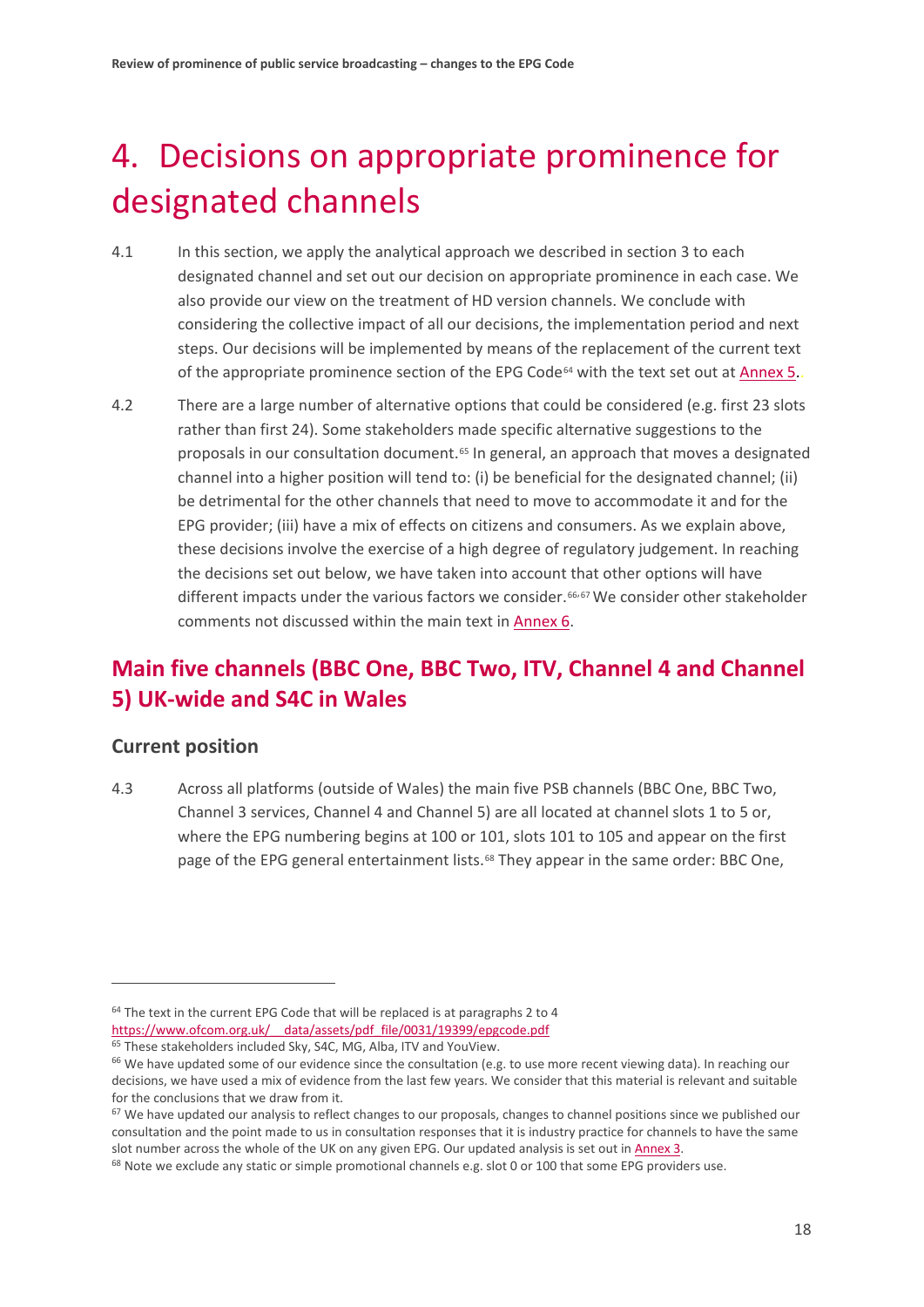BBC Two, ITV/STV, Channel 4 and Channel 5 across all of the boxes we tested during the course of our report.<sup>[69](#page-20-0)</sup>

4.4 In Wales, S4C was the fourth channel launched and has historically been located in slot four. It initially provided a mixture of programming in Welsh along with some Channel 4 programming. Following digital switchover, Channel 4 became available across Wales and S4C became a 100% Welsh language channel. S4C retained its slot on EPGs provided for viewers in Wales and Channel 4 has been located in slots further down on these EPGs.<sup>[70](#page-20-1)</sup>

## **Consultation proposal and response themes**

- 4.5 Our consultation proposed to guarantee the main five PSB channels' current positions in the top five slots on the EPGs operating on a UK-wide basis or outside of Wales.<sup>[71](#page-20-2)</sup> On EPGs provided to viewers specifically in Wales, we proposed to guarantee the fourth slot to S4C.[72](#page-20-3)
- 4.6 Most stakeholders agreed with our consultation proposal, citing the benefits of greater certainty and potential investment. BT noted the importance of PSBs to the broadcasting ecology and the role they play in informing the public.<sup>[73](#page-20-4)</sup> Freesat supported guaranteeing the fourth slot for S4C in Wales.<sup>[74](#page-20-5)</sup>
- 4.7 Some EPG providers questioned the necessity or proportionality of such a rule given it will not require any changes in practice and argued that future EPG moves are unlikely to affect these channels. For example, Sky reasoned that the market currently delivers the intended outcome and therefore regulation was unnecessary and contrary to regulatory best practice.<sup>[75](#page-20-6)</sup> They noted we had failed to provide any evidence that the slots were at risk or that we would be unable to take action against an EPG provider under our current regulatory arrangements.[76](#page-20-7)

## **Reasoning and decision on main five PSB channels and S4C**

#### **Impacts for citizens and consumers**

 $\overline{a}$ 

<span id="page-20-8"></span>4.8 The main five PSB channels are the foundation of the UK's PSB provision, providing highquality programmes across a wide range of genres that appeal to and are widely watched

<span id="page-20-0"></span><sup>69</sup> For further information on testing and findings, see Ofcom's July 2018 publication, *EPG Prominence: A report on the discoverability of PSB and local TV services* [https://www.ofcom.org.uk/\\_\\_data/assets/pdf\\_file/0026/116288/report-psb](https://www.ofcom.org.uk/__data/assets/pdf_file/0026/116288/report-psb-local-tv-discoverability.pdf)[local-tv-discoverability.pdf](https://www.ofcom.org.uk/__data/assets/pdf_file/0026/116288/report-psb-local-tv-discoverability.pdf)

<span id="page-20-1"></span><sup>&</sup>lt;sup>70</sup> For example, page 3 on Sky Wales, page 1/2 on Freeview Wales (note, this is dependent on the number of slots per EPG page – both Freeview boxes we tested for the report had seven slots per page but some Freeview boxes do have six slots per page), page 4 on Freesat Wales.

<span id="page-20-2"></span> $71$  Top five slots means slots 1 to 5 / 101 to 105, noting some platforms' EPGs allow for a promotion channel in slot 0 or 100.

<span id="page-20-3"></span> $72$  Fourth slot means slots 4 or 104, noting some platforms' EPGs allow for a promotion channel in slot 0 or 100.

<span id="page-20-4"></span><sup>73</sup> BT, p[5 https://www.ofcom.org.uk/\\_\\_data/assets/pdf\\_file/0022/131179/BT.pdf](https://www.ofcom.org.uk/__data/assets/pdf_file/0022/131179/BT.pdf)

<span id="page-20-5"></span><sup>&</sup>lt;sup>74</sup> Freesat, p1 https://www.ofcom.org.uk/ data/assets/pdf file/0011/144101/Freesat.pdf

<span id="page-20-6"></span><sup>75</sup> Sky para 5.9 5.1[4 https://www.ofcom.org.uk/\\_\\_data/assets/pdf\\_file/0010/131203/Sky.PDF](https://www.ofcom.org.uk/__data/assets/pdf_file/0010/131203/Sky.PDF)

<span id="page-20-7"></span> $^{76}$  Sky, para 5.11 – 5.13 https://www.ofcom.org.uk/ data/assets/pdf file/0010/131203/Sky.PDF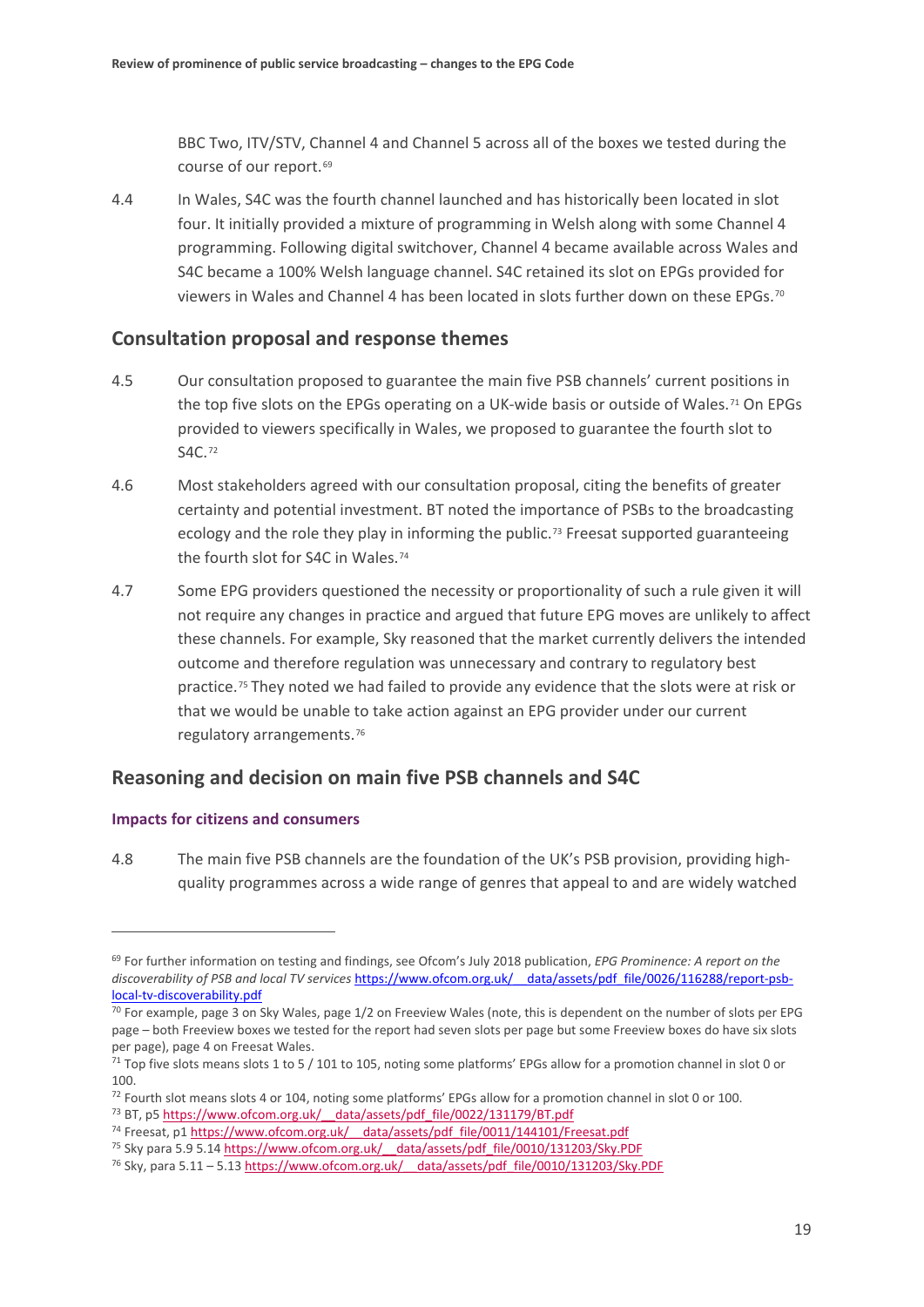by viewers across the UK. These PSB channels remain highly viewed, despite the considerable changes that have occurred in the UK TV landscape. These channels therefore deliver a wide range of societal and individual benefits, including general entertainment, as well as programmes that inform and educate.

- 4.9 These channels have maintained their share of audiences, with more than half (52%) of all broadcast viewing on the TV going to these channels (the same as it was in 2016)  $\frac{7}{7}$  and audience satisfaction remains high at 74% of viewers either very or quite satisfied.<sup>[78](#page-21-1)</sup> As noted above, viewers also value PSBs as a trusted source for news and for high-quality, original programmes.[79](#page-21-2) Viewers are accustomed to these channels being highly prominent.
- 4.10 As discussed in sectio[n 2,](#page-5-0) the wide range of benefits these services provide is underpinned with regulatory requirements designed to secure delivery of the purposes of public service broadcasting and, for the BBC, its specific mission and public purposes. For example, specific conditions for BBC One and BBC Two include 90% of peak time allocated to original productions,<sup>[80](#page-21-3)</sup> quotas for news and current affairs programming and a range of requirements designed to secure the distinctiveness of these services.[81](#page-21-4) ITV, Channel 4 and Channel 5 must fulfil a number of specific licence conditions on origination, news and current affairs, independent productions and regional programme-making.
- <span id="page-21-9"></span>4.11 S4C is the only Welsh language broadcaster and is required to provide a broad range of high-quality and diverse programming including a children's service, drama, news, entertainment, sport, factual programming, music and events. Specific requirements include providing 200 hours of news and 60 hours of current affairs programming a year, $82$ 90% of content shown in peak time must be original<sup>[83](#page-21-6)</sup> and 140 hours of original children's programming, which helps to reflect the lives of children in Wales. S4C stated in its response that the Government has highlighted the vital role S4C plays 'in reflecting Welsh culture and society and promoting the Welsh language'.[84](#page-21-7) S4C also drew attention to results of its recent survey showing that the vast majority of both Welsh speakers and non-Welsh speakers considered that S4C was relevant to the identity of Wales and its people and provided the best coverage of events in Wales.<sup>[85](#page-21-8)</sup>
- 4.12 We consider that guaranteeing the position of these channels will ensure they remain the most prominent and easy to discover channels, and so support the continued delivery of a wide range of benefits. As set out in paragraph [3.29,](#page-16-3) in light of our statutory duties, we are attaching particular importance to these citizen and consumer effects. As observed by Sky,

<span id="page-21-1"></span><span id="page-21-0"></span><sup>&</sup>lt;sup>77</sup> Source: BARB. Network, all individuals (4+). Channels include their HD variants but exclude their +1 channels. <sup>78</sup> Ofcom's PSB tracker 2018

<span id="page-21-2"></span><sup>79</sup> Ofcom's PSB tracker 2018; viewers rated the PSBs highly for '*trustworthy news'* (59%) and '*shows that are well-made, high quality programmes'* (65%).

<span id="page-21-3"></span><sup>80</sup> BBC Operating Licence for the BBC's UK Public Services, p15

<span id="page-21-4"></span>https://www.ofcom.org.uk/ data/assets/pdf file/0017/107072/bbc-operating-licence.pdf <sup>81</sup> BBC Operating Licence for the BBC's UK Public Services, p18-19 [https://www.ofcom.org.uk/\\_\\_data/assets/pdf\\_file/0017/107072/bbc-operating-licence.pdf](https://www.ofcom.org.uk/__data/assets/pdf_file/0017/107072/bbc-operating-licence.pdf)

<span id="page-21-5"></span> $82$  Schedule 12(9) CA03 – the quota is as agreed with or directed by Ofcom.

<span id="page-21-6"></span><sup>83</sup> Schedule 12(8) CA03 -the quota is as agreed with or directed by Ofcom.

<span id="page-21-7"></span><sup>84</sup> S4C response, p2 https://www.ofcom.org.uk/ data/assets/pdf file/0023/131198/S4C-English.pdf

<span id="page-21-8"></span><sup>85</sup> S4C response, p3 https://www.ofcom.org.uk/ data/assets/pdf\_file/0023/131198/S4C-English.pdf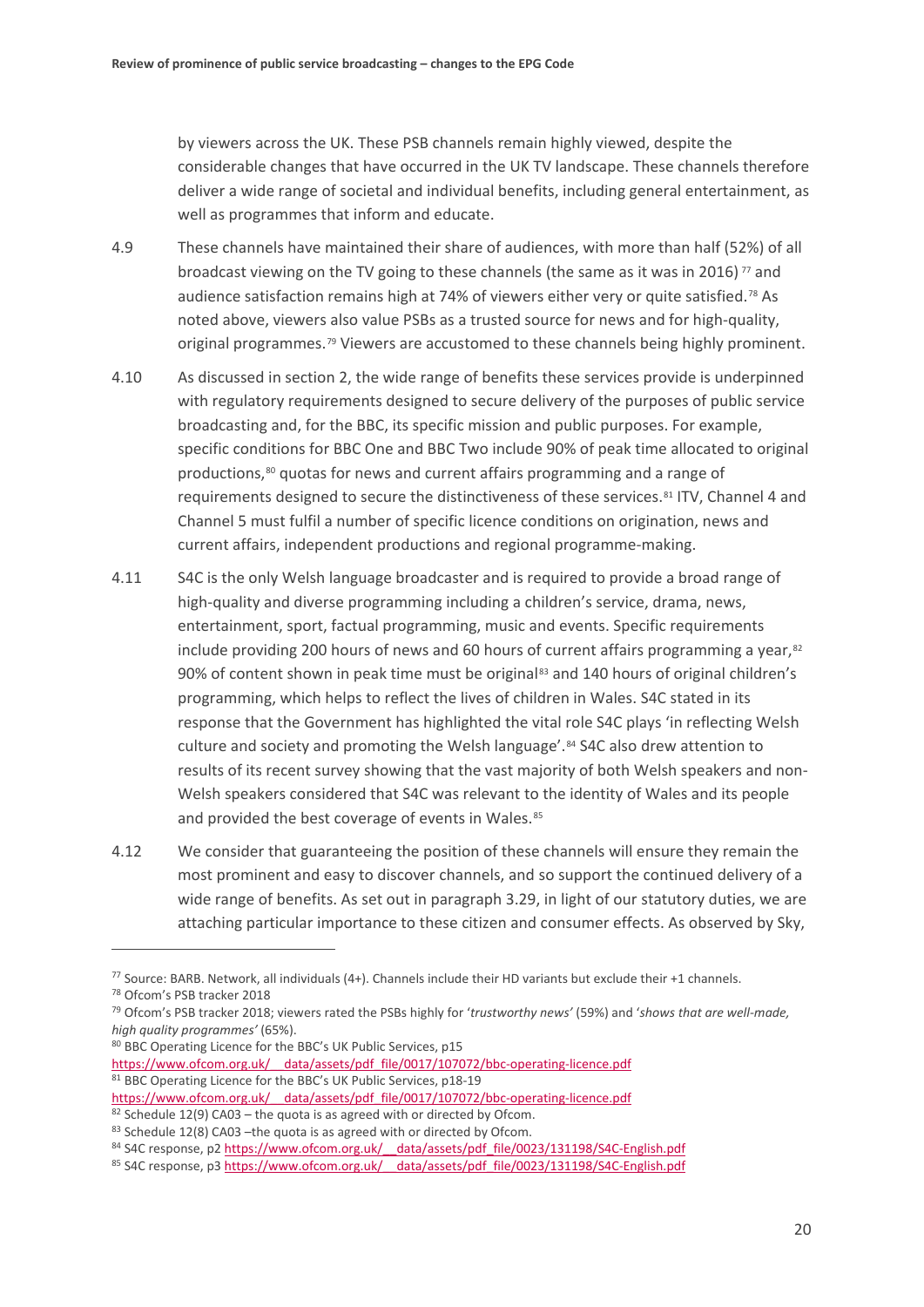since these channels already occupy the top EPG positions, our proposals have modest additional benefits. Rather they provide a clearer regulatory underpinning to the status quo.[86](#page-22-0)

#### **Impacts for the main five PSB channels and S4C**

- 4.13 Retaining current slots will help these channels retain viewing and so help the commercial PSBs sustain their advertising revenues. For the BBC, high levels of viewing of BBC One and BBC Two contributes to achieving its mission and public purposes. Establishing regulatory certainty could also reduce all these channels' exposure to future commercial risk as they plan for future programme investment.
- 4.14 Stakeholders including the BBC,<sup>87</sup> Voice of the Listener and Viewer (VLV) <sup>[88](#page-22-2)</sup> and Viacom<sup>[89](#page-22-3)</sup> considered that ensuring that the main five PSB channels stayed in the top five slots would provide certainty and the BBC noted that this could drive investment in content. ITV agreed with the proposal but did not consider it provided any material benefit.<sup>[90](#page-22-4)</sup> The Culture, Welsh Language and Communications Committee of the National Assembly for Wales, TAC and S4C supported guaranteeing the fourth slot for S4C in Wales.<sup>[91](#page-22-5)</sup>
- 4.15 Some stakeholders queried these effects as they suggested the popularity of these channels meant there is minimal risk of these channels being moved out of their prominent slots and that additional regulation was unnecessary.<sup>[92](#page-22-6)</sup>
- 4.16 We accept there is no specific evidence that these channels are likely to be moved down by EPG providers in the near future and that there are currently strong incentives to retain the main five channels within the first five slots. However, the market is changing rapidly and these incentives could change. We also note the benefits of certainty in promoting investment. We think these channels provide significant societal benefits and that it is appropriate to guarantee their position as the most prominent channels.

#### **Impacts for other broadcasters**

 $\overline{a}$ 

4.17 As we noted in the consultation, this proposal does not require any channel moves so would not have any material direct cost implications for broadcasters.

<span id="page-22-4"></span>90 ITV p29 https://www.ofcom.org.uk/ data/assets/pdf\_file/0020/131186/ITV.pdf

<span id="page-22-5"></span> $91$  The Culture, Welsh Language and Communications Committee of the National Assembly for Wales, p1 https://www.ofcom.org.uk/ data/assets/pdf file/0016/131182/Culture,-Welsh-Language-and-Communications-[Committee-of-the-National-Assembly-for-Wales.pdf;](https://www.ofcom.org.uk/__data/assets/pdf_file/0016/131182/Culture,-Welsh-Language-and-Communications-Committee-of-the-National-Assembly-for-Wales.pdf) TAC (Teledwyr Annibynnol Cymru), p2 [https://www.ofcom.org.uk/\\_\\_data/assets/pdf\\_file/0014/131207/Teledwyr-Annibynnol-Cymru.pdf;](https://www.ofcom.org.uk/__data/assets/pdf_file/0014/131207/Teledwyr-Annibynnol-Cymru.pdf) S4C p2-3 https://www.ofcom.org.uk/ data/assets/pdf file/0023/131198/S4C-English.pdf  $92$  Sky, para 5.9 – 5.19, https://www.ofcom.org.uk/ data/assets/pdf file/0010/131203/Sky.PDF and COBA, p13

<span id="page-22-0"></span><sup>86</sup> We address Sky's comment that regulatory change is unnecessary in sectio[n 3.5](#page-11-8) - [3.8.](#page-12-5)

<span id="page-22-1"></span><sup>87</sup> BBC, para 27 https://www.ofcom.org.uk/ data/assets/pdf\_file/0021/131178/BBC.pdf

<span id="page-22-2"></span><sup>88</sup> VLV, p6 https://www.ofcom.org.uk/ data/assets/pdf file/0009/131211/Voice-of-the-Listener-and-Viewer.pdf

<span id="page-22-3"></span><sup>89</sup> Viacom International Media Networks, p3 https://www.ofcom.org.uk/ data/assets/pdf file/0016/131209/Viacom-[International-Media-Networks.pdf](https://www.ofcom.org.uk/__data/assets/pdf_file/0016/131209/Viacom-International-Media-Networks.pdf)

<span id="page-22-6"></span>https://www.ofcom.org.uk/ data/assets/pdf\_file/0015/131181/COBA.pdf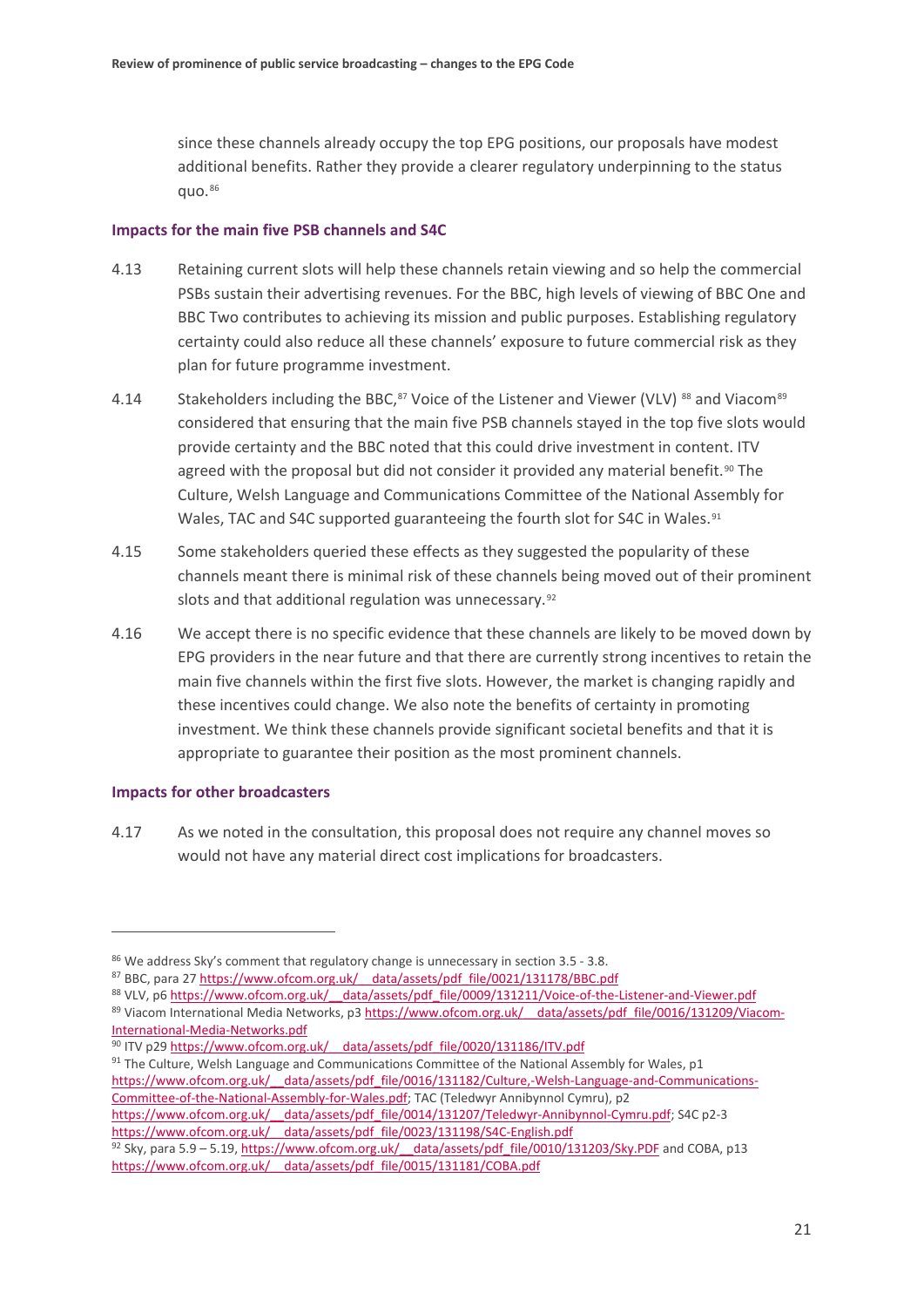#### **Impacts for EPG providers**

4.18 Our proposal would not require any change by EPG providers and so incurs no direct commercial losses. In principle, EPG providers may lose the opportunity to allocate these slots to other broadcasters. However, in practice the impact on EPG providers is likely to be negligible. Sky noted it would not use 'EPG slot allocation to strengthen its bargaining position with PSBs'[93](#page-23-0) and Virgin Media noted the strong incentives for them to keep these channels in their current slots.[94](#page-23-1)

### **Conclusion on main five PSB channels on UK-wide EPGs and S4C on EPGs in Wales**

<span id="page-23-4"></span>4.19 Having considered the factors set out above, and having considered all of the evidence and the responses to the consultation, we have decided that appropriate prominence for the main five PSB channels (BBC One, BBC Two, Channel 3 services, Channel 4 and Channel 5) is the first five slots on UK-wide EPGs<sup>[95](#page-23-2)</sup> and those outside Wales, and that appropriate prominence for S4C on EPGs which are specific to Wales is the fourth slot.

## **Channel 4 on EPGs provided to viewers specifically in Wales**

### **Current position of Channel 4 in Wales**

- 4.20 Channel 4 is in slot position 4 on UK-wide EPGs and on those EPGs which are specific to areas outside Wales. However, because S4C is located in slot 4 on EPGs which are provided to viewers in Wales, Channel 4 appears further down on those EPGs. Currently Channel 4 is in the following positions on EPGs which are specific to Wales:
	- a) Sky Wales Channel 4 is in slot position 16 (LCN 117);<sup>[96](#page-23-3)</sup>
	- b) Freesat Wales Channel 4 is in slot position 20 (LCN 120);
	- c) Freeview Wales Channel 4 is in slot position 7 (LCN 7).

## **Consultation proposal and response themes**

 $\overline{a}$ 

4.21 Our consultation proposed that Channel 4 should be on the first page of EPGs provided for viewers in Wales. The proposal would therefore have required Channel 4 to move up 8 slots on the Sky Wales, 12 slots on the Freesat Wales EPGs and also potentially move up on the Freeview EPG. In line with our decision to set requirements based on slot position

<span id="page-23-0"></span><sup>93</sup> Sky, para 5.13b https://www.ofcom.org.uk/ data/assets/pdf file/0010/131203/Sky.PDF

<sup>94</sup> Virgin Media, p1 https://www.ofcom.org.uk/ data/assets/pdf file/0008/131210/Virgin-Media.pdf

<span id="page-23-3"></span><span id="page-23-2"></span><span id="page-23-1"></span><sup>95</sup> Currently, Virgin Media is the only major EPG provider that does not provide a fully regionalised EPG. However, it does provide a slightly different variant of its UK-wide EPG for Scotland (where BBC Scotland is listed at a slot reserved for BBC One HD across the rest of the UK). While we note this variation, for simplicity we refer to Virgin Media's EPG as UK-wide.<br><sup>96</sup> Some EPGs start at 100 or 101. Note we exclude any static or simple promotional channels e.g. EPG providers use. The slot position relates to the position of the channel within the channel list, assuming the first channel listed is at position 1. Blank slots are not counted, as they do not appear to the viewer. LCN or logical channel number relates to the number allocated to the channel and is the number viewers can use to access the channel.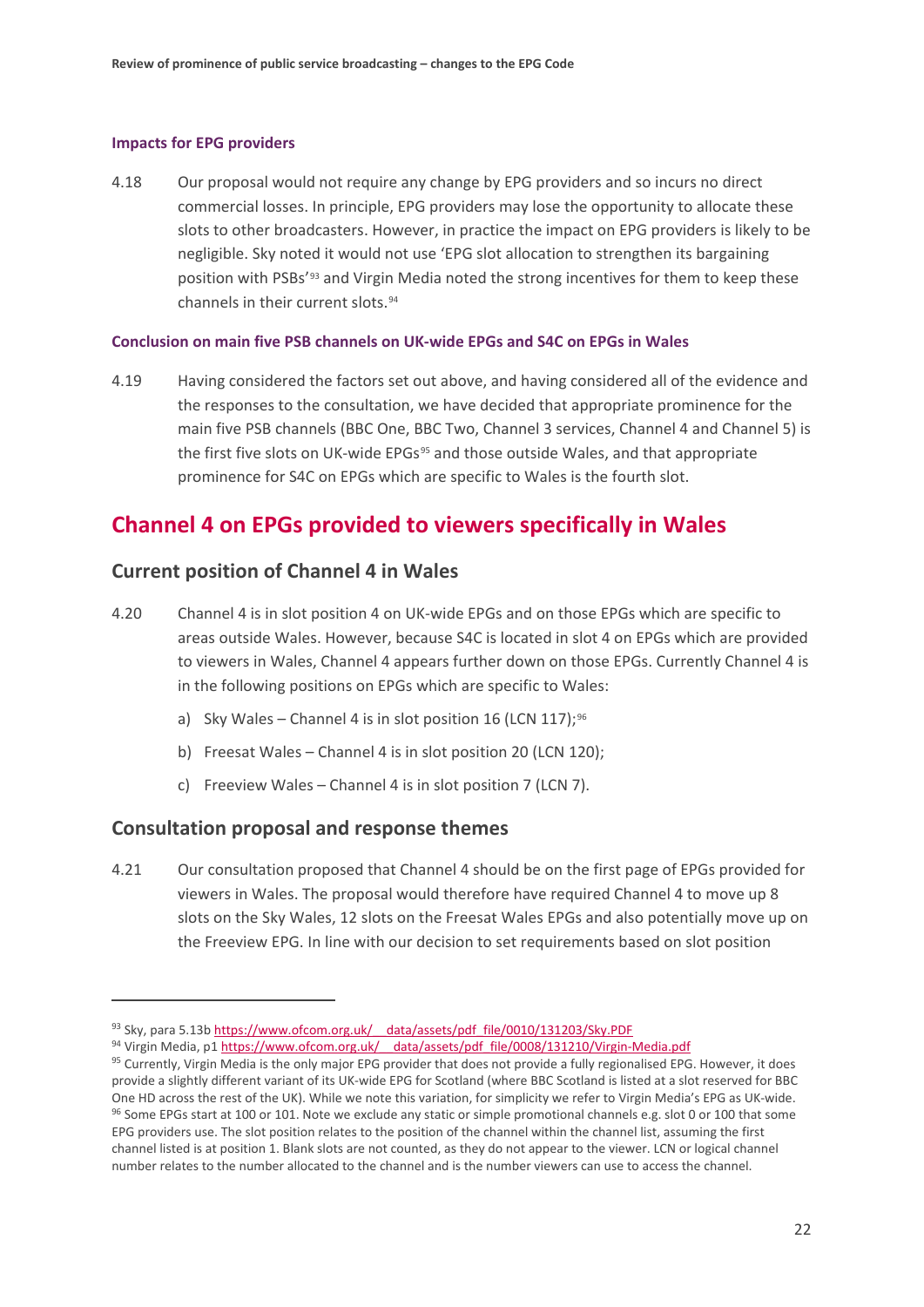rather than page position,<sup>[97](#page-24-0)</sup> in the remainder of this section we consider the impacts of requiring Channel 4 to be listed within the first eight slots of EPGs provided for viewers in Wales.

- 4.22 Several stakeholders who responded to the consultation agreed that Channel 4 should move to the first page of EPGs provided to viewers in Wales. These included C4C and bodies representing viewers, namely the Culture, Welsh Language and Communications Committee of the National Assembly for Wales and VLV.[98](#page-24-1) The latter noted that the move would bring benefits to Channel 4 and audiences in Wales.<sup>[99](#page-24-2)</sup> The proposal was also supported by two EPG operators, Freesat and Youview.
- 4.23 However, several stakeholders (COBA, Sky, BT and Virgin Media)[100](#page-24-3) said that they did not agree with this proposal, suggesting that the benefits had not been shown and, if present, were likely to be small.

## **Reasoning and decision on Channel 4 in Wales**

#### **Impacts for citizens and consumers**

- 4.24 Channel 4 is one of the main UK nationwide PSBs, reaching a wide audience (with a reach of 40.6% in 2018) with a range of quality content.[101](#page-24-4) Channel 4 has a statutory public service remit to deliver high-quality, innovative content which exhibits a distinctive character and appeals to the tastes and interests of a culturally diverse society; programming of an educational nature and value; and content that appeals to older children and young adults.[102](#page-24-5) It also has a range of specific regulatory requirements for the provision of news and current affairs, and original programming.[103](#page-24-6) It is commercially funded and operates a not-for-profit model, whereby surplus revenues go back into content investment.
- 4.25 We received varying views on the likely impact of viewing to Channel 4 if it were to be afforded greater prominence in Wales. C4C supported the proposed move and said that its internal modelling suggested that this would increase its viewing share in Wales by  $[\times]$ (and its viewing share in the UK by  $[\frac{1}{2}]$ ) with consequent increases in advertising revenues

<u>.</u>

<span id="page-24-2"></span>99 VLV, p6 https://www.ofcom.org.uk/ data/assets/pdf\_file/0009/131211/Voice-of-the-Listener-and-Viewer.pdf; Culture, Welsh Language and Communications Committee of the National Assembly for Wales, p1

https://www.ofcom.org.uk/ data/assets/pdf file/0016/131182/Culture,-Welsh-Language-and-Communications-Committee-of-the-National-Assembly-for-Wales.pdf and VLV, para 32 -34

<span id="page-24-3"></span>https://www.ofcom.org.uk/ data/assets/pdf file/0009/131211/Voice-of-the-Listener-and-Viewer.pdf <sup>100</sup> COBA p13 https://www.ofcom.org.uk/ data/assets/pdf file/0015/131181/COBA.pdf, Sky para 6.6 – 6.34 https://www.ofcom.org.uk/ data/assets/pdf\_file/0010/131203/Sky.PDF, BT p5 https://www.ofcom.org.uk/ data/assets/pdf file/0022/131179/BT.pdf, Virgin Media p2 https://www.ofcom.org.uk/ data/assets/pdf\_file/0008/131210/Virgin-Media.pdf

<span id="page-24-1"></span><span id="page-24-0"></span><sup>&</sup>lt;sup>97</sup> See paragraph [3.13](#page-13-10) - [3.18.](#page-14-7)<br><sup>98</sup> C4C, p25 https://www.ofcom.org.uk/ data/assets/pdf file/0014/131180/Channel-4.pdf;

<span id="page-24-4"></span><sup>101</sup> Source: BARB. Network, all individuals (4+). Reach criteria: 15+ consecutive minutes. This includes viewing to Channel 4 HD but excludes Channel 4 +1.

<span id="page-24-5"></span><sup>102</sup> Section 265(3) of the Act.

<span id="page-24-6"></span><sup>103</sup> Channel 4 Licence [https://www.ofcom.org.uk/\\_\\_data/assets/pdf\\_file/0018/40266/channel-4-attachment-variation.pdf](https://www.ofcom.org.uk/__data/assets/pdf_file/0018/40266/channel-4-attachment-variation.pdf)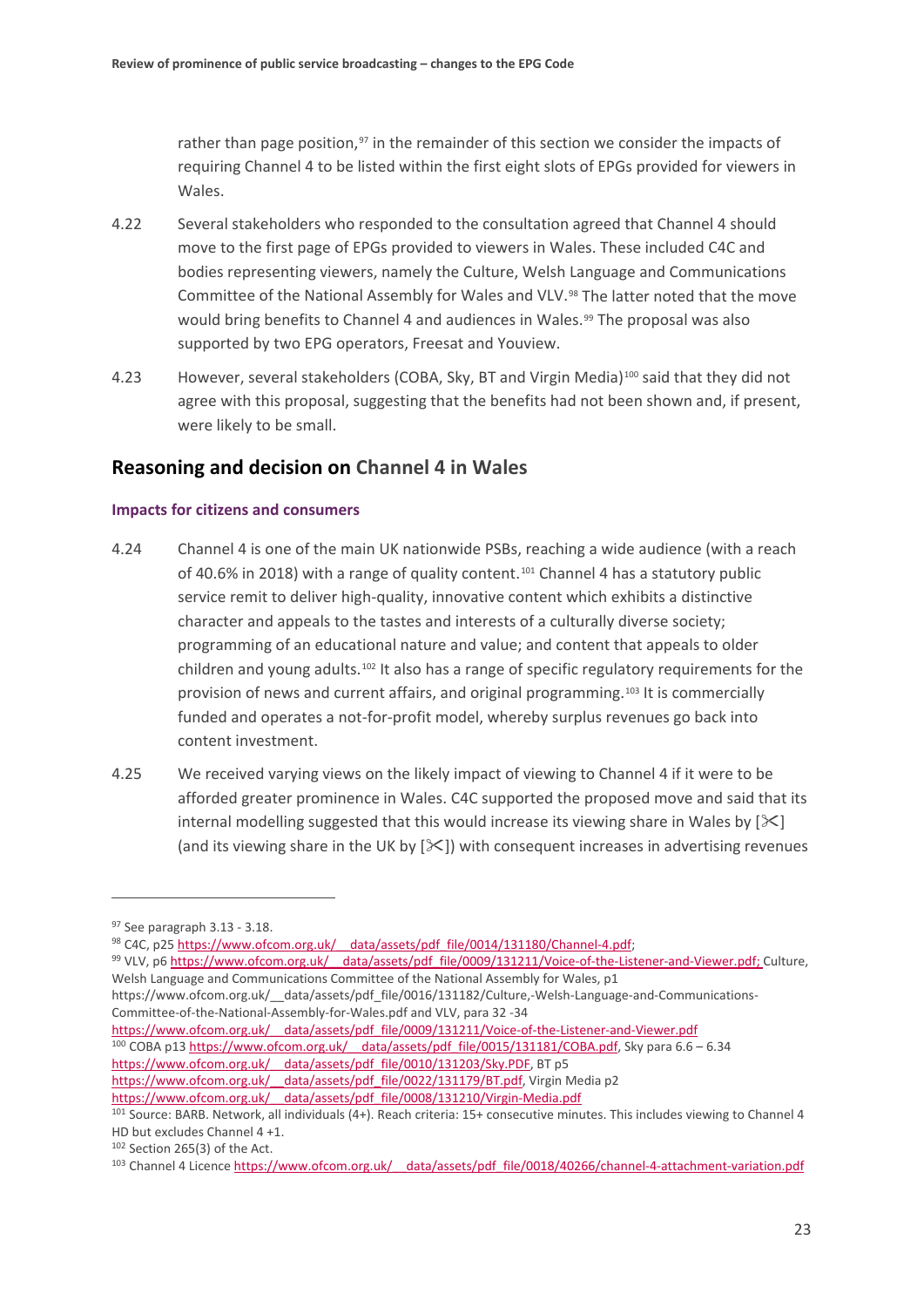and therefore its ability to invest in new programming for audiences.[104](#page-25-0) However, we consider that evidence from two stakeholders  $(Sky, <sup>105</sup> COBA<sup>106</sup>)$  $(Sky, <sup>105</sup> COBA<sup>106</sup>)$  $(Sky, <sup>105</sup> COBA<sup>106</sup>)$  suggests lower gains to Channel 4.

- 4.26 After assessing this evidence, we remain of the view that a move to within the first eight slots would increase discoverability, and as a result, increase Channel 4's reach and viewing and therefore the positive benefits for audiences.<sup>[107](#page-25-3)</sup> The magnitude of the improvement on each platform would depend on the extent of the move upwards and the size of the potential audience on the specific platform involved[. Annex 3](https://www.ofcom.org.uk/__data/assets/pdf_file/0021/154380/annex-3-ofcoms-assessment-of-evidence-base.pdf) reviews Channel 4's viewing performance on EPGs specific to Wales, on UK-wide EPGs and on those EPGs aimed at other UK Nations and various evidence provided by stakeholders. The Annex suggests that if Channel 4 moved up to slot 8 on Freesat Wales and Sky Wales, a reasonable range for the rise in Channel 4's share of viewing in the UK could be 0.3% to 1%.
- 4.27 We also considered arguments made by Sky that, in the case of Channel 4 moving to the first page of the Sky EPG in Wales, most of the viewing gained would come from the other PSB channels above Channel 4 (i.e. BBC One, BBC Two, ITV, S4C and Channel 5), given their close proximity to Channel 4 in the new listing. Sky considers that the channels above Channel 4 would suffer a decrease in viewing share, despite these channels not changing slot position. As set out in [Annex 3,](https://www.ofcom.org.uk/__data/assets/pdf_file/0021/154380/annex-3-ofcoms-assessment-of-evidence-base.pdf) we accept it is possible that some of the increase in Channel 4 viewing may come from other PSB channels located above Channel 4. However, the range of evidence we have considered on the relationship between slot position and viewing (see [Annex 3\)](https://www.ofcom.org.uk/__data/assets/pdf_file/0021/154380/annex-3-ofcoms-assessment-of-evidence-base.pdf) strongly suggests that it is the channels that move down that will lose the vast majority of viewing. Therefore, while some of the gain in Channel 4's viewing may come from the other PSB channels, we consider that any impact on viewing for PSB channels above Channel 4 is not likely to be significant.
- 4.28 We consider that affording Channel 4 a higher degree of prominence for viewers using Sky Wales and Freesat Wales EPGs is likely to make an overall positive contribution to the societal benefits that Channel 4 supports. As set out in section [3.29,](#page-16-3) in light of our statutory duties, we are attaching particular importance to these citizen and consumer effects.
- 4.29 In reaching this view, we have also taken into account the potential negative impacts for some audiences. A drawback of attaching a higher degree of prominence for Channel 4 in Wales is that, when viewers are interested in other content, it may hinder the easy discoverability of other channels. However, this drawback is likely to be limited given that there is scope for a range of alternatives to it within the first 8 slots. Channel 4 is a widely viewed channel and so most viewers are unlikely to be inconvenienced if this channel is highly prominent.

<span id="page-25-0"></span><sup>104</sup> C4C, para 3.[8 https://www.ofcom.org.uk/\\_\\_data/assets/pdf\\_file/0014/131180/Channel-4.pdf](https://www.ofcom.org.uk/__data/assets/pdf_file/0014/131180/Channel-4.pdf)

<span id="page-25-1"></span><sup>105</sup> Sky, para 6.21 https://www.ofcom.org.uk/ data/assets/pdf\_file/0010/131203/Sky.PDF

<span id="page-25-3"></span><span id="page-25-2"></span><sup>&</sup>lt;sup>106</sup> This is based on the O&O model prepared by O&O for COBA.<br><sup>107</sup> Moving Channel 4 to within the first 8 slots on Sky Wales will lead to BBC Four going down by one slot on the Sky Wales EPG. However, BBC Four will still be no worse-off in terms of slot position on Sky Wales compared to the other nations.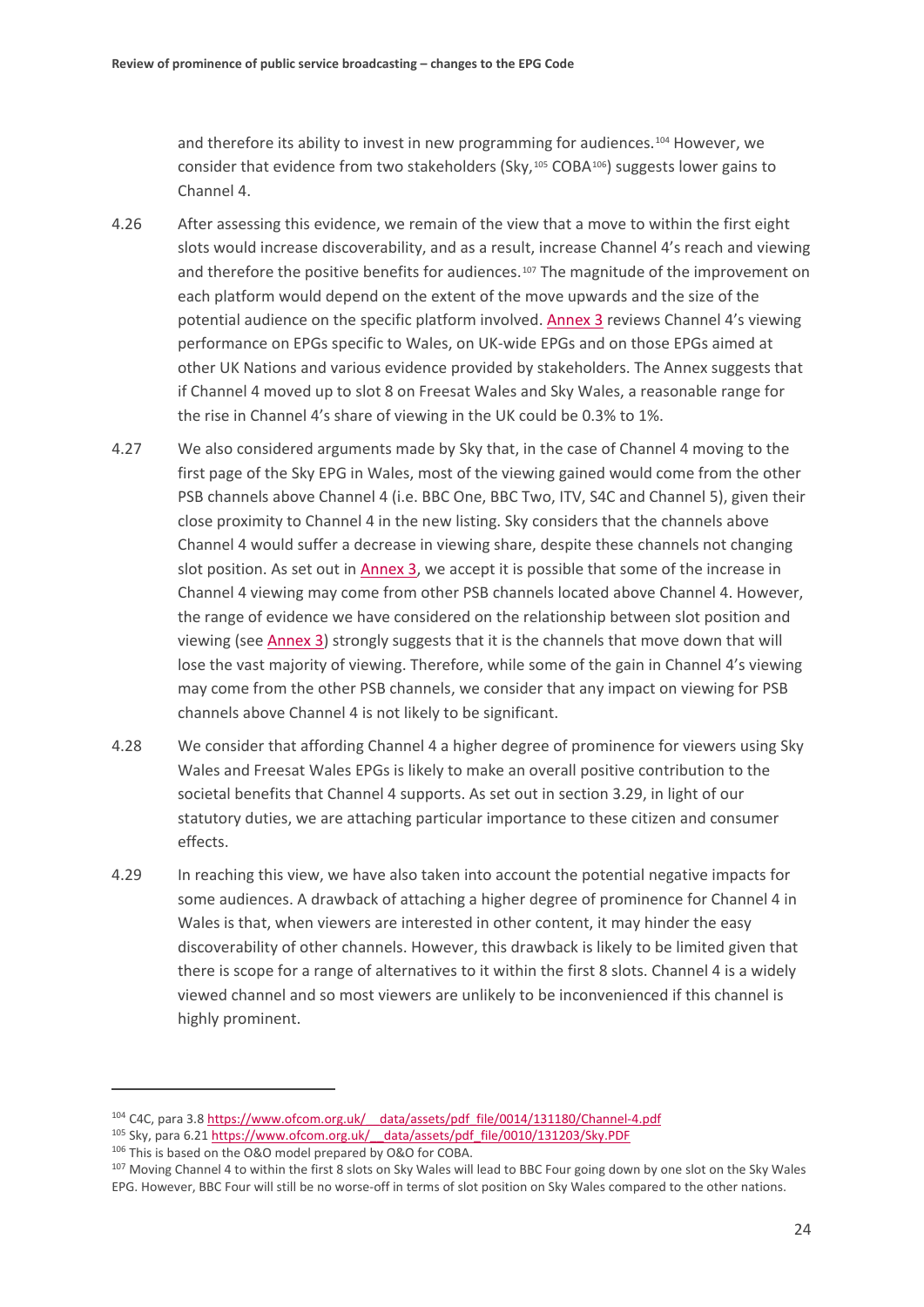#### **Impacts for Channel 4**

- 4.30 In our consultation, we suggested that increased viewing could result in improved advertising revenues for Channel 4. However, as set out above, stakeholder views about this were mixed. Sky suggested that the increase in Channel 4's viewing share in Wales would lead to a very small increase in adult commercial impacts for Channel 4, which would make no difference to Channel 4's ability to monetise its airtime.[108](#page-26-0) In contrast, we consider that evidence from others (C4C[109](#page-26-1) and COBA[110\)](#page-26-2) suggests that even relatively "small" viewing gains could translate into small but significant absolute rises in advertising revenues.
- 4.31 We have set out our consideration of this evidence in [Annex 3.](https://www.ofcom.org.uk/__data/assets/pdf_file/0021/154380/annex-3-ofcoms-assessment-of-evidence-base.pdf) Overall, for the reasons set out there, we consider there is likely to be some small albeit not insignificant rises in advertising revenues for Channel 4 as a result of our decision, and that these may be in the range of £0.7m to £2.4m p.a.. Given that Channel 4 is a not-for-profit corporation, an increase in its revenues may be particularly likely to contribute to investment.

#### **Impacts for other broadcasters**

- 4.32 As discussed above, moving Channel 4 onto the first 8 slots of EPGs specific to Wales will increase its discoverability and is likely to lead to increases in its reach and share of viewing. This implies that other channels will be made less prominent and are likely to see falls in their share of viewing and potentially related reductions in their advertising revenues.
- 4.33 Channel 4's upward move would require 7 commercial broadcasters to be moved down on the Sky EPG specific to Wales and 9 commercial broadcasters to be moved down on the Freesat EPG specific to Wales, potentially reducing their viewing. The commercial channels moved may incur a total loss in advertising revenues in the range of £0.7m to £2.4m p.a. (this may be an overestimate) as a result of reduced viewing.
- 4.34 There may also be one-off costs for channels that are moved to a new position, for example marketing their new slot number. As set out i[n Annex 3](https://www.ofcom.org.uk/__data/assets/pdf_file/0021/154380/annex-3-ofcoms-assessment-of-evidence-base.pdf) and taking into account our transition period of 18 months,<sup>[111](#page-26-3)</sup> we cannot reasonably model any direct one-off costs but there are mitigating factors (i.e. the transition period) and so we anticipate that the costs are unlikely to be material.

#### **Impacts for EPG providers**

4.35 Sky and Freesat are the only EPG providers affected by the decision but they will not incur any direct commercial losses as, unlike Virgin Media, they do not monetise the slots on their EPGs. However, they may face one-off costs related to any administrative, technical and legal costs of altering the locations of channels on their platforms. Taking into account

<u>.</u>

<span id="page-26-0"></span><sup>108</sup> Sky, para 6.2[1 https://www.ofcom.org.uk/\\_\\_data/assets/pdf\\_file/0010/131203/Sky.PDF](https://www.ofcom.org.uk/__data/assets/pdf_file/0010/131203/Sky.PDF)

<span id="page-26-1"></span><sup>109</sup> C4C, para 3.[8 https://www.ofcom.org.uk/\\_\\_data/assets/pdf\\_file/0014/131180/Channel-4.pdf](https://www.ofcom.org.uk/__data/assets/pdf_file/0014/131180/Channel-4.pdf)

<span id="page-26-2"></span><sup>110</sup> This is based on the O&O model prepared by O&O for COBA.

<span id="page-26-3"></span><sup>111</sup> See paragraph[s 4.153](#page-53-0) - [4.160.](#page-55-0)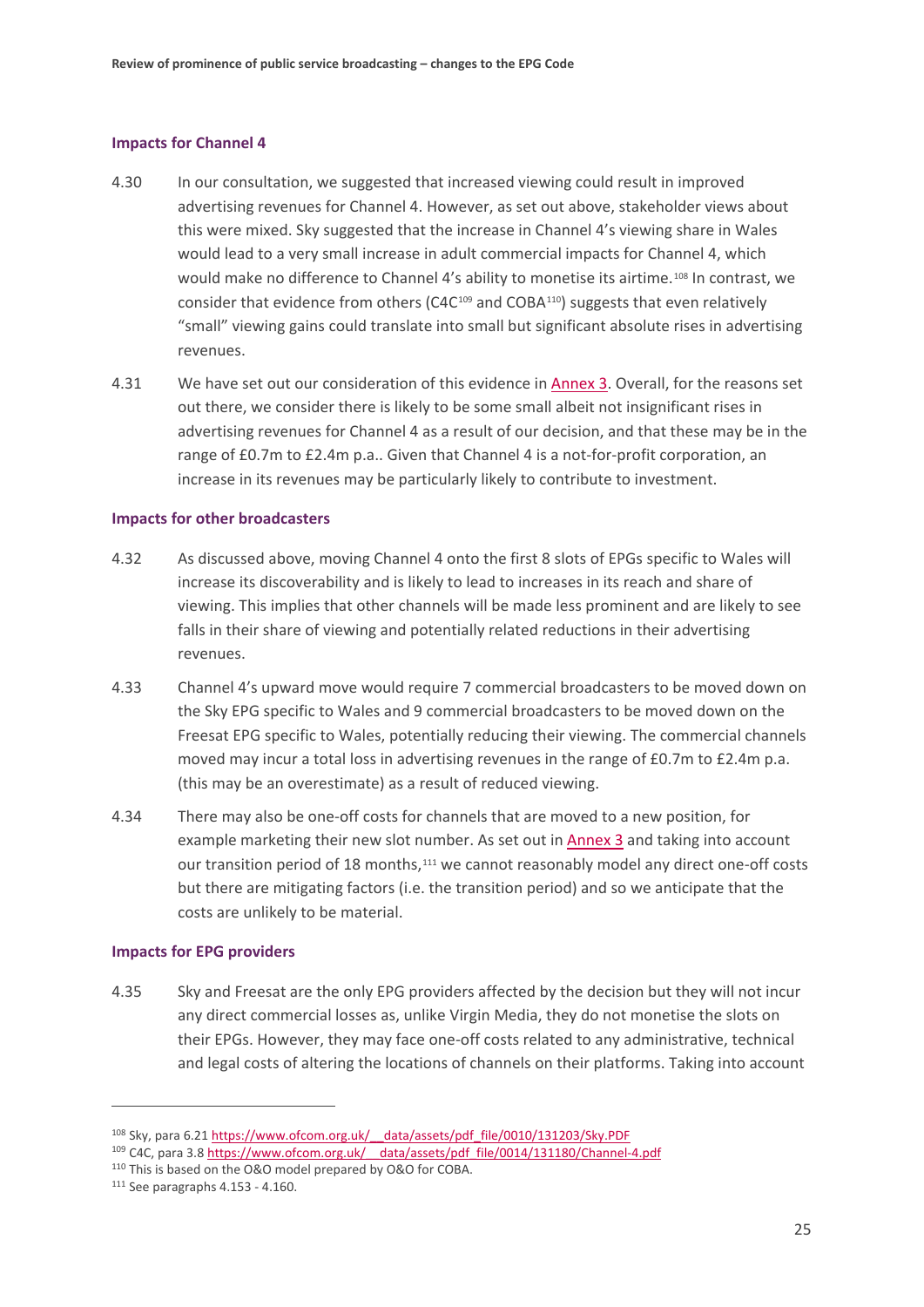the potential one-off costs described in [Annex 3](https://www.ofcom.org.uk/__data/assets/pdf_file/0021/154380/annex-3-ofcoms-assessment-of-evidence-base.pdf) and the transition period we are setting of 18 months, we anticipate that costs for EPG providers are unlikely to be material.

#### **Conclusion on Channel's 4 on EPGs in Wales**

4.36 Having considered the factors set out above, and having considered all of the evidence and the responses to the consultation, we have decided that appropriate prominence for Channel 4 is within the first 8 slots of the general entertainment section of EPGs specific to Wales.

# **Other UK-wide PSB channels: BBC Four**

## **Current position**

- 4.37 At the time of Ofcom's consultation, BBC Four enjoyed a relatively high position across EPGs. Since we consulted with stakeholders, BBC Scotland has been launched and BBC Four SD moved out of its slot on the Freeview Scotland EPG to accommodate it. BBC Four is currently at the following positions on the major EPGs in the UK:
	- a) Slot position 77 (LCN 82) on the Freeview Scotland EPG;
	- b) Slot position 8 or 9 (LCN 9) on the Freeview EPG for all other UK nations;
	- c) Slot position 15 or 16 (LCN 116) on the Sky EPGs;
	- d) Slot position 7 (LCN 107) on the Virgin Media EPG;
	- e) Slot position 7 (LCN 107) on the Freesat EPGs.

## **Consultation proposal and response themes**

- 4.38 Our consultation proposed that BBC Four should be guaranteed a slot within the first three pages of each EPG. In line with our decision to set requirements based on slot position rather than page position, $112$  in the remainder of this section we consider the impacts of requiring BBC Four to be listed within the first 24 slots.
- 4.39 PSBs and bodies representing viewer interests were generally supportive of this proposal.[113](#page-27-1) Some EPG providers and TV platforms voiced general concerns about the need for specific rules, highlighting BBC Four's prominent slot position at the time.[114](#page-27-2) Name

 $\overline{a}$ 

<span id="page-27-1"></span><span id="page-27-0"></span>113 VLV, para 35-37 https://www.ofcom.org.uk/ data/assets/pdf\_file/0009/131211/Voice-of-the-Listener-and-[Viewer.pdf;](https://www.ofcom.org.uk/__data/assets/pdf_file/0009/131211/Voice-of-the-Listener-and-Viewer.pdf) BBC[, https://www.ofcom.org.uk/\\_resources/documents/consultations/category-1/116265-epg-code-and](https://www.ofcom.org.uk/_resources/documents/consultations/category-1/116265-epg-code-and-prominence-regime/responses/bbc-four-response-additional-information.pdf)[prominence-regime/responses/bbc-four-response-additional-information.pdf;](https://www.ofcom.org.uk/_resources/documents/consultations/category-1/116265-epg-code-and-prominence-regime/responses/bbc-four-response-additional-information.pdf) C4C, p25 [https://www.ofcom.org.uk/\\_\\_data/assets/pdf\\_file/0014/131180/Channel-4.pdf](https://www.ofcom.org.uk/__data/assets/pdf_file/0014/131180/Channel-4.pdf) https://www.ofcom.org.uk/ data/assets/pdf file/0014/131180/Channel-4.pdf

<span id="page-27-2"></span><sup>114</sup> COBA, para 3.[1 https://www.ofcom.org.uk/\\_\\_data/assets/pdf\\_file/0015/131181/COBA.pdf;](https://www.ofcom.org.uk/__data/assets/pdf_file/0015/131181/COBA.pdf) Sky, para A5.4 https://www.ofcom.org.uk/ data/assets/pdf file/0010/131203/Sky.PDF; Virgin Media, p2 https://www.ofcom.org.uk/ data/assets/pdf\_file/0008/131210/Virgin-Media.pdf

<sup>112</sup> See paragrap[h 3.13.](#page-13-10)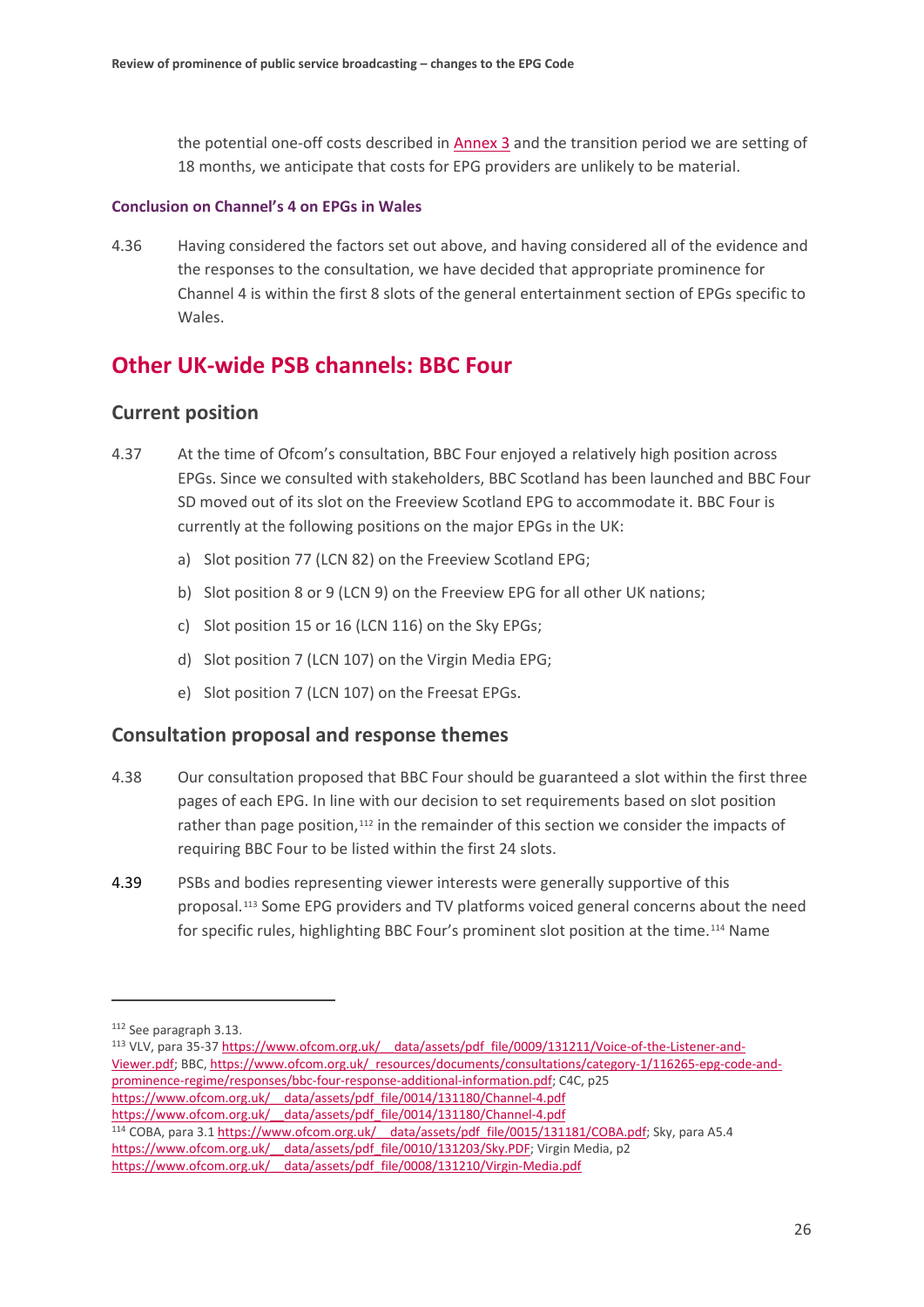withheld 3 and techUK also noted that BBC Four does not broadcast all day and that this should be a factor when considering appropriate prominence.<sup>[115](#page-28-0)</sup>

## **Reasoning and decision**

#### **Impacts on citizens and consumers**

- 4.40 BBC Four is a nationwide PSB channel that typically broadcasts from 7pm to 4am and reaches 7.3m people each week.<sup>[116](#page-28-1)</sup> It has a specialist content remit, mixed genre but focused on output that provides "an intellectually and culturally enriching alternative to mainstream programming on other BBC channels"[117](#page-28-2) and in particular the provision of factual and arts programming. BBC Four must comply with a number of specific regulatory requirements set out in the BBC's Operating Licence.[118](#page-28-3)
- 4.41 BBC Four's remit, with a focus on factual, arts and original programming, is not widely available on other free-to-air channels. A higher degree of prominence for BBC Four is likely to make it easier for viewers to find it, who may be otherwise poorly served with such content. This is particularly the case for Freeview viewers in Scotland, where BBC Four occupies a lower position.
- 4.42 The Scottish Government raised concerns in its response that BBC Four would not appear in the first three pages of the EPG following the launch of BBC Scotland.[119](#page-28-4) Indeed, since the launch of BBC Scotland and the downward move of BBC Four on Freeview Scotland, we have observed a 42% fall in BBC Four viewing on Freeview Scotland since February 2019<sup>120</sup>. This appears to indicate that citizens and consumers using Freeview Scotland are finding BBC Four harder to discover in this less prominent EPG position. The negative impacts of this for citizens and consumers could be limited by introducing a minimum prominence obligation, as it would guarantee that BBC Four would not be located lower than the first 24 slots of EPGs.<sup>[121](#page-28-6)</sup>
- 4.43 A number of respondents highlighted the important role that BBC Four has in reflecting UK cultural identity. Teledwyr Annibynnol Cymru (TAC) noted the importance of BBC Four in bringing Welsh dramas such as Y Gwyll (Hinterland) to a wider audience.[122](#page-28-7) We recognise that BBC Four's specialist nature and more limited transmission hours means the audience it is expected to reach is narrower than 'mainstream' channels (including the main five PSBs). However, BBC Four broadcasts across peak hours and 75% of output is original,

<span id="page-28-0"></span><sup>&</sup>lt;sup>115</sup> Name withheld 3, p1 https://www.ofcom.org.uk/ data/assets/pdf file/0019/131194/Name-Withheld-3.pdf; techUK, p[3 https://www.ofcom.org.uk/\\_\\_data/assets/pdf\\_file/0012/131205/techUK.pdf](https://www.ofcom.org.uk/__data/assets/pdf_file/0012/131205/techUK.pdf)

<span id="page-28-1"></span><sup>116</sup> Source: BARB 2018. Network, individuals (4+). Reach criteria: 15+ consecutive minutes.

<span id="page-28-2"></span><sup>117</sup> Part 1 of Schedule 1 to the BBC Agreement.

<span id="page-28-3"></span><sup>118</sup> Regulatory requirements for BBC Four are set out in the Operating Licence:

<span id="page-28-5"></span><span id="page-28-4"></span>https://www.ofcom.org.uk/ data/assets/pdf file/0025/135187/Operating-licence-for-the-BBCs-UK-Public-Services.pdf 119 Scottish Government, p3 https://www.ofcom.org.uk/ data/assets/pdf file/0009/131202/Scottish-Government.pdf <sup>120</sup> BARB data for the BBC Scotland area: on Freeview Scotland, BBC Four's share of viewing by all individuals 4+ fell from 1.6% (in the twelve full weeks before the launch of BBC Scotland) to 0.93% (in the twelve full weeks after BBC Four was moved down the Freeview Scotland EPG).

<span id="page-28-6"></span> $121$  We address COBA's argument that regulatory change is unnecessary in para[s 3.3](#page-10-6) - [3.8.](#page-12-5)

<span id="page-28-7"></span><sup>122</sup> TAC, p2 https://www.ofcom.org.uk/ data/assets/pdf file/0014/131207/Teledwyr-Annibynnol-Cymru.pdf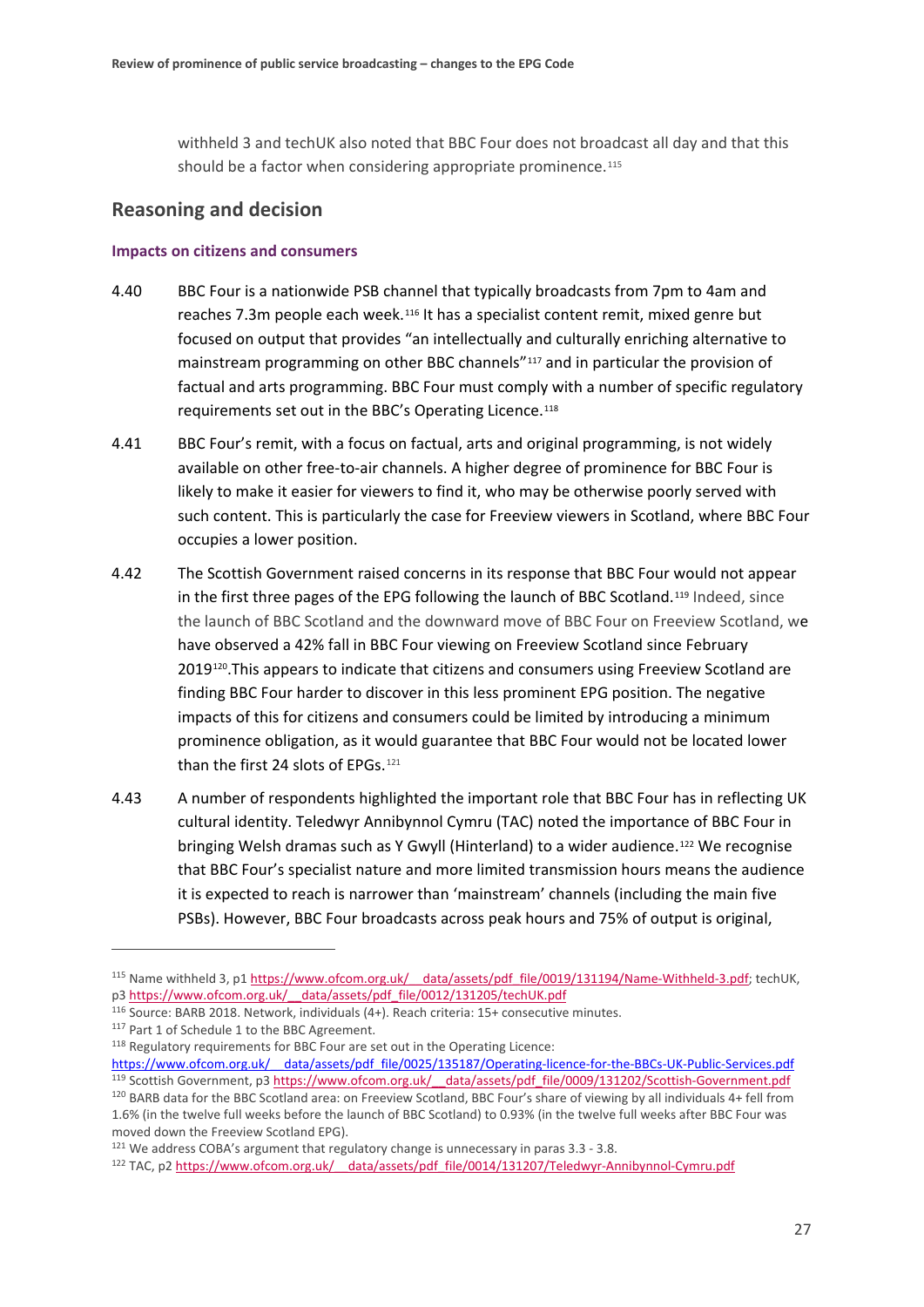including innovative, in-depth arts programming.[123](#page-29-0) We consider this content provides significant consumer and citizen benefits and, as set out in section [3.29,](#page-16-3) in light of our statutory duties we are attaching particular importance to these citizen and consumer effects.

4.44 We have also taken into account the potential negative impacts on some consumers. When viewers are interested in other channels or do not watch BBC Four, it may hinder the easy discoverability of other channels of appeal. However, these potential negative effects are modest since under our proposals only a minority of the top 24 slots would be occupied by designated channels (see paragraphs [4.135](#page-48-0) - 1.1 below). Further, our approach sets a 'floor' or lowest possible position for BBC Four, which retains a reasonable level of discretion and flexibility for EPG providers.

#### **Impacts on BBC Four**

4.45 Overall, we consider that requiring BBC Four to be listed in the first 24 slots would be positive for BBC Four[. Annex 3](https://www.ofcom.org.uk/__data/assets/pdf_file/0021/154380/annex-3-ofcoms-assessment-of-evidence-base.pdf) provides details about BBC Four's viewing performance on various EPGs. We note that the evidence shows that BBC Four's viewing share has become much lower[124](#page-29-1) since it moved down on the Freeview Scotland EPG and that restoring it to a higher position on the EPG is likely to improve its viewing performance. On other EPGs, BBC Four would be protected from a reduction in its prominence beyond the floor we are setting.<sup>[125](#page-29-2)</sup>

#### **Impacts on other broadcasters**

- 4.46 Requiring BBC Four to be listed in the first 24 slots would have a negative effect for some commercial channels. We have modelled that BBC Four's upward move on the Freeview Scotland EPG would require 53 commercial broadcasters to be moved down and potentially reduce their viewing. As set out in [Annex 3,](https://www.ofcom.org.uk/__data/assets/pdf_file/0021/154380/annex-3-ofcoms-assessment-of-evidence-base.pdf) the total annual revenue loss for commercial broadcasters may be £0.4m p.a. as a result of reduced viewing.[126](#page-29-3)
- 4.47 There may also be one-off costs for channels that are moved to a new position, for example marketing their new slot number. As set out i[n Annex 3](https://www.ofcom.org.uk/__data/assets/pdf_file/0021/154380/annex-3-ofcoms-assessment-of-evidence-base.pdf) and taking into account our transition period of 18 months,<sup>[127](#page-29-4)</sup> we cannot reasonably model any direct one-off costs but there are mitigating factors (i.e. the transition period) and so we anticipate that the costs are unlikely to be material.

<span id="page-29-0"></span><sup>&</sup>lt;sup>123</sup> BBC Operating Licence, para 2.21 & 2.32 https://www.ofcom.org.uk/ data/assets/pdf\_file/0025/135187/Operating[licence-for-the-BBCs-UK-Public-Services.pdf](https://www.ofcom.org.uk/__data/assets/pdf_file/0025/135187/Operating-licence-for-the-BBCs-UK-Public-Services.pdf)

<span id="page-29-1"></span><sup>&</sup>lt;sup>124</sup> On Freeview Scotland, BARB figures show that if we compare performance in the twelve full weeks before its move, to the twelve full weeks after its move, BBC Four's share of viewing by individuals 4+ fell by 42%. Where reach is concerned, BARB figures show that BBC Four's average weekly reach fell by 56% in the same period.

<span id="page-29-2"></span><sup>&</sup>lt;sup>125</sup> Such a reduction in prominence is not purely hypothetical. As explained above, it previously occurred on the Freeview Scotland EPG.

<span id="page-29-3"></span><sup>&</sup>lt;sup>126</sup> I[n Annex 3,](https://www.ofcom.org.uk/__data/assets/pdf_file/0021/154380/annex-3-ofcoms-assessment-of-evidence-base.pdf) we have also modelled the impact of moving BBC Four to a higher slot position on the Freeview Scotland EPG as this would allow consistency of LCN on the Freeview regionalised EPG across nations.

<span id="page-29-4"></span><sup>127</sup> See paragraph[s 4.153](#page-53-0) - [4.160.](#page-55-0)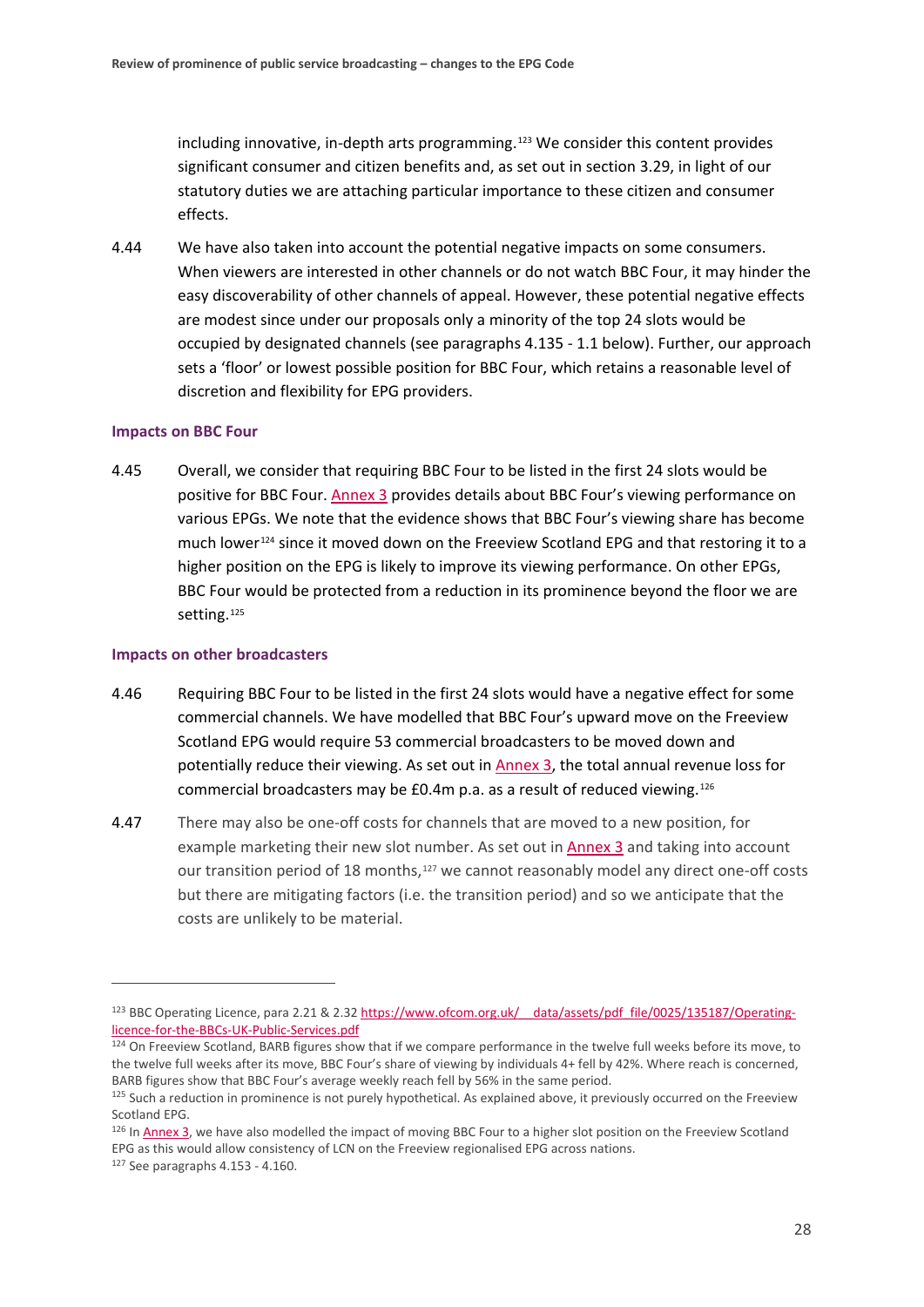4.48 PACT was concerned about the effect on commercial broadcasters of any resultant fall in advertising revenues and so programme investment.[128](#page-30-0) Given the scale of the impact created by moving channels down, we consider that it is unlikely to materially alter the viability of channels. However, we cannot rule out an impact on their incentives to invest in content.

#### **Impacts on EPG providers**

4.49 Freeview would be the only EPG provider affected by our decision and it will not incur any direct commercial losses. However, it may face one-off costs including any administrative and technical costs relating to altering the locations of channels on its platform. As set out in [Annex 3](https://www.ofcom.org.uk/__data/assets/pdf_file/0021/154380/annex-3-ofcoms-assessment-of-evidence-base.pdf) and taking into account that we are setting a transition period of 18 months, we anticipate that this cost will not be material.

#### **Conclusion on BBC Four**

4.50 After considering the factors set out above, and having considered all of the evidence and the responses to the consultation, we have decided that appropriate prominence for BBC Four is within the first 24 slots of the general entertainment section of EPGs.

## **Other UK-wide PSB channels: BBC news channels**

### **Current position of BBC news channels**

- 4.51 The BBC broadcasts two UK-wide news channels: BBC News and BBC Parliament.
- 4.52 These channels are within the first 8 slots of all the major EPGs' news genres/areas:
	- a) BBC News slot position 3 (LCN 503) and BBC Parliament slot position 4 (LCN 504) on the Sky News genre;
	- b) BBC News slot position 1 (LCN 601) and BBC Parliament slot position 4 (LCN 605) on the Virgin Media News genre;
	- c) BBC News slot position 1 (LCN 200) and BBC Parliament slot position 2 (LCN 201) on the Freesat News genre;
	- d) BBC News slot position 1 (LCN 231) and BBC Parliament slot position 2 (LCN 232) in the Freeview News grouping.[129](#page-30-1)

## **Consultation proposal and response themes**

4.53 In our consultation, we proposed to guarantee the two PSB news channels positions on the first page of the news genre or groupings. In line with our decision to set requirements based on slot position rather than page position,[130](#page-30-2) in the remainder of this section we

<span id="page-30-0"></span><sup>128</sup> PACT, para 3.1 – 3.[2 https://www.ofcom.org.uk/\\_\\_data/assets/pdf\\_file/0020/131195/PACT.pdf](https://www.ofcom.org.uk/__data/assets/pdf_file/0020/131195/PACT.pdf)

<span id="page-30-2"></span><span id="page-30-1"></span> $129$  Freeview channel listings are used by BT, EE and Youview.<br> $130$  See paras 3.13 - [3.18.](#page-14-7)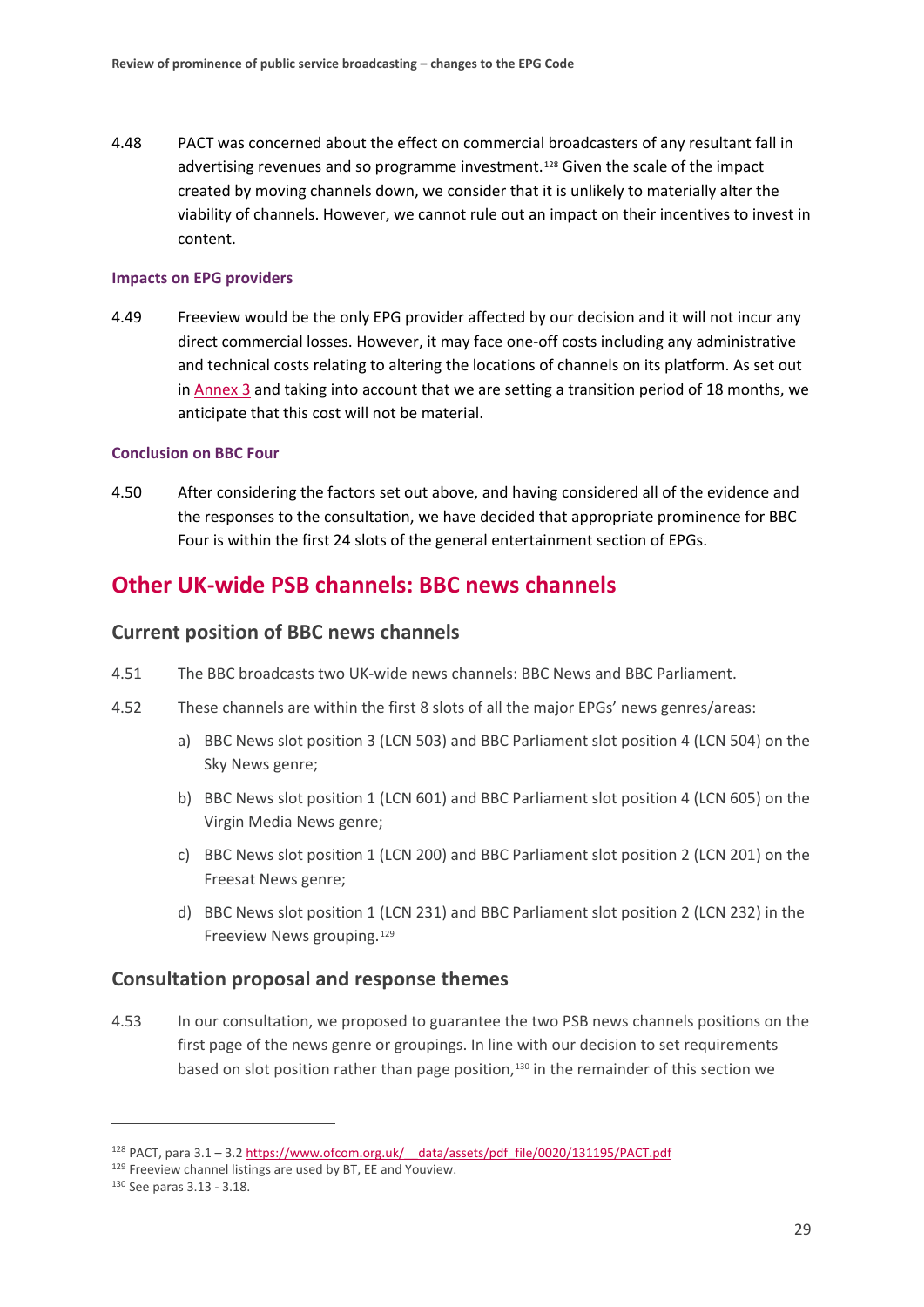consider the impacts of requiring these channels to be listed within the first eight slots of the news genre or groupings.

4.54 Many stakeholders did not express a view on this proposal, although VLV, and the International Broadcast Trust (IBT) acknowledged the importance of the BBC News channel in providing high quality impartial news.<sup>[131](#page-31-0)</sup> The BBC itself highlighted the importance of audiences being able to find trustworthy, news sources.[132](#page-31-1) However, some stakeholders questioned the need for a rule given the existing prominence of these BBC channels within the news section of all EPGs.<sup>[133](#page-31-2)</sup>

## **Reasoning and decision**

### **Impacts on citizens and consumers**

- 4.55 The remits of BBC News and BBC Parliament are set out in the BBC's Framework Agreement. BBC News is a rolling news channel providing news, analysis and other informational programmes; while BBC Parliament provides substantial live coverage of debates and committees of the UK's Parliaments and Assemblies, and other political coverage.[134](#page-31-3) The BBC Operating Licence establishes a range of regulatory requirements such as percentage of original programming they should provide.<sup>[135](#page-31-4)</sup>
- 4.56 Under the Operating Licence, the BBC is required to provide more international news and more local/regional news on BBC News than other main continuous news channels in the UK.[136](#page-31-5) This means that its output is distinctive to its competitors and that it is providing a differing range of content to help inform citizens.
- 4.57 BBC Parliament provides a unique service as the only channel that provides substantial live coverage of debates and committees of both the UK's Parliaments and Assemblies. Alongside this, it provides additional political coverage. BBC Parliament provides the opportunity for citizens not only to become more informed but also to see democracy in action.
- 4.58 Ensuring that BBC News and BBC Parliament remain prominent will help ensure that citizens, who may be otherwise poorly served with such content, can continue to discover the content provided by these channels and help realise these benefits.

<span id="page-31-4"></span>

<span id="page-31-0"></span><sup>131</sup> IBT, para 36-37 https://www.ofcom.org.uk/ data/assets/pdf file/0019/131185/International-Broadcasting-Trust.pdf; VLV, para 38-39 https://www.ofcom.org.uk/ data/assets/pdf file/0009/131211/Voice-of-the-Listener-and-Viewer.pdf <sup>132</sup> BBC, Para 30-31 https://www.ofcom.org.uk/ data/assets/pdf\_file/0021/131178/BBC.pdf

<span id="page-31-2"></span><span id="page-31-1"></span><sup>133</sup> COBA Para 3.1 and 4.1 page 14-15 https://www.ofcom.org.uk/ data/assets/pdf file/0015/131181/COBA.pdf Sky, para A5.2 & A5.5 https://www.ofcom.org.uk/ data/assets/pdf file/0010/131203/Sky.PDF <sup>134</sup> Part 1 of Schedule 1 to the BBC Framework Agreement:

<span id="page-31-3"></span>[https://assets.publishing.service.gov.uk/government/uploads/system/uploads/attachment\\_data/file/584329/57965\\_Cm\\_](https://assets.publishing.service.gov.uk/government/uploads/system/uploads/attachment_data/file/584329/57965_Cm_9366_Print__1_.pdf) 9366 Print 1 .pdf<br>
<sup>135</sup> BBC Operating Licence, paras 2.7, 2.32 & 2.70

<span id="page-31-5"></span>https://www.ofcom.org.uk/ data/assets/pdf file/0025/135187/Operating-licence-for-the-BBCs-UK-Public-Services.pdf 136 BBC Operating Licence, paras 2.7 https://www.ofcom.org.uk/ data/assets/pdf file/0025/135187/Operating-licence[for-the-BBCs-UK-Public-Services.pdf](https://www.ofcom.org.uk/__data/assets/pdf_file/0025/135187/Operating-licence-for-the-BBCs-UK-Public-Services.pdf)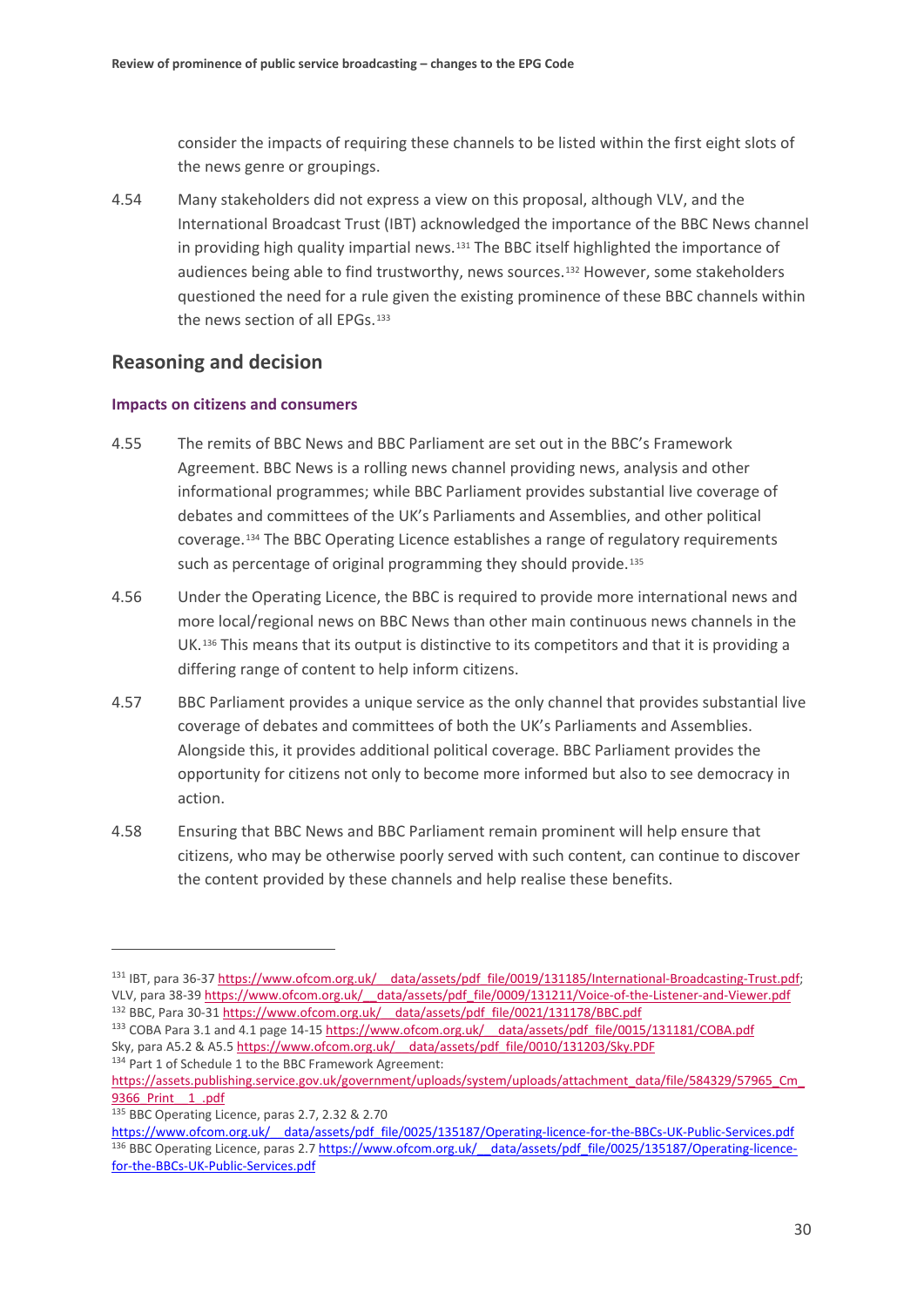4.59 As set out in section [3.29,](#page-16-3) in light of our statutory duties we are attaching particular importance to these citizen and consumer effects.

#### **Impacts on BBC news channels**

4.60 Overall, we consider that requiring the BBC news channels to be within the first eight slots of the news genre or groupings would be positive for these channels. Guaranteeing the prominence of the BBC news channels will support their current viewing performance and delivery of public purposes and protect them from any significant reduction in prominence in the future. Since these channels already occupy prominent EPG positions, our proposals have modest additional benefits. Rather they provide a clearer regulatory underpinning to the status quo.<sup>[137](#page-32-1)</sup>

#### **Impacts on other broadcasters**

4.61 A requirement to list the BBC news channels within the first eight slots of the news genre or grouping would not have any direct negative effects on other channels as it would not require any changes across current EPGs. Hence, commercial channels should not experience any loss in their viewing or advertising revenues.

#### **Impacts on EPG providers**

4.62 As BBC News and BBC Parliament would not need to move on any of the major EPGs, there would be no direct impact on EPG operators' commercial revenues and no one-off costs. In principle it would remove the ability of Virgin Media to monetise these slots under its current EPG slot allocation policy. However, these slot positions are located in specialist genres, and as such would not be expected to generate significant advertising revenues and profits to broadcasters – this suggests that any impact on Virgin Media would similarly be expected to be relatively limited.

#### **Conclusions on the BBC news channels**

4.63 After considering the factors set out above, and having considered all of the evidence and the responses to the consultation, we have decided that appropriate prominence for the BBC news channels is within the first eight slots of the news section or genre of EPGs.

## **Other UK-wide PSB channels: BBC children's channels**

## **Current position**

<u>.</u>

<span id="page-32-0"></span>4.64 The designated children's channels entitled to prominence are the BBC's CBeebies and CBBC. Currently, CBBC and CBeebies are in slots at or near the top of their genres on the Virgin Media, Freeview and Freesat EPGs. The exception is the Sky EPG, where the two channels are located on the second page of the children's genre.

<span id="page-32-1"></span><sup>&</sup>lt;sup>137</sup> We address Sky and COBA's comment that regulatory change is unnecessary in para[s 3.3](#page-10-6) - [3.8.](#page-12-5)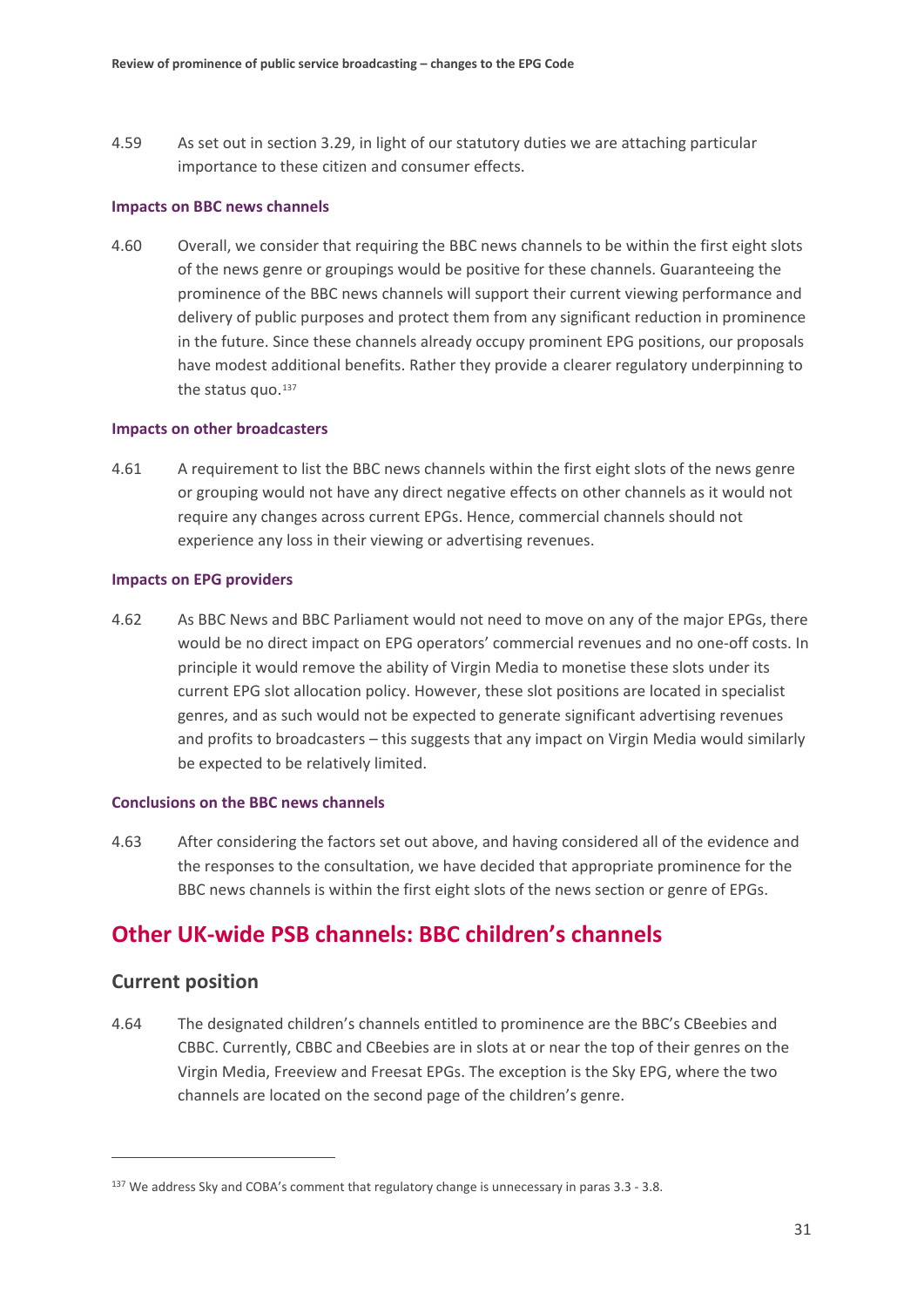- 4.65 Specifically, the two channels are at the following slot positions on the major EPGs:
	- a) slot positions 13 and 14 (LCNs 613 and 614) respectively on the Sky Children's genre;
	- b) slots positions 1 and 2 (LCNs 701 and 702) respectively on the Virgin Media Children's genre;
	- c) slots positions 1 and 2 (LCNs 600 and 601) respectively on the Freesat Children's genre;
	- d) slots positions 1 and 2 (LCNs 200 and 201) respectively on the Freeview EPG in the Children's grouping.

## **Consultation proposal and response themes**

- 4.66 In our consultation, we suggested that the two PSB children's channels should be guaranteed slots on the first page of the children's genre/area on each EPG. In line with our decision to set requirements based on slot position rather than page position,[138](#page-33-0) in the remainder of this section we consider the impacts of requiring these channels to be listed within the first eight slots of the children's genre/area.
- 4.67 Several stakeholders agreed with our proposals including C4C, Arqiva, TAC, Youview, Digital UK, STV, Freesat and MG Alba.[139](#page-33-1) VLV and IBT both disagreed, setting out their view that we should have gone further, and that these channels should be top of their genre or grouping. IBT and VLV highlighted the important role of CBBC and CBeebies in providing UK originated content that reflects children's lives.<sup>[140](#page-33-2)</sup>
- 4.68 Other stakeholders disagreed with our proposal. BT considered that regulation in this area is unnecessary.[141](#page-33-3) COBA highlighted that our own data showed that in reality a higher EPG position makes little or no difference to the BBC children's channels and linked this to the higher rate of direct channel entry used to access these channels.<sup>[142](#page-33-4)</sup> Sky set out that '….data suggest viewing would not increase, or would only increase by a small percentage, if these channels were moved to the first page of the Kids genre on Sky's EPG'.[143](#page-33-5) Virgin Media was not aware of any evidence that the prominence of these channels was at risk.[144](#page-33-6)

<u>.</u>

<span id="page-33-0"></span><sup>138</sup> See paras [3.13](#page-13-10) - [3.18.](#page-14-7)

<span id="page-33-1"></span><sup>&</sup>lt;sup>139</sup> C4C, p25 - 26 https://www.ofcom.org.uk/ data/assets/pdf\_file/0014/131180/Channel-4.pdf; Arqiva p4 https://www.ofcom.org.uk/ data/assets/pdf file/0020/131177/Arqiva.pdf; TAC, p3

https://www.ofcom.org.uk/ data/assets/pdf file/0014/131207/Teledwyr-Annibynnol-Cymru.pdf; YouView, p1

https://www.ofcom.org.uk/ data/assets/pdf\_file/0012/131214/YouView-TV.pdf; Digital UK, p4

https://www.ofcom.org.uk/ data/assets/pdf\_file/0017/131183/Digital-UK.pdf; STV, p3

https://www.ofcom.org.uk/ data/assets/pdf file/0012/131214/YouView-TV.pdf; Freesat, p1 https://www.ofcom.org.uk/ data/assets/pdf\_file/0011/144101/Freesat.pdf; MG Alba, p1

https://www.ofcom.org.uk/ data/assets/pdf\_file/0016/131191/MG-Alba.pdf

<span id="page-33-2"></span><sup>140</sup> IBT, para 39-42 https://www.ofcom.org.uk/ data/assets/pdf file/0019/131185/International-Broadcasting-Trust.pdf;

VLV, para 41 - 42 https://www.ofcom.org.uk/ data/assets/pdf\_file/0009/131211/Voice-of-the-Listener-and-Viewer.pdf <sup>141</sup> BT p6 https://www.ofcom.org.uk/ data/assets/pdf\_file/0022/131179/BT.pdf

<span id="page-33-4"></span><span id="page-33-3"></span><sup>&</sup>lt;sup>142</sup> COBA Para 5.6 - 5.7 https://www.ofcom.org.uk/ data/assets/pdf\_file/0015/131181/COBA.pdf

<span id="page-33-5"></span><sup>143</sup> Sky para 6.41 https://www.ofcom.org.uk/ data/assets/pdf file/0010/131203/Sky.PDF

<span id="page-33-6"></span><sup>144</sup> Virgin p3 [https://www.ofcom.org.uk/\\_\\_data/assets/pdf\\_file/0008/131210/Virgin-Media.pdf](https://www.ofcom.org.uk/__data/assets/pdf_file/0008/131210/Virgin-Media.pdf)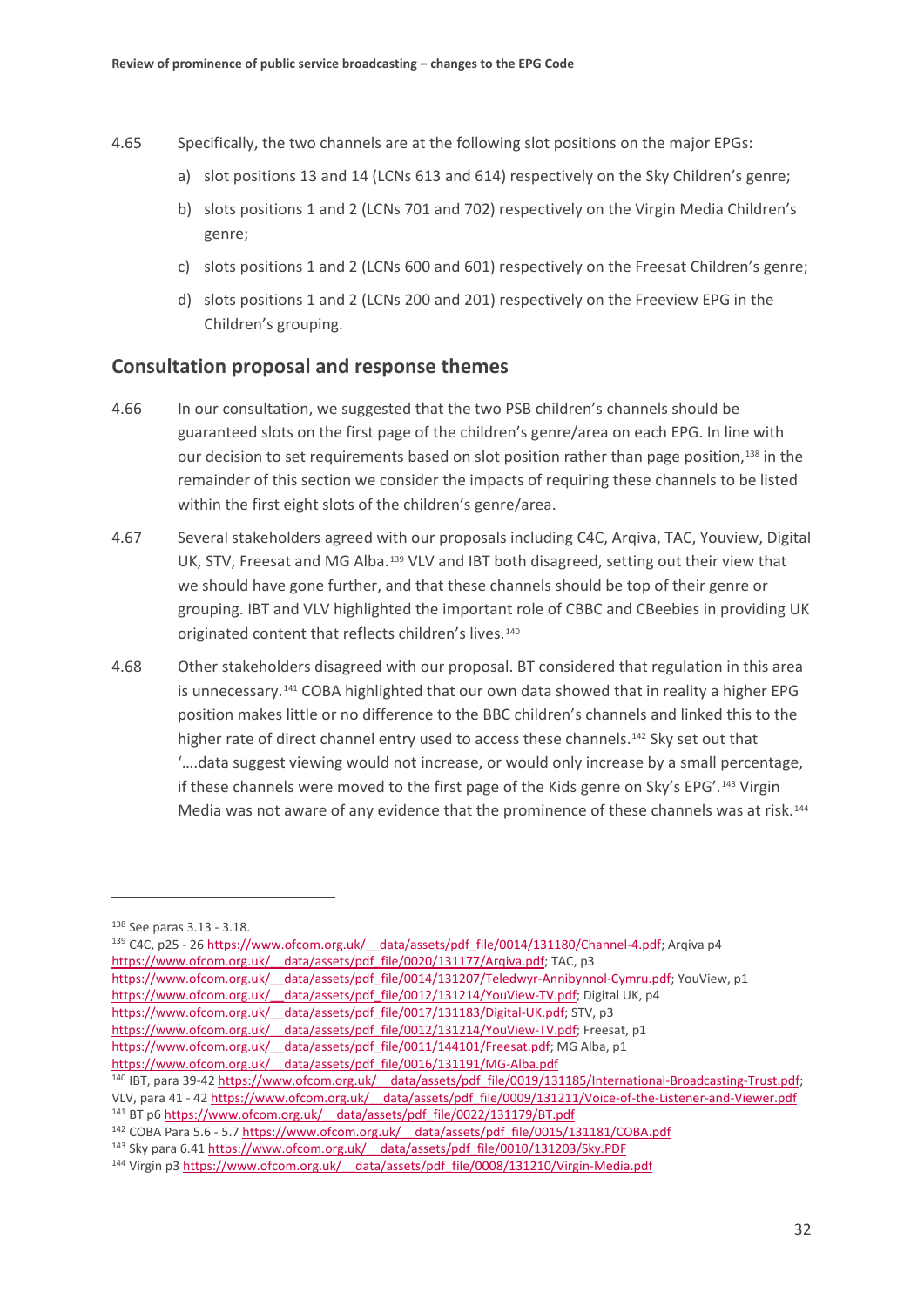## **Reasoning and decision**

#### **Impacts on citizens and consumers**

- 4.69 Both of these channels are available UK-wide and deliver public value through providing a wide range of high-quality, original content to children, parents and carers. The BBC's Framework Agreement describes CBeebies as 'a channel providing a range of programming to educate and entertain very young children', and CBBC as 'a mixed-schedule channel for pre-teen children';[145](#page-34-0) and the BBC Operating Licence sets regulatory requirements on subgenre mix and original programming[146.](#page-34-1)
- 4.70 The BBC remains the most significant player in terms of investment and hours across all children's genres. We noted in our children's content review that the BBC provided a range of content, including live action and factual programming on CBeebies<sup>[147](#page-34-2)</sup> and a mix of genres on CBBC including factual and drama.[148](#page-34-3) The provision of live action and drama is one way to ensure that children's lives are reflected back at them and reflecting and strengthening UK cultural identity more widely. The BBC must also provide news specifically for children and is currently the only provider doing so. TV is still a popular route for children to access the news<sup>[149](#page-34-4)</sup> and this programming helps to inform their understanding of the world and prepares them to participate in democracy.
- 4.71 The BBC highlighted the diverse nature of the content on the channels which goes beyond cartoons to include pre-school learning, comedy, entertainment, drama, news, education and factual content tailored for children.[150](#page-34-5) VLV noted that 'most other channels in the UK aimed at children are dominated by imported content which is not culturally relevant to British children's lives'. In this context, VLV believed that 'there is a strong public interest case for CBBC and CBeebies to be given prominence above all other children's channels in the Children's genre or area of the EPG, regardless of platform'.[151](#page-34-6)
- 4.72 Ensuring that CBeebies and CBBC are prominent would help ensure that audiences can discover the content provided by these channels and help realise a range of public benefits. As discussed in paragraphs [3.9,](#page-12-6) increasing the prominence of these channels should increase viewing of the content that they provide.
- 4.73 This extra viewing of CBBC and CBeebies is likely to be at the expense of other children's channels. However, these channels are not subject to the same regulatory requirements as

<u>.</u>

<span id="page-34-0"></span><sup>145</sup> BBC Framework Agreement, Part 1 of Schedule 1

https://assets.publishing.service.gov.uk/government/uploads/system/uploads/attachment\_data/file/584329/57965\_Cm\_ 9366\_Print\_\_1\_.pdf

<span id="page-34-1"></span><sup>&</sup>lt;sup>146</sup> BBC Operating Licence https://www.ofcom.org.uk/ data/assets/pdf file/0025/135187/Operating-licence-for-the-[BBCs-UK-Public-Services.pdf](https://www.ofcom.org.uk/__data/assets/pdf_file/0025/135187/Operating-licence-for-the-BBCs-UK-Public-Services.pdf)

<span id="page-34-2"></span><sup>147</sup> Children's content review: update para 5.17 https://www.ofcom.org.uk/ data/assets/pdf file/0023/116519/childrens[content-review-update.pdf](https://www.ofcom.org.uk/__data/assets/pdf_file/0023/116519/childrens-content-review-update.pdf)

<span id="page-34-3"></span><sup>&</sup>lt;sup>148</sup> Children's content review: update para 5.25 https://www.ofcom.org.uk/ data/assets/pdf file/0023/116519/childrens[content-review-update.pdf](https://www.ofcom.org.uk/__data/assets/pdf_file/0023/116519/childrens-content-review-update.pdf)

<span id="page-34-4"></span><sup>&</sup>lt;sup>149</sup> Children's content review: update 5.34, https://www.ofcom.org.uk/ data/assets/pdf file/0023/116519/childrens[content-review-update.pdf](https://www.ofcom.org.uk/__data/assets/pdf_file/0023/116519/childrens-content-review-update.pdf)

<span id="page-34-5"></span><sup>150</sup> BBC, para 3[5 https://www.ofcom.org.uk/\\_\\_data/assets/pdf\\_file/0019/131185/International-Broadcasting-Trust.pdf](https://www.ofcom.org.uk/__data/assets/pdf_file/0019/131185/International-Broadcasting-Trust.pdf)

<span id="page-34-6"></span><sup>151</sup> VLV para 42 [https://www.ofcom.org.uk/\\_\\_data/assets/pdf\\_file/0009/131211/Voice-of-the-Listener-and-Viewer.pdf](https://www.ofcom.org.uk/__data/assets/pdf_file/0009/131211/Voice-of-the-Listener-and-Viewer.pdf)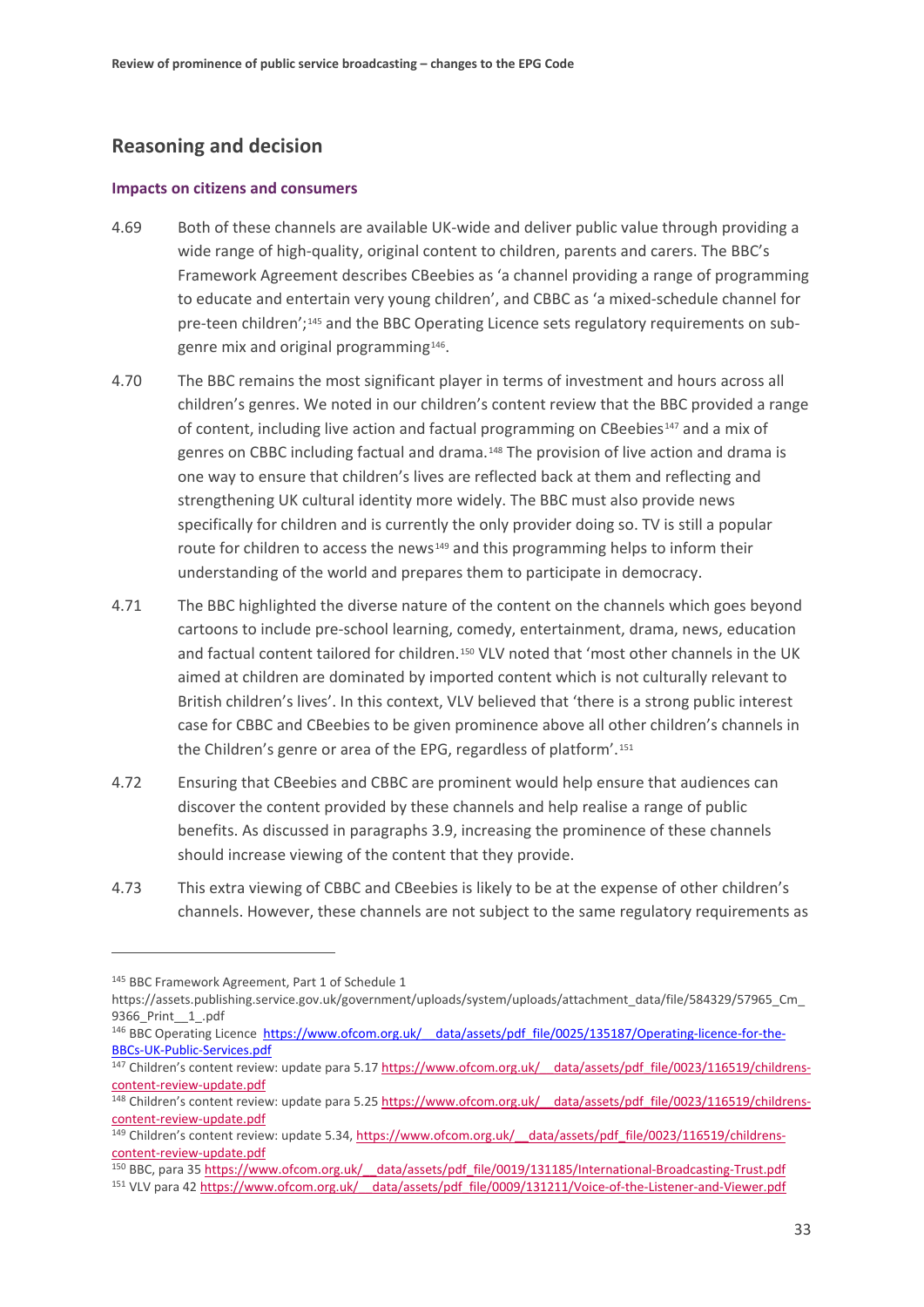CBBC and CBeebies. Their content is thus less likely to contribute to the wider educational, cultural and social goals that the EPG prominence regime seeks to support. As set out in paragraph [3.29,](#page-16-3) in light of our statutory duties we are attaching particular importance to these citizen and consumer effects.

4.74 We have also taken into account the potential negative impacts on some consumers. When viewers prefer other children's channels, it may hinder the easy discoverability of them. However, this drawback is likely to be limited given the modest nature of our proposals: EPG providers would continue to be free to organise the majority of the top slots in the children's genre (six out of the top eight) as they see fit. Also, the BBC Children's channels are popular channels within the genre and many viewers might value them being more discoverable so these negative impacts are likely to be minimal.

#### **Impacts on BBC children's channels**

- 4.75 In our consultation document, we discussed how a move to the first page of the Sky Children's EPG would result in an increase in viewing of CBBC and CBeebies. However, our view was that evidence for the scale of any increase was mixed.
- 4.76 Since the consultation, we have received a range of evidence on the performance of these channels. COBA noted that the analysis in our consultation had suggested that BARB data was "less persuasive", showing that in reality a higher EPG position makes little or no difference to the viewing of the BBC children's channels.<sup>[152](#page-35-0)</sup> Name withheld 2 and COBA argued that direct channel entry is the most common means of navigating to children's channels and, in particular, to CBeebies.<sup>[153](#page-35-1)</sup> Sky put forward the view that the high viewing of these channels indicated they were easily discoverable and noted viewers are familiar with their channel numbers.<sup>[154](#page-35-2)</sup> Sky also said that we had not shown clearly that there was likely to be a benefit to these channels in terms of viewing.<sup>[155](#page-35-3)</sup>
- 4.77 The BBC, however, provided BARB data which showed that the lower position of its children's channels on the Sky EPG has led to their content being viewed less by their target audience than on Virgin Media, where they are higher in the listings.[156](#page-35-4)
- 4.78 We have reviewed the data provided by stakeholders and reconsidered our approach to analysis of BARB data, and this is discussed in greater detail in [Annex 3.](https://www.ofcom.org.uk/__data/assets/pdf_file/0021/154380/annex-3-ofcoms-assessment-of-evidence-base.pdf) Whilst direct channel entry may be a popular means of navigating to these types of channels, we think it likely that the EPG is still used to discover children's content. This seems to be reflected in the comparisons of the two channel's recent performance and would be consistent with our general views regarding performance and position on EPGs. Therefore, overall, we

<span id="page-35-0"></span><sup>152</sup> COBA, para 5.[7 https://www.ofcom.org.uk/\\_\\_data/assets/pdf\\_file/0015/131181/COBA.pdf](https://www.ofcom.org.uk/__data/assets/pdf_file/0015/131181/COBA.pdf)

<span id="page-35-1"></span><sup>153</sup> Name withheld 2, p[3 https://www.ofcom.org.uk/\\_\\_data/assets/pdf\\_file/0018/131193/Name-Withheld-2.pdf;](https://www.ofcom.org.uk/__data/assets/pdf_file/0018/131193/Name-Withheld-2.pdf) COBA, para 5.6 https://www.ofcom.org.uk/ data/assets/pdf\_file/0015/131181/COBA.pdf

<span id="page-35-2"></span><sup>154</sup> Sky para 5.16(b) https://www.ofcom.org.uk/ data/assets/pdf file/0010/131203/Sky.PDF

<span id="page-35-3"></span><sup>155</sup> Sky para 6.41 https://www.ofcom.org.uk/ data/assets/pdf file/0010/131203/Sky.PDF

<span id="page-35-4"></span><sup>156</sup> BBC para 3[6 https://www.ofcom.org.uk/\\_\\_data/assets/pdf\\_file/0021/131178/BBC.pdf](https://www.ofcom.org.uk/__data/assets/pdf_file/0021/131178/BBC.pdf)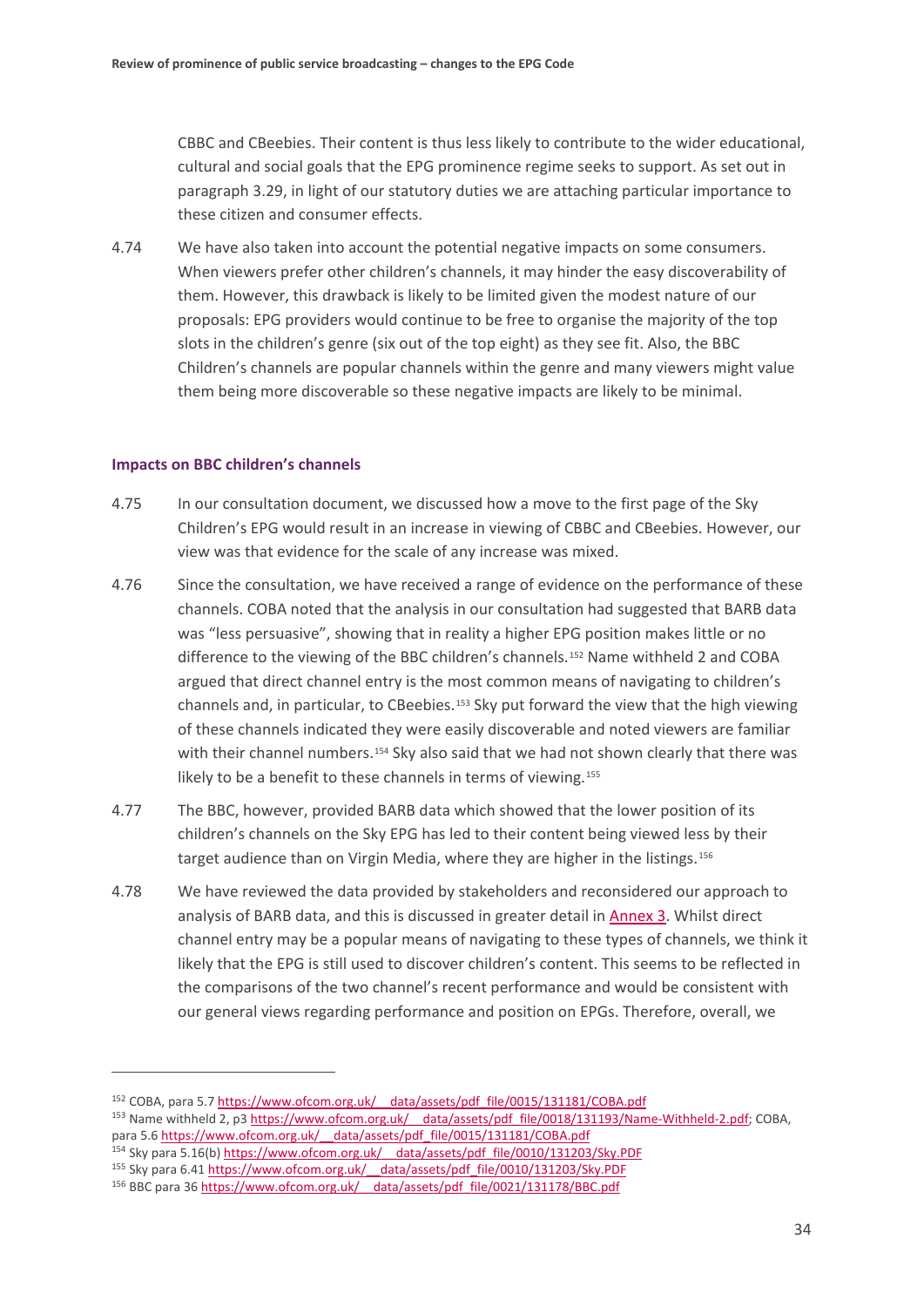consider that the evidence indicates that moving up the BBC children's channels within the Children's genre on the Sky platform will probably increase their viewing.

#### **Impacts on other broadcasters**

- 4.79 We said in the consultation document that our proposals would have a negative effect for some commercial channels. BBC children's channels' upward move on the Sky EPG would require 6 commercial broadcasters to be moved down and potentially reduce their viewing. As set out in [Annex 3,](https://www.ofcom.org.uk/__data/assets/pdf_file/0021/154380/annex-3-ofcoms-assessment-of-evidence-base.pdf) the total annual revenue loss for commercial broadcasters may be around £0.3m p.a. as a result of reduced viewing.
- 4.80 COBA raised concerns about the impact the moves would have on commercial channels in terms of revenue, and therefore investment in content. It also highlighted that because of the BBC model of funding there would be no increase of revenue for the BBC and therefore it was unlikely there would be increased investment from the BBC into children's content, meaning overall there could be a net decline in investment.[157](#page-36-0) Name withheld 2 noted that the changes would move viewers away from commercial channels at a time of difficult trading conditions.<sup>[158](#page-36-1)</sup>
- 4.81 We recognise the importance of continued investment in original children's content and that changes in viewer behaviour and the advertising market present particular challenges for children's broadcasters. Children's viewing fell by 11% year-on-year in 2018 to an average of 1 hour 17 minutes per day.[159](#page-36-2)
- 4.82 Given the scale of the impact created by moving channels down, we consider that it is unlikely to materially alter the viability of channels. However, we cannot rule out an impact on their incentives to invest in content. As set out by COBA, the impacts in this case may be more significant given the current relatively low level of investment in children's content.
- 4.83 COBA estimated that our modelled financial loss represents 10% of average annual investment in first-run UK children's content over the last three years by COBA's members (£15.6m).[160](#page-36-3) However, our estimates of financial losses that we set out in the consultation document represented costs to commercial broadcasters and/or EPG providers over a number of years rather than the cost per year. In this statement, we have now expressed the estimated costs on an annual basis (as set out i[n Annex 4\)](https://www.ofcom.org.uk/__data/assets/pdf_file/0023/154382/annex-4-epg-slot-price-modelling-and-interpretation.pdf), and our estimated annual costs to commercial broadcasters represent 2% of average annual investment in first-run UK children's content by COBA members.
- 4.84 Commercial broadcasters are an important part of the children's broadcasting ecology for viewers in the UK as they help to ensure there is a variety of content available to appeal to a range of tastes. Their investment in original first run content forms a small but important part of investment in children's TV, at a time when investment in this genre has been falling. However, we consider the cost impact of our proposals is relatively small in terms

<u>.</u>

<span id="page-36-0"></span><sup>&</sup>lt;sup>157</sup> COBA Para 5.9 https://www.ofcom.org.uk/ data/assets/pdf\_file/0015/131181/COBA.pdf

<span id="page-36-1"></span><sup>158</sup> Name withheld 2, p3 https://www.ofcom.org.uk/ data/assets/pdf file/0018/131193/Name-Withheld-2.pdf

<span id="page-36-3"></span><span id="page-36-2"></span><sup>&</sup>lt;sup>159</sup> Source: BARB. Network, children (age 4-15).<br><sup>160</sup> COBA para 5.9 https://www.ofcom.org.uk/ data/assets/pdf\_file/0015/131181/COBA.pdf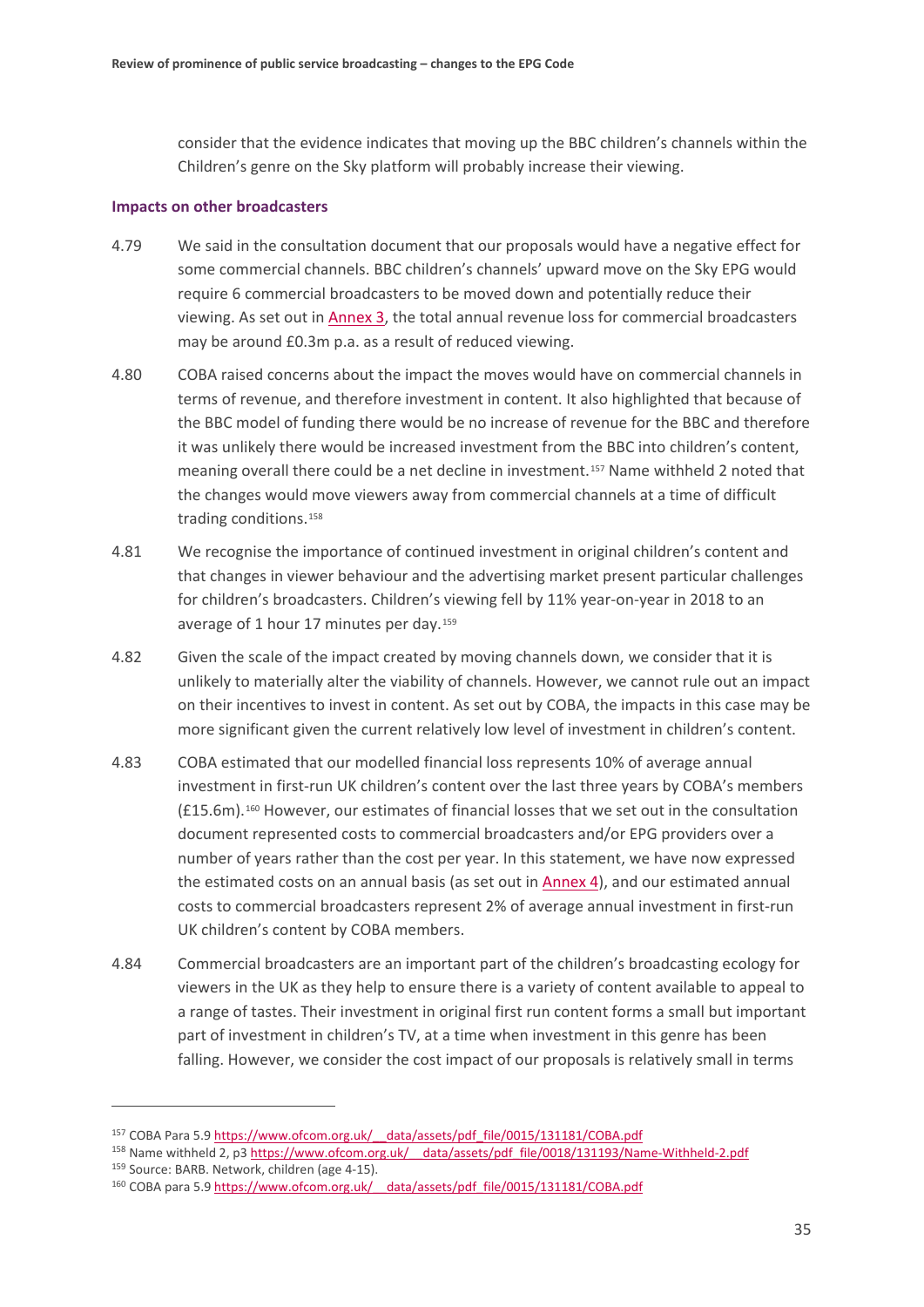of the total investment by broadcasters on an annual basis. Therefore, we think that our proposals are unlikely to significantly impact future investment.

4.85 There may also be one-off costs for channels that are moved to a new position, for example marketing their new slot number. As set out i[n Annex 3](https://www.ofcom.org.uk/__data/assets/pdf_file/0021/154380/annex-3-ofcoms-assessment-of-evidence-base.pdf) and taking into account our transition period of 18 months,<sup>[161](#page-37-1)</sup> we cannot reasonably model any direct one-off costs but there are mitigating factors (i.e. the transition period) and so we anticipate that the costs are unlikely to be material.

#### **Impacts on EPG providers**

4.86 Sky would be the only provider directly affected and would not incur any direct commercial losses as, unlike Virgin Media, they do not monetise the slots on their EPGs. It may face one-off costs including any administrative and technical costs relating to altering the locations of channels on their platforms. As set out in [Annex 3](https://www.ofcom.org.uk/__data/assets/pdf_file/0021/154380/annex-3-ofcoms-assessment-of-evidence-base.pdf) and taking into account that we are setting a transition period of 18 months, we anticipate that this cost will not be material.

#### **Conclusion on the BBC's children's channels**

<span id="page-37-0"></span>4.87 After considering the factors set out above, and having considered all of the evidence and the responses to the consultation, we have decided that appropriate prominence for the BBC children's channels is within the first eight slots of the children's section or genre of EPGs.

# **Nation specific channels: BBC Scotland and BBC Alba (on regionalised and UK-wide EPGs) and S4C (on UK-wide EPGs only)**

## **Current position**

- 4.88 BBC Scotland is currently at the following locations on the major EPGs:
	- a) Slot position 15 (LCN 115) on the Sky Scotland EPG;
	- b) Slot position 8 (LCN 108) on Virgin Media's EPG in Scotland;
	- c) Slot position 9 (LCN 9) on the Freeview Scotland EPG;
	- d) Slot position 6 (LCN 106) on the Freesat Scotland EPG.
- 4.89 BBC Alba is currently at the following locations on the major EPGs:
	- a) Slot position 40 (LCN 141) on the Sky Scotland EPG;
	- b) Slot position 60 (LCN 161) on Virgin Media's EPG;
	- c) Slot position 7 (LCN 7) on the Freeview Scotland EPG;
	- d) Slot position 9 (LCN 109) on the Freesat Scotland EPG.

<u>.</u>

<span id="page-37-1"></span><sup>161</sup> See paragraph[s 4.153](#page-53-0) - [4.160](#page-55-0)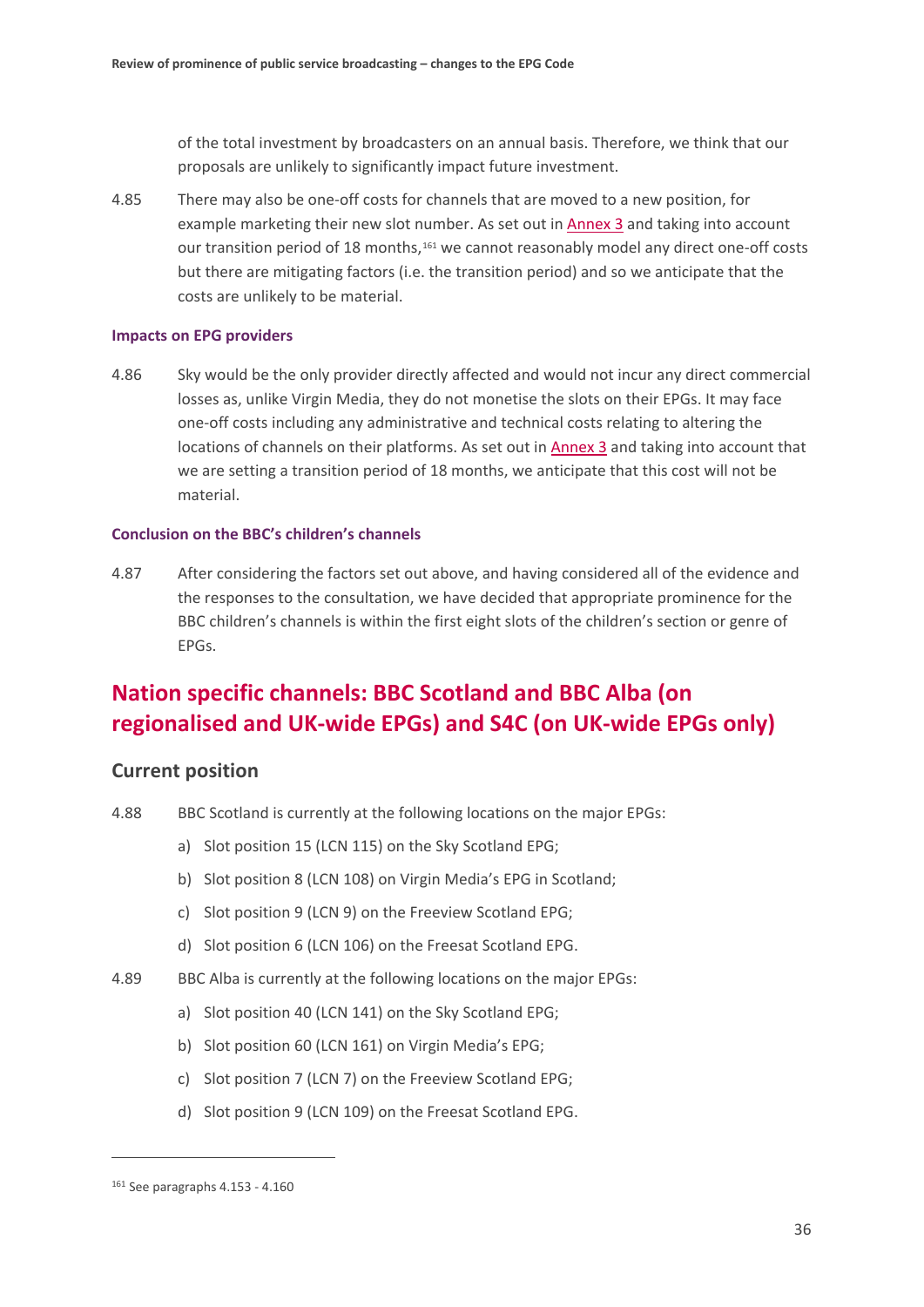4.90 As discussed in paragraph[s 4.3](#page-19-6) to [4.19,](#page-23-4) we have decided that S4C should be listed on EPGs which are specifically aimed at Wales at slot 4 or 104. This section therefore only deals with S4C's position on EPGs that do not provide a Wales specific EPG and not those aimed at Wales exclusively. Currently, this includes only Virgin Media's EPG, which carries S4C at slot position 64 (LCN 166).

## **Consultation proposal and response themes**

- 4.91 In our consultation, we proposed that BBC Scotland and BBC Alba should be guaranteed slots within the first three pages of the EPGs which were specifically aimed at Scotland and UK-wide EPGs.[162](#page-38-0) We also proposed that on UK-wide EPGs, S4C should similarly be located within the first three pages. In line with our decision to set requirements based on slot position rather than page position,<sup>[163](#page-38-1)</sup> in the remainder of this section we consider the impacts of requiring these channels to be listed within the first 24 slots.
- 4.92 Several stakeholders who responded to our consultation agreed that BBC Scotland and BBC Alba should be guaranteed positions within the top three pages of the Scottish EPGs and all three Nation based services should be afforded page three prominence within UK-wide EPGs.<sup>[164](#page-38-2)</sup> Other stakeholders considered that regulation in this area was not necessary<sup>[165](#page-38-3)</sup> or that it would cause significant disruption.[166](#page-38-4) These stakeholders argued that there are small benefits available relative to the costs that would be imposed on other channels and EPG providers,<sup>[167](#page-38-5)</sup> and that this may have unintended adverse impacts.<sup>[168](#page-38-6)</sup> Others considered that the niche nature of these channels meant they should not occupy slots towards the top of UK-wide EPGs.[169](#page-38-7)
- 4.93 S4C suggested that it would be appropriate for S4C to be listed within the first three pages across regionalised EPGs in England, Scotland and Northern Ireland as well as UK-wide EPGs.

 $\overline{a}$ 

https://www.ofcom.org.uk/ data/assets/pdf file/0016/131182/Culture,-Welsh-Language-and-Communications-[Committee-of-the-National-Assembly-for-Wales.pdf](https://www.ofcom.org.uk/__data/assets/pdf_file/0016/131182/Culture,-Welsh-Language-and-Communications-Committee-of-the-National-Assembly-for-Wales.pdf)

<span id="page-38-0"></span><sup>162</sup> As noted above, currently Virgin Media is the only major EPG provider that does not provide a fully regionalised EPG. However, it does provide a slightly different variant of its UK-wide EPG for Scotland (where BBC Scotland is listed at a slot reserved for BBC One HD across the rest of the UK). While we note this variation, for simplicity we refer to Virgin Media's

<span id="page-38-1"></span>EPG as UK-wide.<br> $163$  See paras  $3.13 - 3.18$ .

<span id="page-38-2"></span><sup>164</sup> These included VLV, para 45 – 47 https://www.ofcom.org.uk/ data/assets/pdf file/0009/131211/Voice-of-the-[Listener-and-Viewer.pdf:](https://www.ofcom.org.uk/__data/assets/pdf_file/0009/131211/Voice-of-the-Listener-and-Viewer.pdf) The International Broadcasting Trust, para 43 – 44

https://www.ofcom.org.uk/ data/assets/pdf file/0019/131185/International-Broadcasting-Trust.pdf; Freesat, P1 -2 https://www.ofcom.org.uk/ data/assets/pdf\_file/0011/144101/Freesat.pdf; Culture, Welsh Language and Communications Committee of the National Assembly for Wales, p1

<span id="page-38-4"></span><span id="page-38-3"></span><sup>165</sup> BT p6-7 https://www.ofcom.org.uk/ data/assets/pdf\_file/0022/131179/BT.pdf; 166 Virgin p2 https://www.ofcom.org.uk/ data/assets/pdf\_file/0008/131210/Virgin-Media.pdf

<span id="page-38-5"></span><sup>&</sup>lt;sup>167</sup> COBA paragraph 6.1 – 6.10 https://www.ofcom.org.uk/ data/assets/pdf file/0015/131181/COBA.pdf; Sky section 7 [https://www.ofcom.org.uk/\\_\\_data/assets/pdf\\_file/0010/131203/Sky.PDF](https://www.ofcom.org.uk/__data/assets/pdf_file/0010/131203/Sky.PDF)

<span id="page-38-7"></span><span id="page-38-6"></span><sup>168</sup> Sky section [7 https://www.ofcom.org.uk/\\_\\_data/assets/pdf\\_file/0010/131203/Sky.PDF](https://www.ofcom.org.uk/__data/assets/pdf_file/0010/131203/Sky.PDF) 169 Tech UK p3 - 4 https://www.ofcom.org.uk/ data/assets/pdf file/0012/131205/techUK.pdf; Name withheld 3, p2 [https://www.ofcom.org.uk/\\_\\_data/assets/pdf\\_file/0019/131194/Name-Withheld-3.pdf](https://www.ofcom.org.uk/__data/assets/pdf_file/0019/131194/Name-Withheld-3.pdf)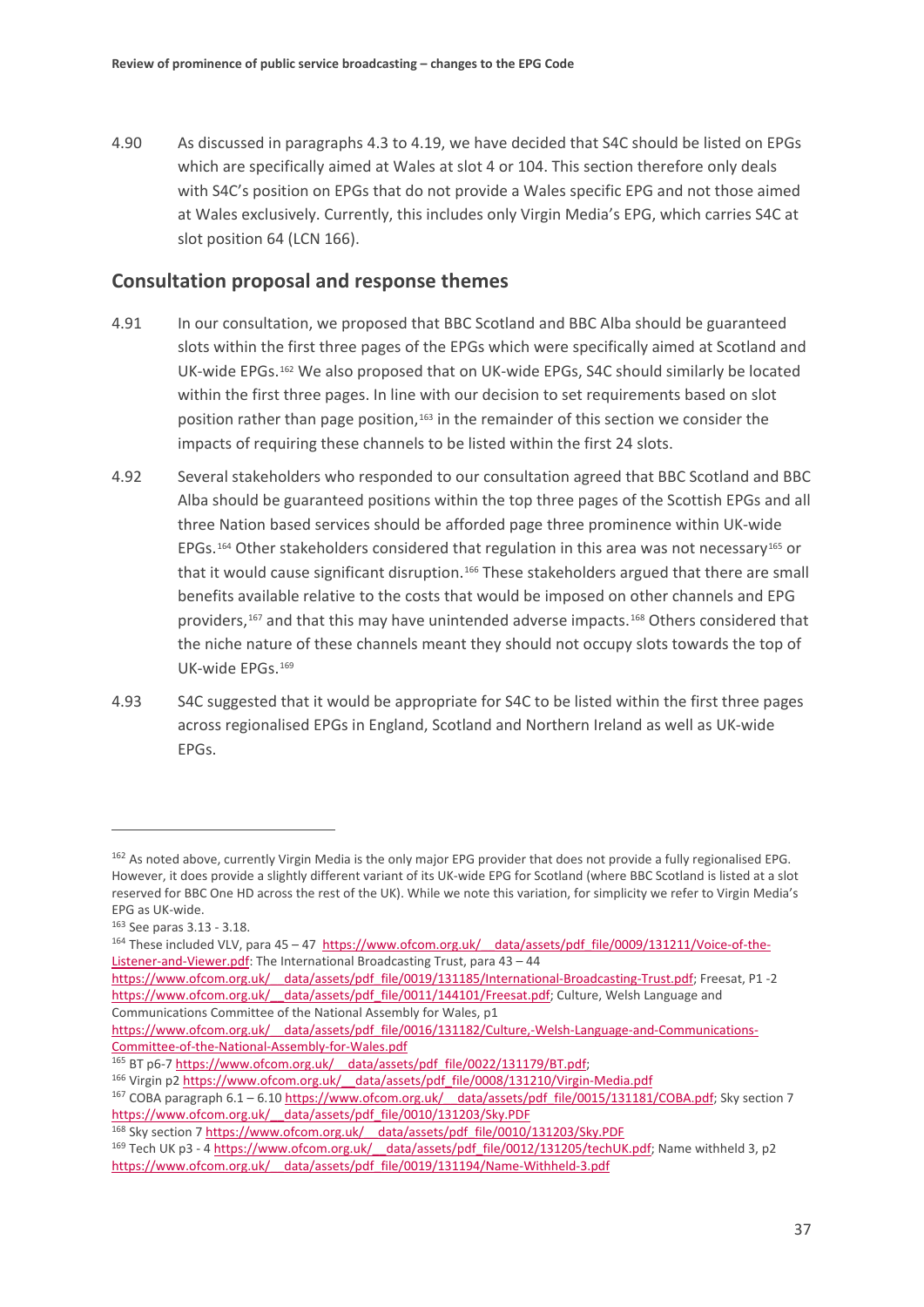## **Reasoning and decision**

#### **Impacts on citizens and consumers**

- 4.94 BBC Alba and S4C are the indigenous language channels aimed at the speakers of these languages in Scotland and Wales respectively. BBC Alba is provided by the BBC in partnership with MG Alba. BBC Scotland is an English language channel aimed at Scottish audiences – it was launched on 24 February 2019, replacing BBC Four on the Freeview Scotland EPG.
- 4.95 As a mixed genre channel, BBC Alba provides a range of content including children's programming, news and current affairs, arts and cultural programming, documentaries, sports coverage and drama series for Gaelic speakers and those interested in the Gaelic language and culture. Under the BBC's operating licence, three quarters of BBC Alba broadcast hours must be original productions and there must be at least 5 hours of originated programming aimed at those learning the Gaelic language. It must also provide live news programmes each weekday evening and a longer news review at weekends.<sup>[170](#page-39-0)</sup>
- 4.96 The type of content provided by BBC Alba is not widely available on any other TV channels. A higher degree of prominence for BBC Alba is likely to make it easier for viewers to find it, who may be otherwise poorly served with such content. This is particularly the case for Sky and Virgin Media viewers in Scotland where the channel is found lower down on the EPG. On other EPGS where these channels are already located within the top 24 slots, setting a floor at this level would ensure that they remain easily discoverable in future.
- 4.97 BBC Scotland is a mixed genre television channel that is intended to appeal to and reflect the diversity of Scotland. Under the BBC's operating licence, BBC Scotland is required to provide a range of genres in its programming that reflects Scotland's culture, and news programmes from across Scotland or reflecting a Scottish perspective. Three quarters of BBC Scotland's broadcast hours must be original productions.[171](#page-39-1) It also plays a role in the wider UK broadcasting ecology as at least 90% of its first run UK originations should be made in Scotland and the content with a Scottish focus is not widely available on any other TV channels. Maintaining a high degree of prominence for BBC Scotland is likely to ensure it remains easy for viewers to find it, who may be otherwise poorly served with such content.
- 4.98 We have discussed the public service remit and associated benefits of S4C in paragraph [4.11.](#page-21-9) The type of content provided by S4C is not widely available on any other TV channels. For viewers in Wales who use a UK-wide EPG, a higher degree of prominence for S4C on UK-wide EPGs is likely to make it easier for viewers to find it, who may be otherwise poorly served with such content.

<u>.</u>

<span id="page-39-0"></span><sup>170</sup> BBC operating licence, para 2.24, 2.32 & 2.81

<span id="page-39-1"></span>[https://www.ofcom.org.uk/\\_\\_data/assets/pdf\\_file/0025/135187/Operating-licence-for-the-BBCs-UK-Public-Services.pdf](https://www.ofcom.org.uk/__data/assets/pdf_file/0025/135187/Operating-licence-for-the-BBCs-UK-Public-Services.pdf) 171 BBC Operating Licence, para 2.32 & 2.80 https://www.ofcom.org.uk/ data/assets/pdf\_file/0025/135187/Operating[licence-for-the-BBCs-UK-Public-Services.pdf](https://www.ofcom.org.uk/__data/assets/pdf_file/0025/135187/Operating-licence-for-the-BBCs-UK-Public-Services.pdf)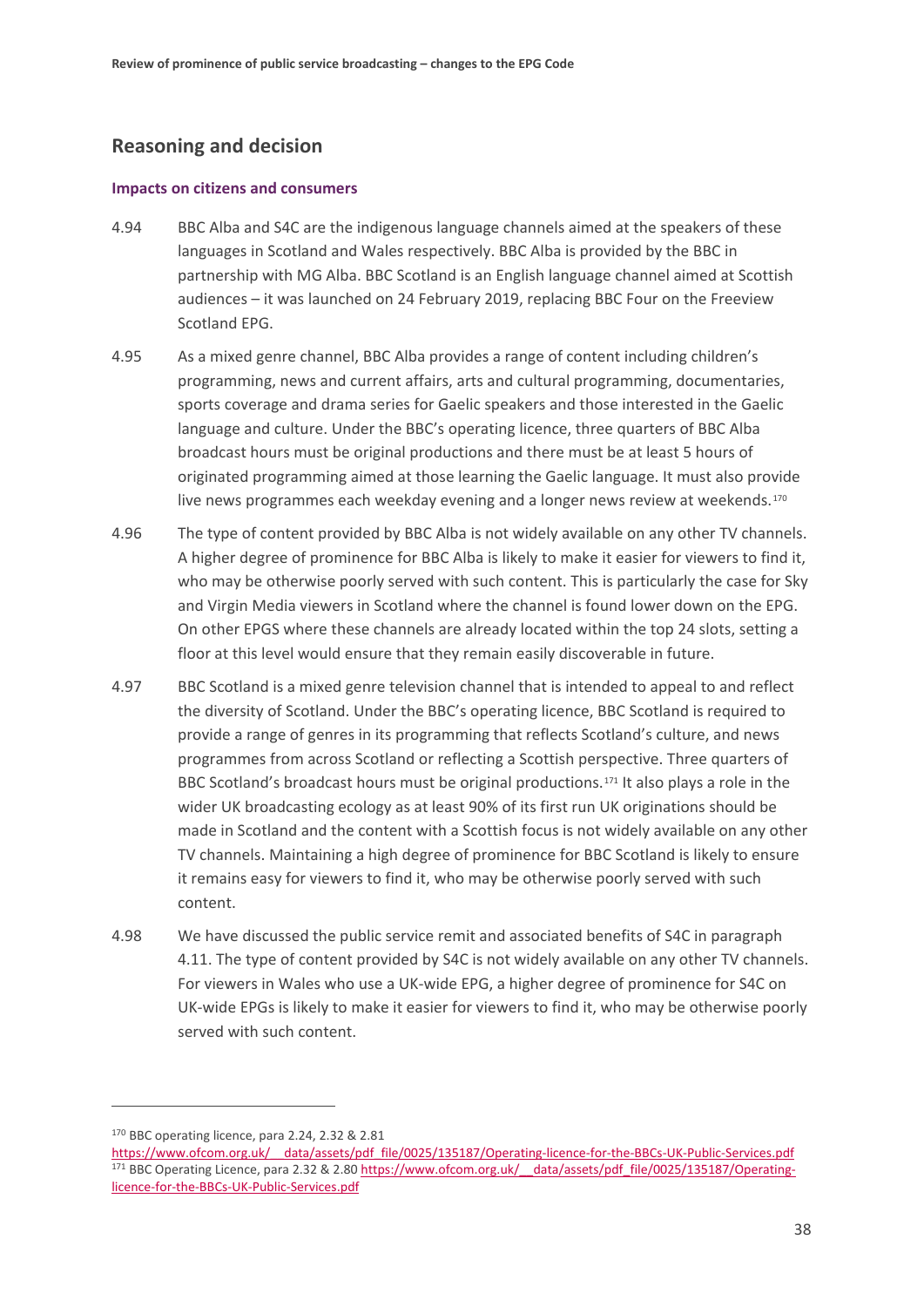- 4.99 We consider this content provides significant consumer and citizen benefits and, as set out in section 3.29, in light of our statutory duties we are attaching particular importance to these citizen and consumer effects.
- 4.100 We have also taken into account the potential negative impacts on some audiences. A drawback of attaching a higher degree of prominence for BBC Scotland, BBC Alba and S4C on certain EPGs is that, for audiences that are interested in other content, it may hinder the easy discoverability of other channels of wider appeal. However, these effects are mitigated on regionalised EPGs that can target viewers in specific Nations in that there would only be one or two nations channels within first 24 slots. Even on UK-wide EPGs, such as VM there are only three nations channels to be listed within the first 24 slots.

#### **Impacts on nations channels**

- 4.101 Overall, prominence within the first 24 slots would be positive for BBC Scotland. Guaranteeing the prominence of BBC Scotland will support their current viewing performance and delivery of public purposes and protect them from a significant reduction in prominence in the future.
- 4.102 Overall, prominence within the first 24 slots would be positive for BBC Alba. Whilst the directly targeted population for the Scottish indigenous language channel is small and hence any absolute viewing gains are likely to be small, we consider that more people are likely to 'discover' the channel on the Virgin Media and Sky Scotland EPG as a result of moving it within the first 24 slots and as such, viewing is likely to increase to *some* degree due to this move. It is also likely to increase the wider knowledge of the channel's availability and raise its profile within Scotland.
- 4.103 Overall, we consider that prominence within first 24 slots on UK-wide EPGs would be positive for S4C. Whilst the primary target audience for the Welsh language channel is relatively small in UK terms and hence any absolute viewing gains also likely to be small, we consider that more people are likely to discover the channel if the service is more prominent on UK-wide EPGs and as such, viewing is likely to increase to *some* degree. It is also likely to increase the wider knowledge of the channel's availability and raise its profile within Wales.

#### **Impact on other broadcasters**

- 4.104 Overall, we consider prominence for BBC Scotland and BBC Alba within 24 slots on EPGs specific to Scotland and UK-wide EPGs, as well as S4C within 24 slots of UK-wide EPGs would have a negative effect for some commercial channels. BBC Alba's upward move on the Sky Scotland EPG and Virgin Media EPG and S4C's upward move on the Virgin Media EPG would require a number of commercial broadcasters to be moved down and potentially reduce their viewing and advertising revenue.
- 4.105 COBA suggested that the proposals to move up S4C and BBC Alba were the most disruptive and costly of those proposed by Ofcom. In particular, COBA noted that a large number of channels would have to move down as a result and said that Ofcom had significantly underestimated the negative effect on commercial channels, particularly in relation to the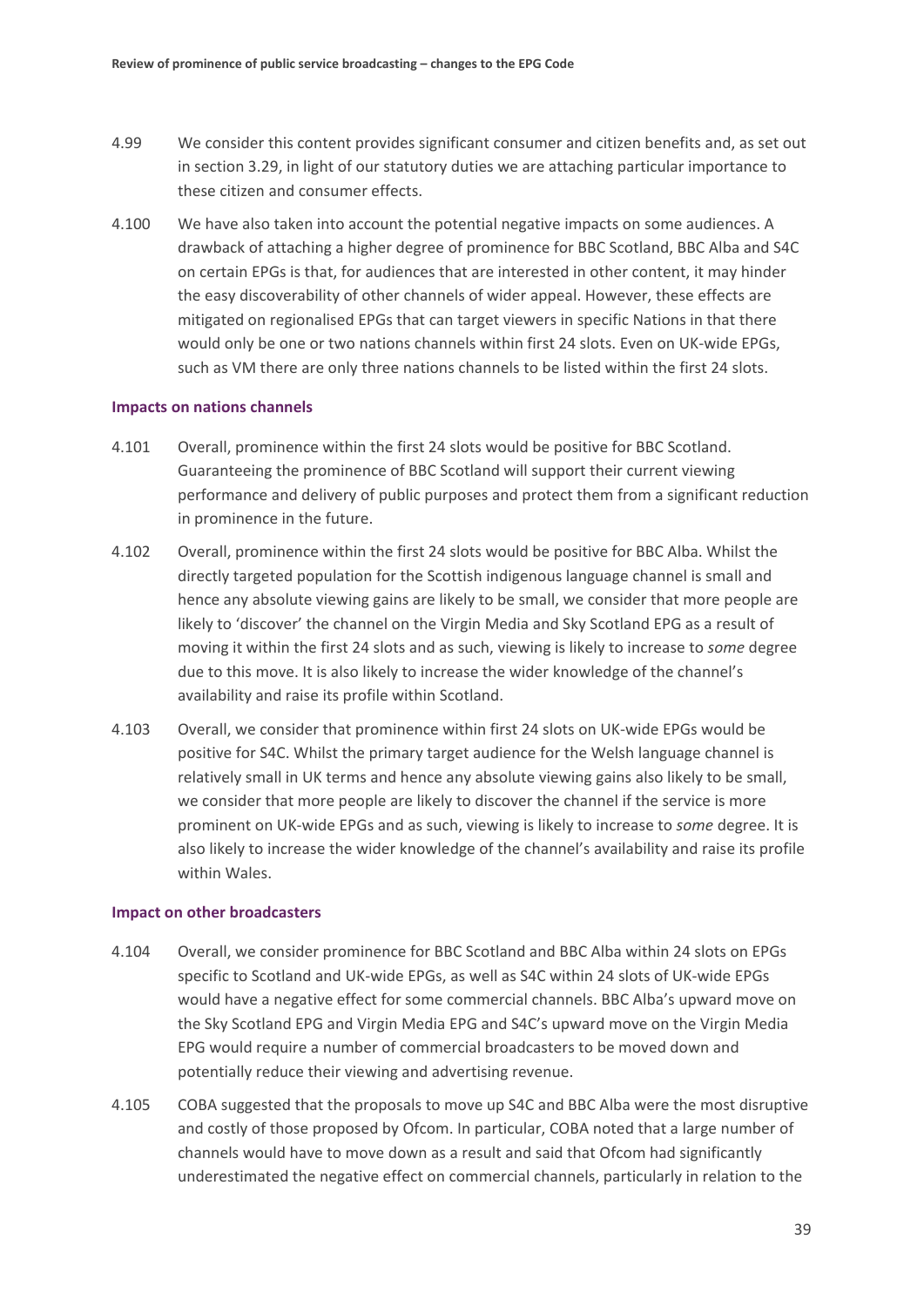Virgin Media platform.[172](#page-41-1) Similarly, Sky and Virgin Media stressed the levels of disruption involved.[173](#page-41-2)

- <span id="page-41-0"></span>4.106 We agree that there would be costs to other channels as a result of their moving down the EPGs to accommodate BBC Alba and S4C. The level of prominence that we proposed for BBC Alba and S4C will require 16 commercial channels to be moved down on the Sky Scotland EPG and 38 commercial channels to be moved down on the Virgin Media EPG and potentially reduce their viewing. As set out in **Annex 3**, we estimate that the total annual loss in profits to commercial broadcasters may be about £0.1m p.a. on the Sky Scotland EPG as a result of reduced viewing, while the annual commercial impact on the Virgin Media platform may be up to £2.7m p.a., some of which will fall on Virgin Media (as an EPG provider) and the remainder on the commercial channels that will be moved down.<sup>[174](#page-41-3)</sup> Given the scale of this impact, we consider that it is unlikely to materially alter their viability. However, we cannot rule out an impact on their incentives to invest in content.
- 4.107 There may also be one-off costs for channels that are moved to a new position, for example marketing their new slot number. As set out i[n Annex 3](https://www.ofcom.org.uk/__data/assets/pdf_file/0021/154380/annex-3-ofcoms-assessment-of-evidence-base.pdf) and taking into account that we are setting a transition period of 18 months, we cannot reasonably model any direct one-off costs but there are mitigating factors (i.e. the transition period) and so we anticipate that the costs are unlikely to be material.

#### **Impact on EPG providers**

- 4.108 Sky and Virgin Media would be the EPG providers directly affected by our decisions. The impact on Virgin Media is likely to be greater as it will lose potential future revenues which it could have received through monetising these slots and because it has traditionally offered a UK-wide EPG to its customers. As set out in paragrap[h 4.106](#page-41-0) above, we estimate that this loss could be up to £2.7m p.a., some of which will fall on Virgin Media (as an EPG provider) and the remainder on the commercial channels that will be moved down. However, we note in Virgin Media's response the potential to offer geographically differentiated services which may mitigate these costs to a certain extent. Virgin Media have already begun to offer a differentiated EPG in Scotland, where BBC Scotland now appears in slot 108, which is reserved for BBC One HD across the rest of the UK.
- 4.109 Both Sky and Virgin Media may both face one-off costs as a result of the requirement to move BBC Alba and S4C to within the first 24 slots of its EPG. These costs may include any administrative and technical costs as set out in [Annex 3.](https://www.ofcom.org.uk/__data/assets/pdf_file/0021/154380/annex-3-ofcoms-assessment-of-evidence-base.pdf) However, taking into account that we are setting a transition period of 18 months, we anticipate that these costs will not be material.

<span id="page-41-2"></span><span id="page-41-1"></span> $172$  COBA, 6.1 – 6.7 https://www.ofcom.org.uk/ data/assets/pdf file/0015/131181/COBA.pdf 173 Sky, para 7.6 https://www.ofcom.org.uk/ data/assets/pdf file/0010/131203/Sky.PDF; Virgin Media, p2 https://www.ofcom.org.uk/ data/assets/pdf file/0008/131210/Virgin-Media.pdf

<span id="page-41-3"></span><sup>&</sup>lt;sup>174</sup> Virgin Media does not currently fully regionalise its EPG, so nations channels will need to be moved up the EPG across the UK. If Virgin Media chose to regionalise its EPG, these channels would only need to move up within the EPG specific to the relevant nation, thereby changing the impact.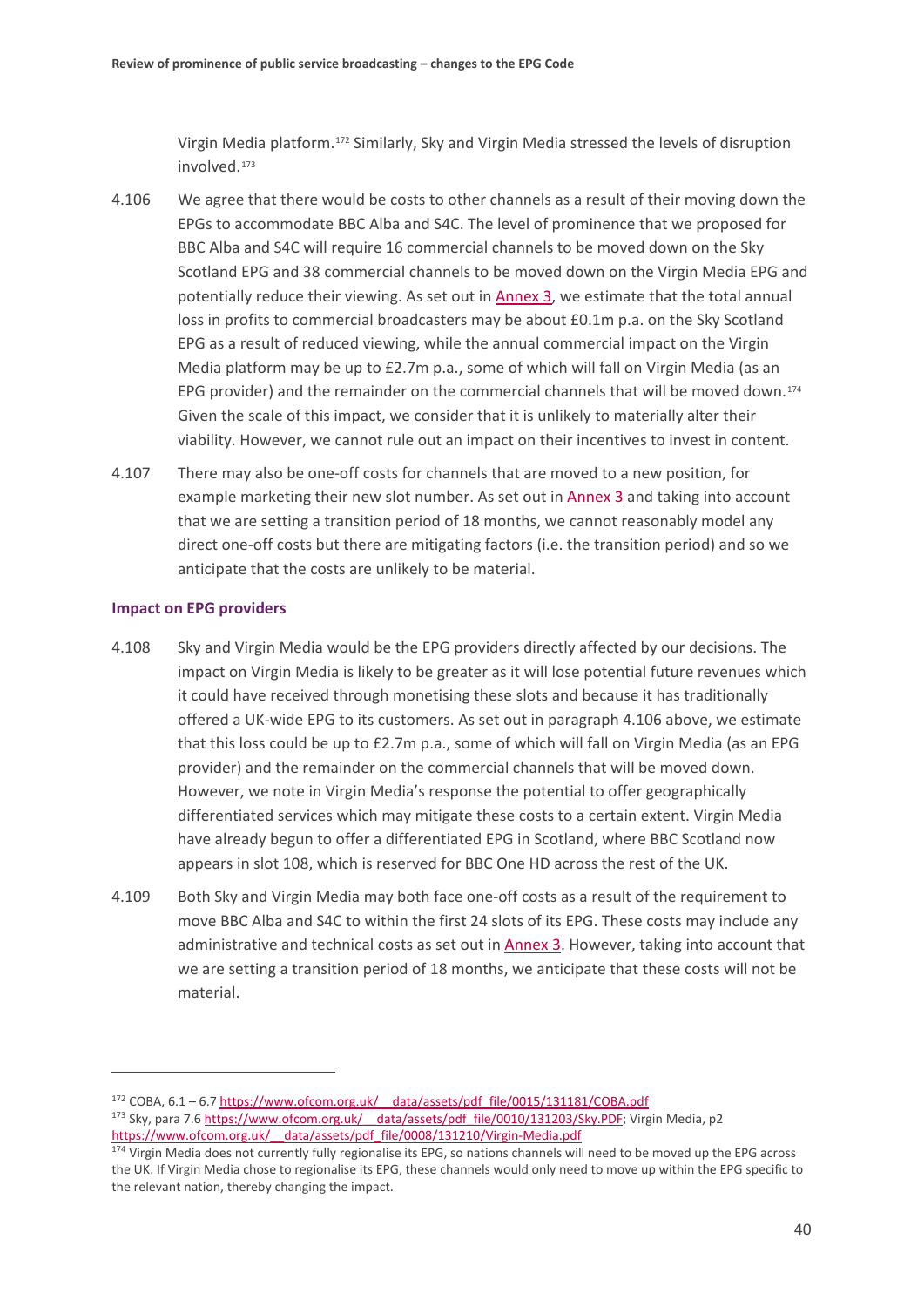# **Conclusion on BBC Scotland, BBC Alba in Scotland and UK-wide EPGs and S4C on UK-wide EPGs**

- 4.110 After considering the factors set out above, and having considered all of the evidence and the responses to the consultation, we have decided that appropriate prominence for BBC Scotland and BBC Alba is within the first 24 slots of the general entertainment section of EPGs specific to Scotland and on UK-wide EPGs.
- 4.111 We have also decided that appropriate prominence for S4C is within the first 24 slots of the general entertainment section of UK-wide EPGs. Its position on EPGs specific to Wales is discussed in paragraphs [4.8](#page-20-8) - [4.19.](#page-23-4)

# **Area specific services: Local TV**

## **Current position**

- 4.112 The regulatory framework for local TV services was introduced in 2012[175](#page-42-0) and was designed to establish local TV on digital terrestrial television (DTT).<sup>[176](#page-42-1)</sup> According to Ofcom's 2018 Media Nations Report, it is estimated that in April 2018, 51.2% of UK homes could receive a local TV service via DTT.<sup>[177](#page-42-2)</sup> It is not possible to quantify availability to satellite or cable households.[178](#page-42-3)
- 4.113 Usually, the same one or two EPG slots are reserved for all local TV services throughout the UK on any given platform. In most cases there will be no overlap between the local areas that enjoy a local TV service offering, so that allocating one or two slots for all local TV services is an efficient way of making these available on EPG platforms. Currently, local TV services can be found at the following EPG positions:
	- a) On Freeview, at slot position 7 or 8 (LCN 7 or 8) depending on the viewer's area;
	- b) On Sky:

- Cardiff TV is available in the relevant location at slot position 33 (LCN 134);
- London Live is available in the relevant location at slot position 17 (LCN 117): $179$

- <span id="page-42-1"></span>176 The regulatory framework for local TV is focused on the broadcast of local TV services pursuant to L-DTPS licences. It is those services which are required to deliver the licensees' respective public service programming commitments and benefit from reserved spectrum capacity on the local television multiplex managed by Comux.<br><sup>177</sup> Ofcom data<br><sup>178</sup> See, Ofcom, Media Nations Report 2018, 18 July 2018, page 61:
- <span id="page-42-2"></span>

<span id="page-42-0"></span><sup>175</sup> The framework is constituted of three statutory orders: Code of Practice for Electronic Programme Guides (Addition of Programme Services) Order 2011 (SI 2011/3003), the Local Digital Television Programme Services Order 2012 (SI 2012/292) and the Wireless Telegraphy Act 2006 (Directions to OFCOM) Order 2012 (SI 2012/293).

<span id="page-42-3"></span>[https://www.ofcom.org.uk/\\_\\_data/assets/pdf\\_file/0014/116006/media-nations-2018-uk.pdf.](https://www.ofcom.org.uk/__data/assets/pdf_file/0014/116006/media-nations-2018-uk.pdf)

<span id="page-42-4"></span><sup>179</sup> As at October 2018, Sky only carried the Cardiff TV and London Live local TV services. Source: Sky, Sky Response to Ofcom review of rules for prominence of public service broadcasters and local TV, October 2018, footnote 76 (page 35): [https://www.ofcom.org.uk/\\_\\_data/assets/pdf\\_file/0010/131203/Sky.PDF.](https://www.ofcom.org.uk/__data/assets/pdf_file/0010/131203/Sky.PDF)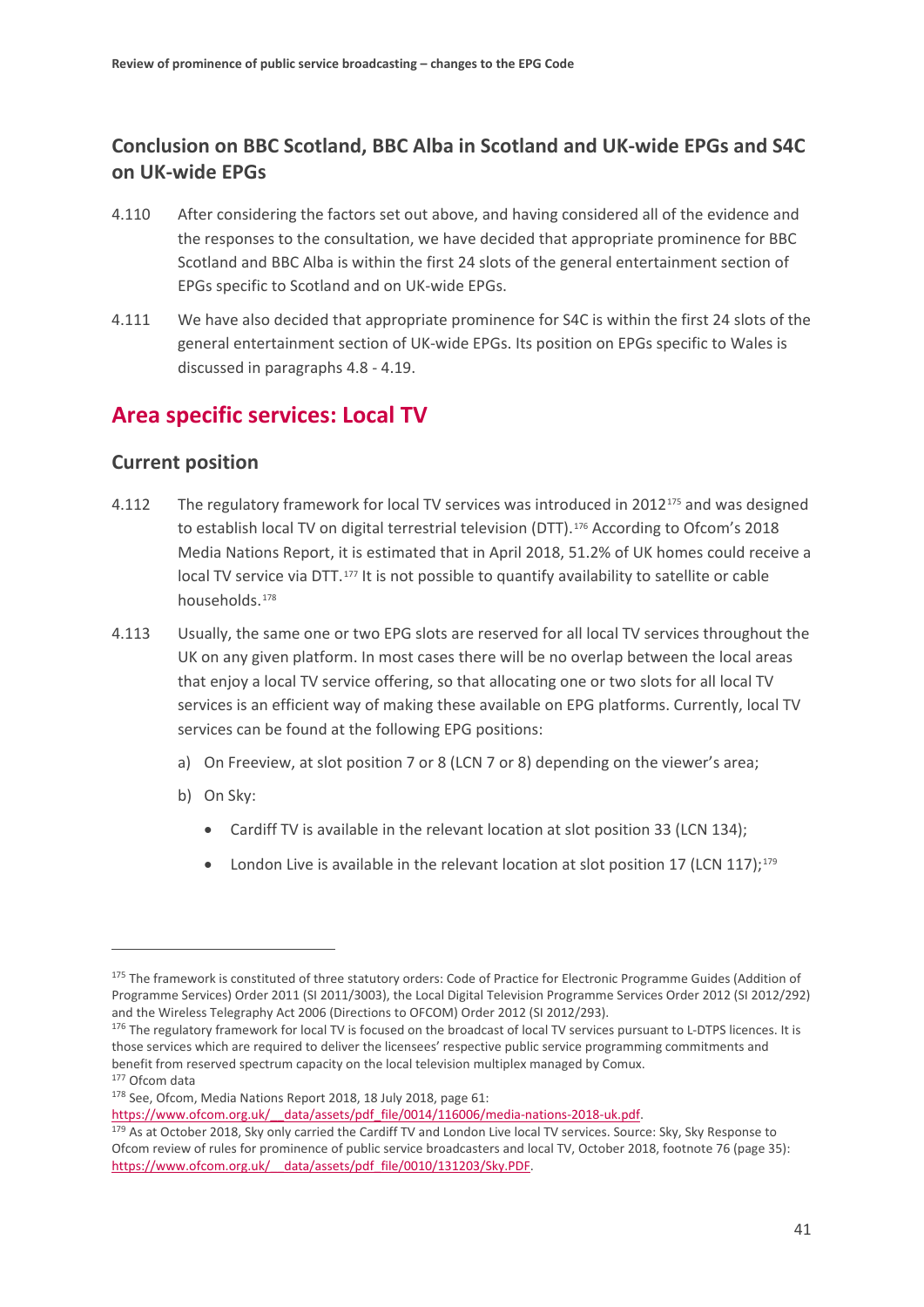c) On Virgin Media, a number of local TV services are available at slot position 58 (LCN 159).[180](#page-43-0)

Local TV services are not currently carried on Freesat.

4.114 Some areas of the UK do not have dedicated local TV services[181](#page-43-1). In 2018 we decided not to require the extension of the local TV transmission network as we considered that it would have an adverse impact on the economic viability of the local TV sector.<sup>[182](#page-43-2)</sup>

## **Consultation proposal and response themes on local TV**

- 4.115 In our consultation, we proposed that local TV channels should be guaranteed slots on the first three pages of the general entertainment section of every EPG. In line with our decision to set requirements based on slot position rather than page position,<sup>[183](#page-43-3)</sup> in the remainder of this section we consider the impacts of requiring these channels to be listed within the first 24 slots of the general entertainment section.
- 4.116 While some stakeholders agreed with our proposals (for example, C4C, IBT, VLV, STV, TAC, Digital UK and Arqiva),[184](#page-43-4) many raised concerns including BT, YouView, Freesat, techUK and ITV.[185](#page-43-5) Concerns in relation to local TV included arguments that our proposal was not necessary and would be disproportionate, whilst some highlighted potential carriage issues, the low reach of these channels despite their relatively high EPG position on most EPGs and the trend for local TV services to request the reduction of their content obligations.
- 4.117 Supportive stakeholders also submitted that any degree of prominence lower than the first page of the EPG would threaten the financial viability of local TV services and Government's policy objectives when introducing the regime, particularly in relation to

<span id="page-43-2"></span><span id="page-43-1"></span>Multiplex Licence: https://www.ofcom.org.uk/ data/assets/pdf file/0022/104656/Comux-Technical-Plan.pdf. 182 Further information on this decision and the sustainability of the sector can be found here: <https://www.ofcom.org.uk/consultations-and-statements/category-2/local-tv-licensing>

<u>.</u>

<span id="page-43-4"></span><span id="page-43-3"></span>184 C4C, p24 & 25 https://www.ofcom.org.uk/ data/assets/pdf file/0014/131180/Channel-4.pdf; International Broadcasting Trust, p9 https://www.ofcom.org.uk/ data/assets/pdf\_file/0019/131185/International-Broadcasting-[Trust.pdf;](https://www.ofcom.org.uk/__data/assets/pdf_file/0019/131185/International-Broadcasting-Trust.pdf) VLV, p[8 https://www.ofcom.org.uk/\\_\\_data/assets/pdf\\_file/0009/131211/Voice-of-the-Listener-and-Viewer.pdf;](https://www.ofcom.org.uk/__data/assets/pdf_file/0009/131211/Voice-of-the-Listener-and-Viewer.pdf) STV, p4 https://www.ofcom.org.uk/ data/assets/pdf file/0011/131204/STV.pdf; TAC, p3 https://www.ofcom.org.uk/ data/assets/pdf\_file/0014/131207/Teledwyr-Annibynnol-Cymru.pdf; Digital UK, p5 [https://www.ofcom.org.uk/\\_\\_data/assets/pdf\\_file/0017/131183/Digital-UK.pdf;](https://www.ofcom.org.uk/__data/assets/pdf_file/0017/131183/Digital-UK.pdf) Arqiva, p5 https://www.ofcom.org.uk/ data/assets/pdf file/0020/131177/Arqiva.pdf <sup>185</sup> BT, p7 https://www.ofcom.org.uk/ data/assets/pdf\_file/0022/131179/BT.pdf; YouView, p2 https://www.ofcom.org.uk/ data/assets/pdf\_file/0012/131214/YouView-TV.pdf; Freesat, p2 https://www.ofcom.org.uk/ data/assets/pdf file/0011/144101/Freesat.pdf; techUK, p3

<span id="page-43-0"></span><sup>180</sup> We understand that Virgin Media only carries the local TV services of some local TV service licensees. These include three of the That's TV network – That's Cambridge, That's Humber and That's Swansea Bay and also London Live; NVTV, Latest TV, KMTV, Notts TV, Sheffield Live!, Birmingham TV, Bristol TV, Liverpool TV, Cardiff TV, North Wales TV, Teeside TV & Leeds TV<br><sup>181</sup> The 34 locations served by Comux and L-DTPS licensees are set out in the Technical Plan attached to the Comux

<sup>183</sup> See para[s 3.13](#page-13-10) - [3.18.](#page-14-7)

<span id="page-43-5"></span>https://www.ofcom.org.uk/ data/assets/pdf file/0012/131205/techUK.pdf; ITV p30,

[https://www.ofcom.org.uk/\\_\\_data/assets/pdf\\_file/0020/131186/ITV.pdf](https://www.ofcom.org.uk/__data/assets/pdf_file/0020/131186/ITV.pdf)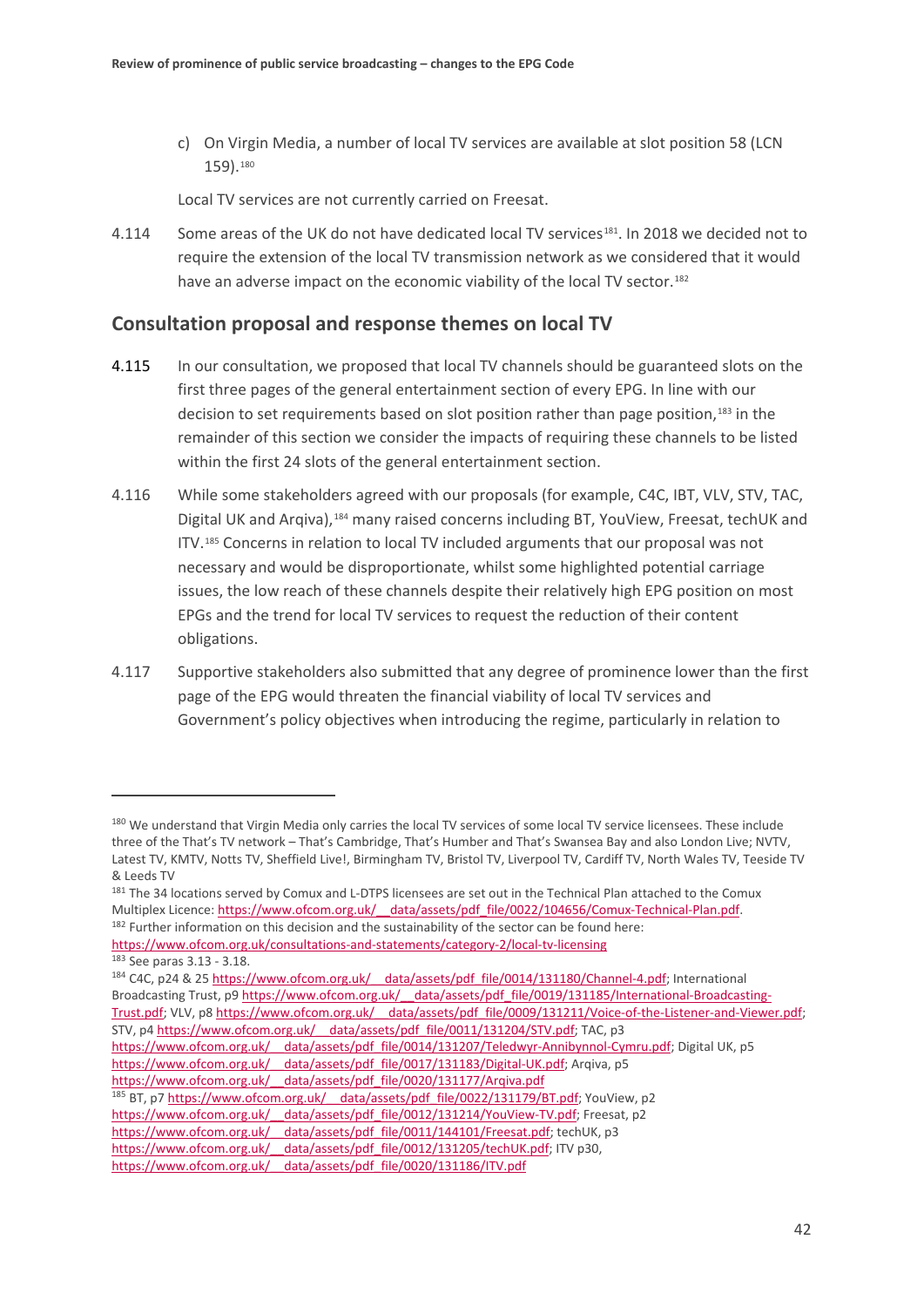local TV services' position on the DTT platform (KMTV,<sup>186</sup>, Latest TV,<sup>[187](#page-44-1)</sup> and 2 anonymous stakeholders). These stakeholders suggested that local TV should appear on the first page of the EPG or slot 106.

## **Reasoning and decision**

- 4.118 In the following paragraphs, we take account of the distinction made in the statutory scheme between the position of local TV services on DTT and the position on other broadcasting platforms. The regulatory regime put in place by Government for local TV services focuses on the delivery of these services on DTT, and these services are defined in the legislation as local digital television programme services (local DTPS)<sup>188</sup>. The licences for these services require the service to meet specified programme commitments, and the multiplex operator (Comux) is required to reserve capacity on the relevant multiplex to carry the service.
- 4.119 Providers of local DTPS may, if they wish, obtain a separate licence which permits them to broadcast a service on satellite, cable or online. Where that service consists of the same programmes that are included in the relevant local DTPS, and those programme are broadcast at the same time as they are on the local DTPS, then the service is a "simulcast local service" and is designated for the purposes of the prominence statutory provisions [189](#page-44-3). However, there is no regulatory framework to secure that simulcast local services are carried or made available on satellite, cable or online platforms. Securing carriage of these services is a matter of commercial negotiation between the service provider and the platform provider.
- 4.120 In the following section, we use the term "local TV" to refer collectively to local DTPS and local simulcast services.

#### **Impact on citizens and consumers**

4.121 Local DTPS providers are expected to offer a range of valued and diverse programming including local news and content that informs, educates and entertains and which is otherwise not available through national programmes and so meets the needs and interests of the different people living and working in the localities.<sup>[190](#page-44-4)</sup> These programming commitments vary from provider to provider, and may be changed with Ofcom's consent after public consultation.<sup>[191](#page-44-5)</sup> Typically local DTPS licensees will deliver several hours per

<span id="page-44-0"></span><sup>186</sup> KMTV p 3-4 https://www.ofcom.org.uk/ data/assets/pdf file/0023/131189/KMTV.pdf

<span id="page-44-1"></span><sup>187</sup> Latest TV[, https://www.ofcom.org.uk/\\_\\_data/assets/pdf\\_file/0015/131190/Latest-TV.pdf](https://www.ofcom.org.uk/__data/assets/pdf_file/0015/131190/Latest-TV.pdf)

<span id="page-44-2"></span> $188$  Section 310(4)(g) and (9) of the Act.

<span id="page-44-3"></span> $189$  Section 310(4)(h) and (10) of the Act.

<span id="page-44-4"></span><sup>&</sup>lt;sup>190</sup> These requirements are secured by Ofcom through programming commitments which are specified in each local DTPS licence, pursuant to section 19(3A)(c) of the Broadcasting Act 1996 as modified by the Local Television Programme Services Order 2012.

<span id="page-44-5"></span><sup>191</sup> Pursuant to section 19 of the Broadcasting Act 1996 as modified by the Local Television Programme Services Order 2012.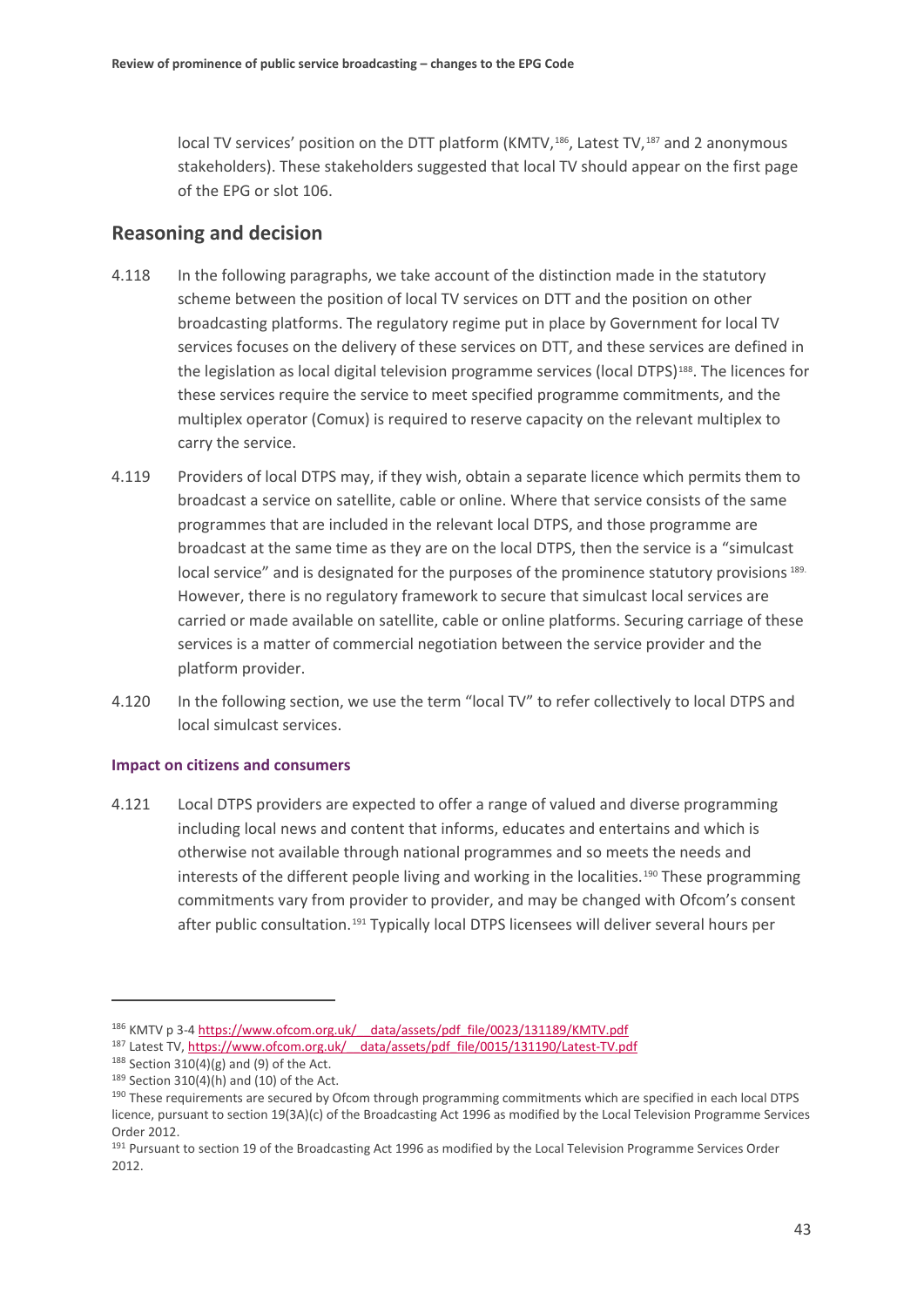week of local programming content, local news and current affairs. By way of illustration, as at 4 July 2018 local DTPS providers have:

- a) commitments to provide first run local programming range from 7 hours (e.g. local DTPS in York) to 49 hours (local DTPS in Manchester) per week;<sup>[192](#page-45-0)</sup> and
- b) commitments to provide first run local news and current affairs range from 5 hours (local DTPS in Scarborough) to 22.5 hours (local DTPS in Manchester) per week.[193](#page-45-1)
- 4.122 Local TV operator KMTV highlighted the University of Kent's '…aspiration to build on the first year of KMTV operation to 'confirm KMTV as the 'go-to' TV station for local news and community involvement in Kent and to help build a sense of common purpose and identity in the region'.[194](#page-45-2) Latest TV also highlighted the quality of their local journalism and their coverage of local democracy.[195](#page-45-3) That's Media's stated its 'ambition is for local TV to be widely seen as the 'sixth' public service television network in the UK'.
- 4.123 However, several respondents sought to distinguish local TV services from other PSB services, highlighting the more limited nature of their programming obligations and noting 'that over time, the obligations to which these services are subject have been diluted'.[196](#page-45-4) ITV highlighted '…that the direction of travel for local television appears to be to reduce licence commitments.'<sup>[197](#page-45-5)</sup>
- 4.124 Securing a degree of prominence for local TV services is likely to make it easier for viewers to discover the content they provide and help realise the benefits of access to local programming and news. As set out in paragraph [3.29,](#page-16-3) given our statutory duties, we are attaching particular importance to these citizen and consumer effects. However, we have taken into account that there is no regulatory requirement for carriage of simulcast local services, and we consider that the positive citizen and consumer benefits provided by simulcast local services would be compromised if prominence rules incentivised non-DTT platforms to no longer carry these services.
- 4.125 We have also taken into account the potential negative impacts on some audiences. A drawback of attaching a higher degree of prominence for local TV services on certain platforms is that, for audiences that are interested in other content, it may hinder the easy discoverability of other channels of wider appeal. However, these potential negative effects are modest since under our proposals only a minority of the top 24 slots would be occupied by designated channels. Further, setting a 'floor' or the lowest possible position for local TV services would retain a reasonable degree of discretion for EPG providers.

- <span id="page-45-1"></span>https://www.ofcom.org.uk/ data/assets/pdf file/0022/45265/Manchester\_L-DTPS\_Licence.pdf <sup>193</sup> That's North Yorkshire Licence p 30 https://www.ofcom.org.uk/ data/assets/pdf file/0017/103427/Scarborough-L-[DTPS-Licence-Granted-26-June-2017.pdf;](https://www.ofcom.org.uk/__data/assets/pdf_file/0017/103427/Scarborough-L-DTPS-Licence-Granted-26-June-2017.pdf) Your TV Manchester Ltd Licence p30
- <span id="page-45-2"></span>[https://www.ofcom.org.uk/\\_\\_data/assets/pdf\\_file/0022/45265/Manchester\\_L-DTPS\\_Licence.pdf](https://www.ofcom.org.uk/__data/assets/pdf_file/0022/45265/Manchester_L-DTPS_Licence.pdf) <sup>194</sup> KMTV, p3-4 [https://www.ofcom.org.uk/\\_\\_data/assets/pdf\\_file/0023/131189/KMTV.pdf](https://www.ofcom.org.uk/__data/assets/pdf_file/0023/131189/KMTV.pdf)

<u>.</u>

<span id="page-45-0"></span><sup>&</sup>lt;sup>192</sup>That's York Licence, p 30 https://www.ofcom.org.uk/ data/assets/pdf file/0017/102707/York-L-DTPS-Licence-[Granted-05-June-2017.pdf;](https://www.ofcom.org.uk/__data/assets/pdf_file/0017/102707/York-L-DTPS-Licence-Granted-05-June-2017.pdf) Your TV Manchester Ltd Licence p30

<span id="page-45-3"></span><sup>195</sup> Latest TV, https://www.ofcom.org.uk/ data/assets/pdf\_file/0015/131190/Latest-TV.pdf

<span id="page-45-4"></span><sup>196</sup> Virgin Media, p 3 https://www.ofcom.org.uk/ data/assets/pdf file/0008/131210/Virgin-Media.pdf

<span id="page-45-5"></span><sup>&</sup>lt;sup>197</sup> ITV, page 30 https://www.ofcom.org.uk/ data/assets/pdf\_file/0020/131186/ITV.pdf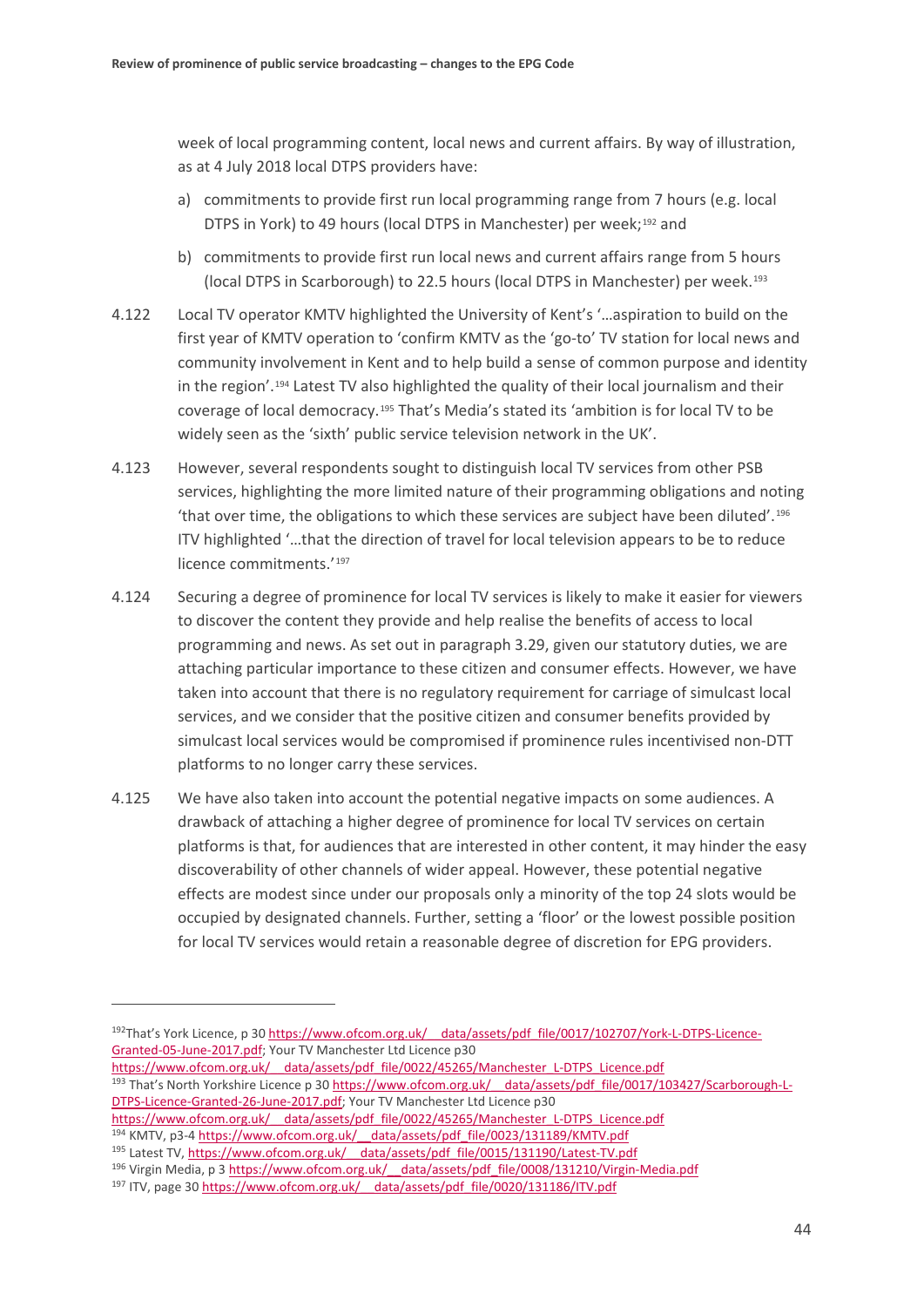#### **Impact on local TV channels**

- 4.126 Our consultation proposal did not require any change to the position of local DTPS on the Freeview platform (due to the position of these services already being in line with the proposals) but would protect local DTPS on this platform from a significant reduction in prominence in the future.
- 4.127 Viewing of local TV services is relatively low. In 2017, BARB figures showed an average of 1.6 million households (6%) per week watched a local TV channel for at least three consecutive minutes. While there are limitations with the BARB measurements for local TV services given limited number of BARB registered local TV services, they nevertheless indicate that the reach of these services is small.<sup>[198](#page-46-0)</sup> Listing local TV services within the first 24 slots would only increase prominence on Sky and Virgin Media's EPGs, as local TV services (local DTPS) already appear within the first 24 slots on Freeview's EPG and available viewing data suggests any uplift in viewing is likely to be small.
- 4.128 While in principle our proposals could have led to positive effects on viewing for local simulcast services, some stakeholders pointed to a risk that some platforms may opt to no longer carry local simulcast services. Virgin Media stated that, 'If such prominence was to be imposed, the disruption caused (including to consumers) by the need to reposition other channels, would potentially make the future carriage of these channels hard to justify.'<sup>[199](#page-46-1)</sup>
- 4.129 Whilst providers of local simulcast services have in some cases reached agreement for carriage of their services on Virgin Media and Sky, not all local TV services are carried on these platforms. The geographical target audience of these channels is necessarily limited and their low viewership means that ceasing provision of these channels is unlikely to have any significant commercial impact on these EPG providers and is unlikely to be of significant concern to their customers in the way that non-carriage of other channels might. Under these circumstances, we consider it a material risk that a regulatory intervention to require a specific minimum level of prominence on platforms other than DTT may negatively impact on carriage of local simulcast services.<sup>[200](#page-46-2)</sup>

<span id="page-46-0"></span> $198$  Source: BARB. Network, individuals (4+). Reach criteria:  $3+$  consecutive minutes. This is based on BARB measuring between 12 and 17 local TV services during the course of that year (which does not include the That's TV network, representing the majority of local TV licences). The BARB figures for 2017 were reported in Ofcom, Media Nations Report 2018, page 62: [https://www.ofcom.org.uk/\\_\\_data/assets/pdf\\_file/0014/116006/media-nations-2018-uk.pdf.](https://www.ofcom.org.uk/__data/assets/pdf_file/0014/116006/media-nations-2018-uk.pdf) The services measured by BARB for 2017 were: Estuary TV, Latest TV, Notts TV, NVTV Belfast, Sheffield Live TV (all of the local TV Network, measured on BARB until 2 July 2017); Made in Bristol, Made in Cardiff, Made in Leeds, Made in Newcastle, Made in Liverpool, Made in Birmingham (all of the Made TV Network), STV Glasgow, STV Edinburgh, STV2 Aberdeen, STV2 Ayr, STV2 Dundee (all of STV2); and London Live (see Annex 1 to the Report, Figure 2, page 10: [https://www.ofcom.org.uk/\\_\\_data/assets/pdf\\_file/0028/115993/media-nations-2018-methodologies-annex.pdf\)](https://www.ofcom.org.uk/__data/assets/pdf_file/0028/115993/media-nations-2018-methodologies-annex.pdf). Fewer

local TV services were measured in 2018 and we have therefore not used the latest BARB measurements, as these would have less indicative value than the 2017 data.

<span id="page-46-1"></span><sup>199</sup> Virgin Media response, page 3.

<span id="page-46-2"></span><sup>&</sup>lt;sup>200</sup> An anonymous stakeholder set out that 'perversely, Ofcom will create a disincentive for Virgin Media to carry local TV in some locations, such as Scotland, by failing to require it to reserve one single UK-wide EPG slot for all local TV services. Virgin Media could decide, instead, to grant the 'English local TV' EPG slot in Scotland to another service such as BBC Scotland. This would potentially prevent local TV securing carriage agreements with Virgin Media in some locations, whilst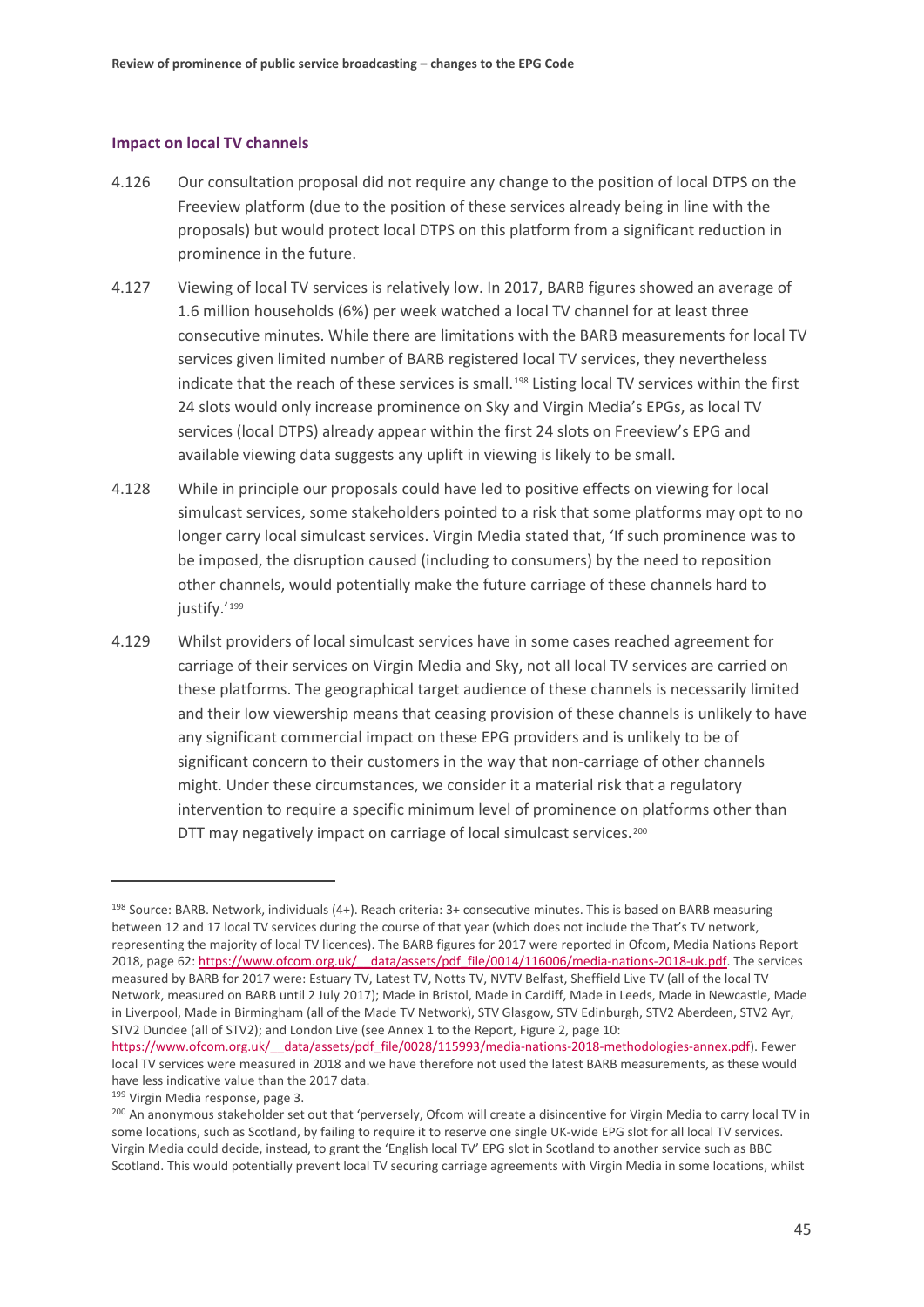#### **Impact on other broadcasters**

- 4.130 The local DTPS (provided on DTT) are currently positioned in slots 7 and 8. As a result, we do not expect these services or those of other broadcasters to move on the Freeview EPG.
- 4.131 With regard to simulcast local services (provided on other platforms), assuming these services continued to be carried then under our consultation proposal some broadcasters might have been adversely affected. However, as noted above, we consider that there would have been a significant risk that simulcast local services would no longer have been carried on these platforms.

#### **Impact on EPG providers**

- 4.132 Under our consultation proposal, EPG providers on DTT (i.e. those using Freeview EPG data) would not have had to make any changes. They would therefore not incur any direct costs.
- 4.133 Sky would have been required to make changes to its regionalised EPG in Wales, and Virgin Media would have also had to make changes to its UK-wide EPG. As noted above, the costs, reduced flexibility and disruption associated with these more specific prominence requirements might have caused these EPG providers to reconsider the business case for carrying simulcast local services altogether.

#### **Conclusion on local TV**

 $\overline{a}$ 

4.134 After considering the factors set out above, and having considered all of the evidence and the responses to the consultation, we have decided that appropriate prominence for local DTPS (on DTT) is within the first 24 slots of EPGs. For simulcast local services (on other platforms), we have concluded that it is not appropriate to set a specific minimum requirement for prominence. We are, however, requiring EPG providers for these platforms to allocate slots on their EPG to simulcast local services in a way that gives an appropriate degree of prominence in light of these channels' nature and characteristics and their intended audience.

the operator continues to auction the most prime slots to maximise private value.' As explained above, there is no regulatory requirement for cable or satellite platforms to carry local simulcast services (as distinct from the regulatory provisions to secure carriage of local DTPS on the relevant DTT local multiplex service).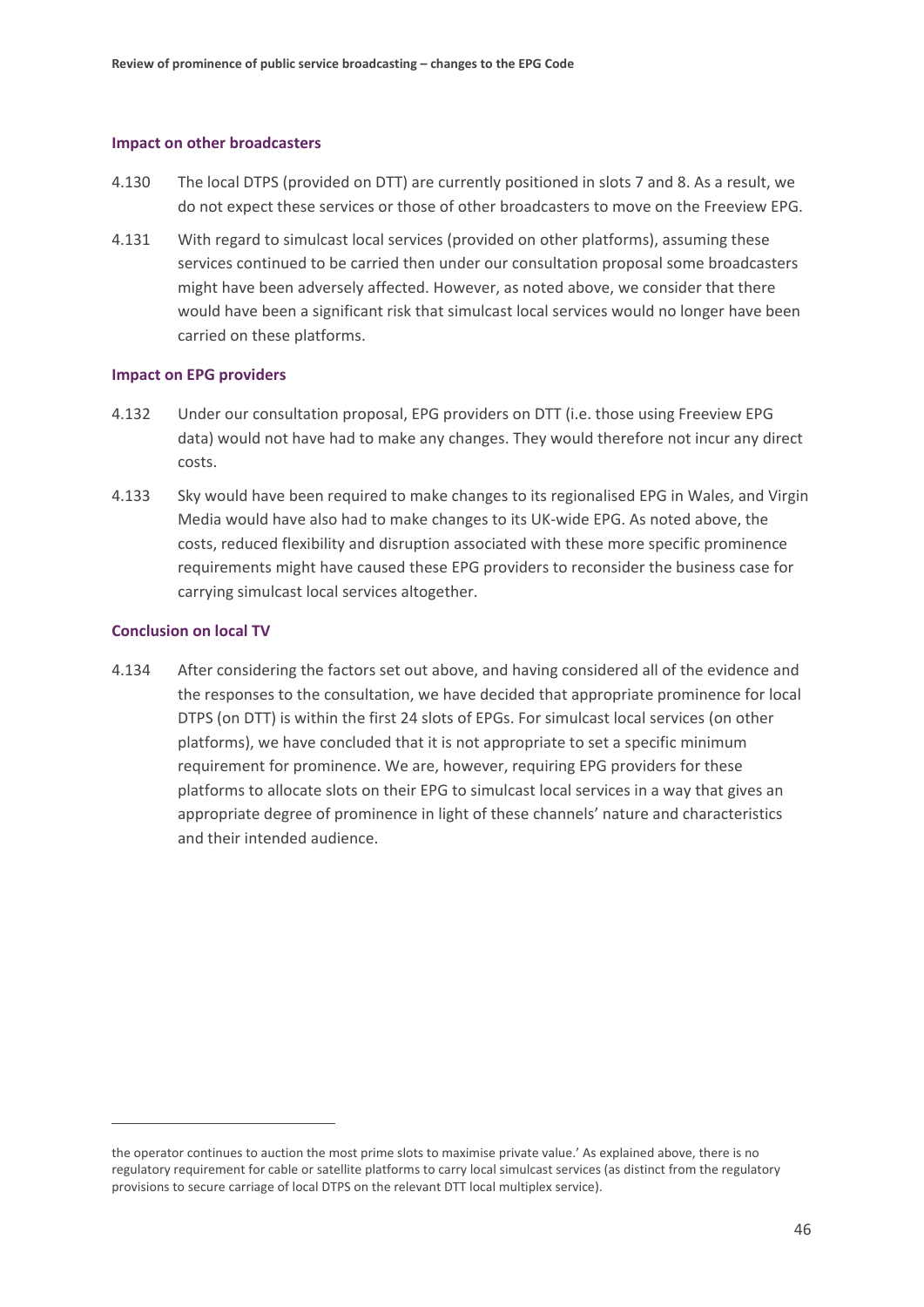# **Cumulative impact of our decisions**

- <span id="page-48-0"></span>4.135 In reaching our decisions on the level of appropriate prominence for specific designated channels, we have taken into account whether the cumulative impact of our decisions as a whole may be different from the sum of the impacts considered on an individual basis (as set out above). The following figure summarises the current position of designated channels, the requirements under the revised EPG Code and modelled commercial impacts.
- 4.136 Our decisions mean that designated channels will make up a sizable portion of the channels within the first 24 slots (between 33% and 38% on Scotland specific and UK-wide EPGs where there are the greatest number of relevant designated channels) but there is still a significant percentage of slots available for other channels. This allows for a mix of designated channels and other channels allowing EPG providers to continue to include a range of channels to meet consumers' needs.
- 4.137 We do not consider that the cumulative impacts of our proposals differs from the total of the impacts of our proposals considered on an individual basis.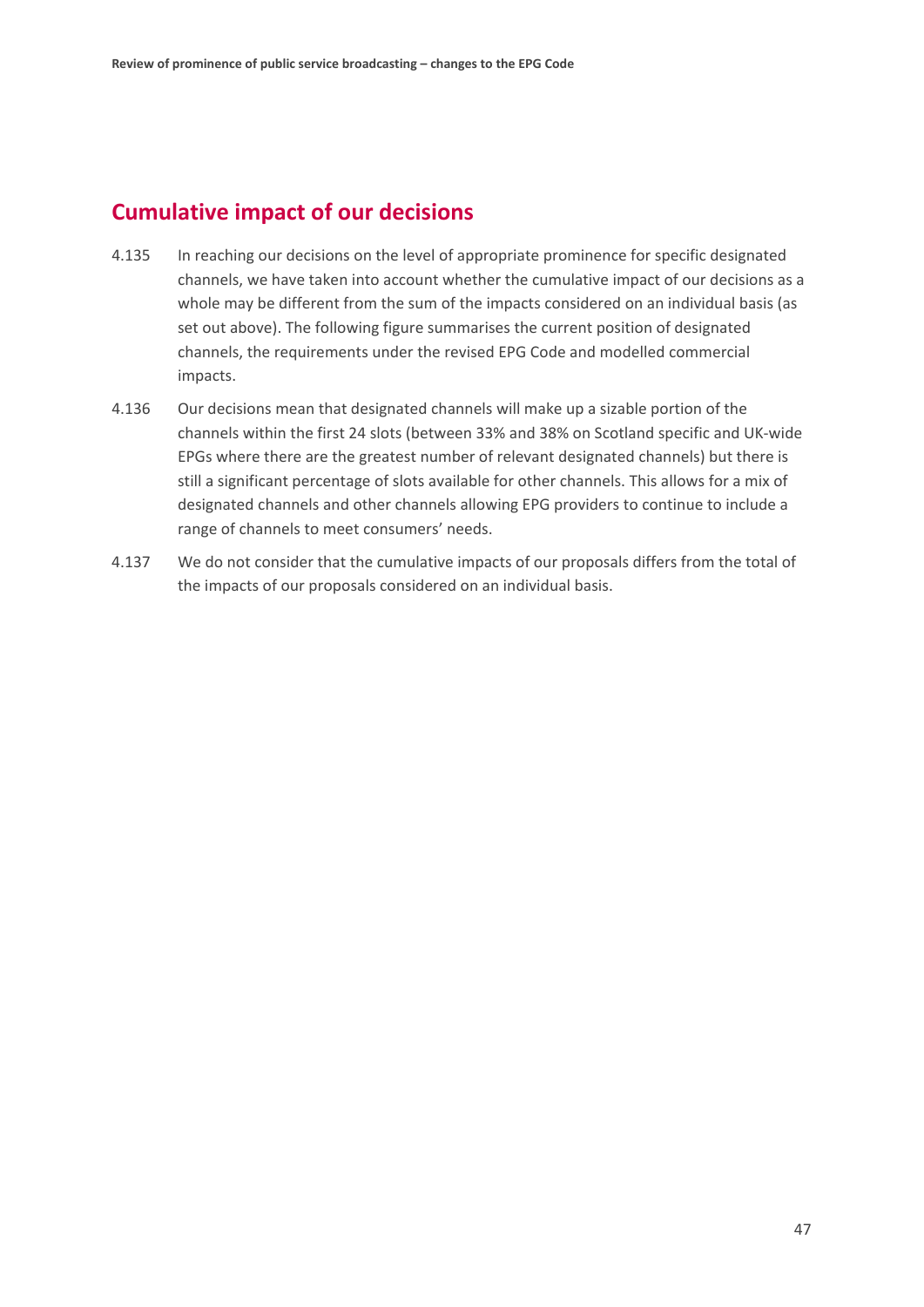| <b>Designated channel</b>                                                                                                                        | <b>New obligation</b>                                                                   | Impact on EPGs <sup>201</sup>                                                                                                                                                                                                | <b>Ongoing cost to</b><br>commercial<br>channels (£m p.a.) <sup>202</sup> |
|--------------------------------------------------------------------------------------------------------------------------------------------------|-----------------------------------------------------------------------------------------|------------------------------------------------------------------------------------------------------------------------------------------------------------------------------------------------------------------------------|---------------------------------------------------------------------------|
| BBC One, BBC Two,<br>Channel 3 licensees,<br>Channel 4 and Channel<br>5.                                                                         | Slots 1-5 (on UK-<br>wide EPGs and<br>those specific to<br>Scotland, England<br>and NI) | No changes necessary                                                                                                                                                                                                         | None                                                                      |
| S4C and Channel 4 on<br><b>EPGs specific to Wales</b>                                                                                            | S4C in slot 4 in<br><b>Wales and Channel</b><br>4 within first 8 slots                  | Sky: 7 commercial channels and 1<br>BBC channel moved down the EPG<br>in Wales                                                                                                                                               | $0.7 - 2.4203$                                                            |
|                                                                                                                                                  |                                                                                         | Freesat: 9 commercial channels<br>and 3 BBC channels moved down<br>the EPG in Wales                                                                                                                                          |                                                                           |
| Other UK-wide or<br><b>National channels: BBC</b><br>Four, BBC Scotland and<br><b>BBC Alba in Scotland,</b><br>and S4C on UK-wide<br><b>EPGs</b> | Within first 24 slots                                                                   | Virgin Media (S4C and BBC Alba):<br>38 commercial channels and 1 BBC<br>channel moved down the EPG                                                                                                                           | < 2.7204                                                                  |
|                                                                                                                                                  |                                                                                         | Sky (BBC Alba in Scotland): 16<br>commercial channels moved down<br>the EPG in Scotland                                                                                                                                      | 0.1                                                                       |
|                                                                                                                                                  |                                                                                         | Freeview (BBC Four in Scotland):<br>If BBC Four moved to slot 24: 53<br>commercial channels moved down<br>the EPG in Scotland<br>[If BBC Four moved to slot 10: 67<br>commercial channels moved down<br>the EPG in Scotland] | $0.4$ [0.9]                                                               |
| <b>BBC Children's</b><br>channels: CBBC and<br><b>CBeebies</b>                                                                                   | Within first 8 slots<br>of children's section                                           | Sky: 6 channels moved down the<br><b>EPG</b>                                                                                                                                                                                 | 0.3                                                                       |
| <b>BBC News and BBC</b><br>Parliament                                                                                                            | Within first 8 slots<br>of the news section                                             | No changes necessary                                                                                                                                                                                                         | None                                                                      |
| Local TV services                                                                                                                                | Within first 24 slots<br>on DTT EPGs only                                               | No changes necessary                                                                                                                                                                                                         | None                                                                      |

**Figure 1: Summarising the new obligations under our EPG Code and their impact**

<span id="page-49-3"></span><span id="page-49-2"></span><span id="page-49-1"></span><u>.</u>

<span id="page-49-0"></span><sup>&</sup>lt;sup>201</sup> We use the published channel positions on EPGs as at 12 June 2019 as the basis for required EPG position changes. Source[: https://www.sky.com/tv-guide](https://www.sky.com/tv-guide) for Sky channels (for each nation, we have used the corresponding guide for that nation);<https://www.virginmedia.com/virgin-tv-edit/tips-and-tricks/virgin-tv-channel-guide.html> for Virgin Media channels;<https://www.freeview.co.uk/tv-guide> and [https://www.freeview.co.uk/app/uploads/2019/04/Freeview-](https://www.freeview.co.uk/app/uploads/2019/04/Freeview-Channel-Guide-2019.pdf)[Channel-Guide-2019.pdf](https://www.freeview.co.uk/app/uploads/2019/04/Freeview-Channel-Guide-2019.pdf) for Freeview channels (for each nation, we have used the corresponding guide for that nation); and<https://www.freesat.co.uk/tv-guide/> for Freesat channels (for each nation, we have used the corresponding guide for that nation). We also assume that EPG providers will implement our decisions by moving channels down by one slot to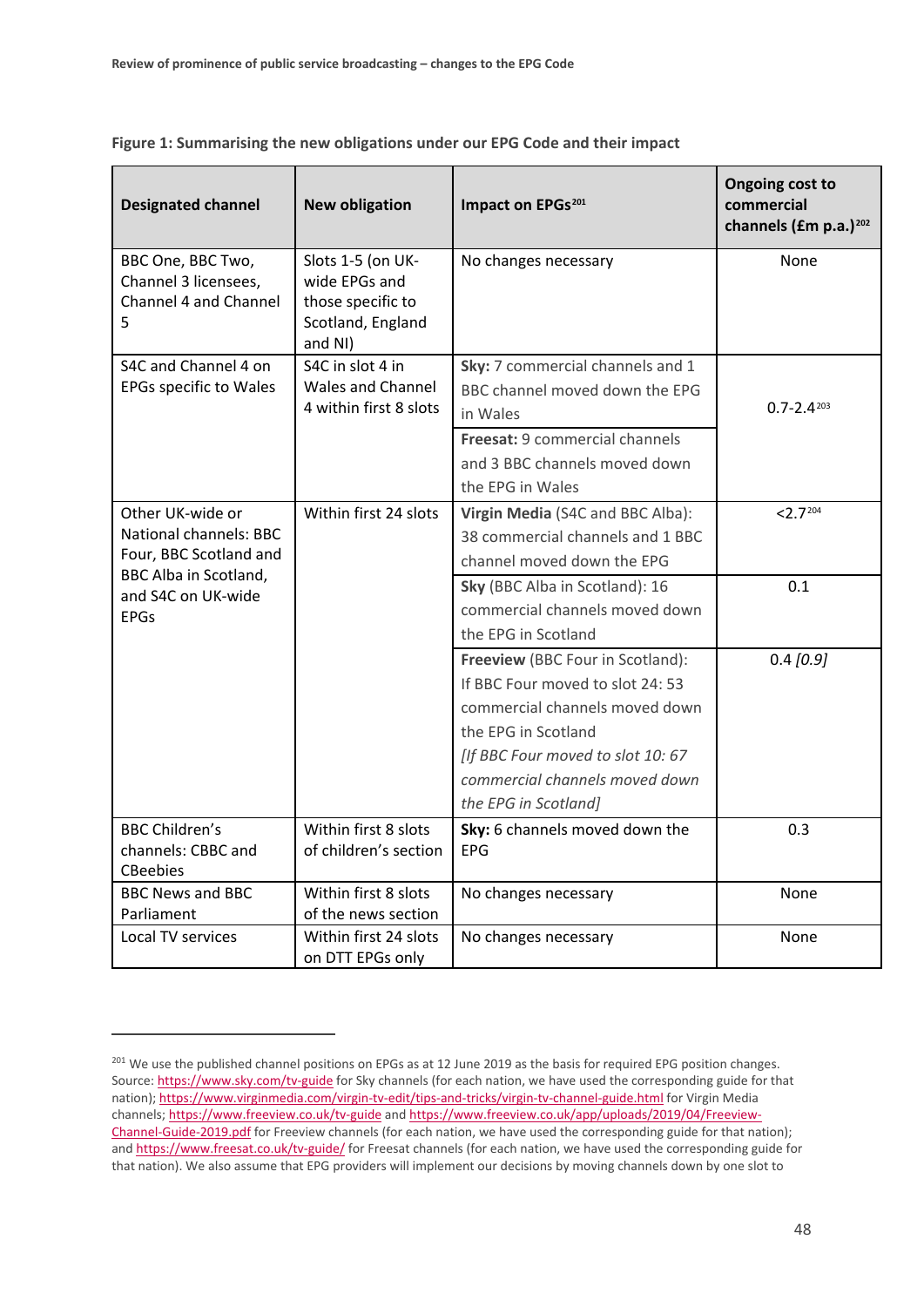# **Treatment of HD versions of designated channels**

## **Current position**

- 4.138 At the time of Ofcom's first EPG Code, designated channels were only provided in SD. When high definition (HD) TV was introduced to the UK, HD channels were not exact simulcasts of standard definition (SD) channels. Over the years, as viewers upgraded their TV sets and boxes to HD-enabled devices and began to watch more programmes in HD, broadcasters have invested in HD technology and have gradually been introducing exact simulcasts of SD channels in HD.
- 4.139 We noted in our consultation that in some cases PSBs have wanted to allow their HD simulcasts to occupy the more prominent position that their SD channels are entitled to, and we have not previously considered this to be in breach of the EPG Code.

## **Consultation proposal and response themes**

- 4.140 As described above, the EPG Code was drafted before designated channels were broadcast in HD, so it does not specifically consider HD versions of designated channels. In our consultation, we proposed to make a clarification in the EPG Code to allow for HD simulcasts to replace the SD variant and to confirm that only one variant had to be afforded prominence.
- 4.141 Most stakeholders broadly agreed with our proposals to enable the swapping of HD and SD variants of designated channels and not requiring that HD variants be made prominent as well as SD variants.<sup>[205](#page-50-0)</sup> However, there were some alternative views.

<u>.</u>

p [4 https://www.ofcom.org.uk/\\_\\_data/assets/pdf\\_file/0011/131204/STV.pdf;](https://www.ofcom.org.uk/__data/assets/pdf_file/0011/131204/STV.pdf) Samsung, p7

accommodate each designated channel moving up, and that in the case of regionalised EPGs, EPG providers will try to maintain the uniformity of LCN across nations.

<sup>&</sup>lt;sup>202</sup> The figures are indicative only.

<sup>&</sup>lt;sup>203</sup> This is an estimate of the combined cost of the new obligation regarding Channel 4 on commercial channels that are moved down the Freesat and Sky EPGs in Wales. This may be an overestimate.

<sup>&</sup>lt;sup>204</sup> This is the total commercial impact on the Virgin Media platform. We assume that Virgin Media will allocate EPG slots following commercial negotiations. Consequently, part of this impact will fall on the commercial channels that move down the EPG and the remaining will fall on Virgin Media as an EPG provider.

<span id="page-50-0"></span><sup>&</sup>lt;sup>205</sup> For example, YouView, p2-3 https://www.ofcom.org.uk/ data/assets/pdf file/0012/131214/YouView-TV.pdf, MG Alba (page 2); MG Alba, p3 [https://www.ofcom.org.uk/\\_\\_data/assets/pdf\\_file/0016/131191/MG-Alba.pdf;](https://www.ofcom.org.uk/__data/assets/pdf_file/0016/131191/MG-Alba.pdf) COBA, paras 10.1 and 11.1 https://www.ofcom.org.uk/ data/assets/pdf file/0015/131181/COBA.pdf; BT, p7 https://www.ofcom.org.uk/ data/assets/pdf file/0022/131179/BT.pdf; VLV, paras 53-54

https://www.ofcom.org.uk/ data/assets/pdf file/0009/131211/Voice-of-the-Listener-and-Viewer.pdf International Broadcasting Trust, paras 49-50 https://www.ofcom.org.uk/ data/assets/pdf file/0019/131185/International-[Broadcasting-Trust.pdf;](https://www.ofcom.org.uk/__data/assets/pdf_file/0019/131185/International-Broadcasting-Trust.pdf) S4C, page 4 https://www.ofcom.org.uk/ data/assets/pdf file/0023/131198/S4C-English.pdf; STV,

https://www.ofcom.org.uk/ data/assets/pdf file/0008/131201/Samsung.pdf; Arqiva, p 5 (subject to technical feasibility) [https://www.ofcom.org.uk/\\_\\_data/assets/pdf\\_file/0020/131177/Arqiva.pdf;](https://www.ofcom.org.uk/__data/assets/pdf_file/0020/131177/Arqiva.pdf) Digital UK, p5-6 (subject to technical feasibility) [https://www.ofcom.org.uk/\\_\\_data/assets/pdf\\_file/0017/131183/Digital-UK.pdf](https://www.ofcom.org.uk/__data/assets/pdf_file/0017/131183/Digital-UK.pdf) and Name withheld 1, p3 [https://www.ofcom.org.uk/\\_\\_data/assets/pdf\\_file/0017/131192/Name-Withheld-1.pdf.](https://www.ofcom.org.uk/__data/assets/pdf_file/0017/131192/Name-Withheld-1.pdf)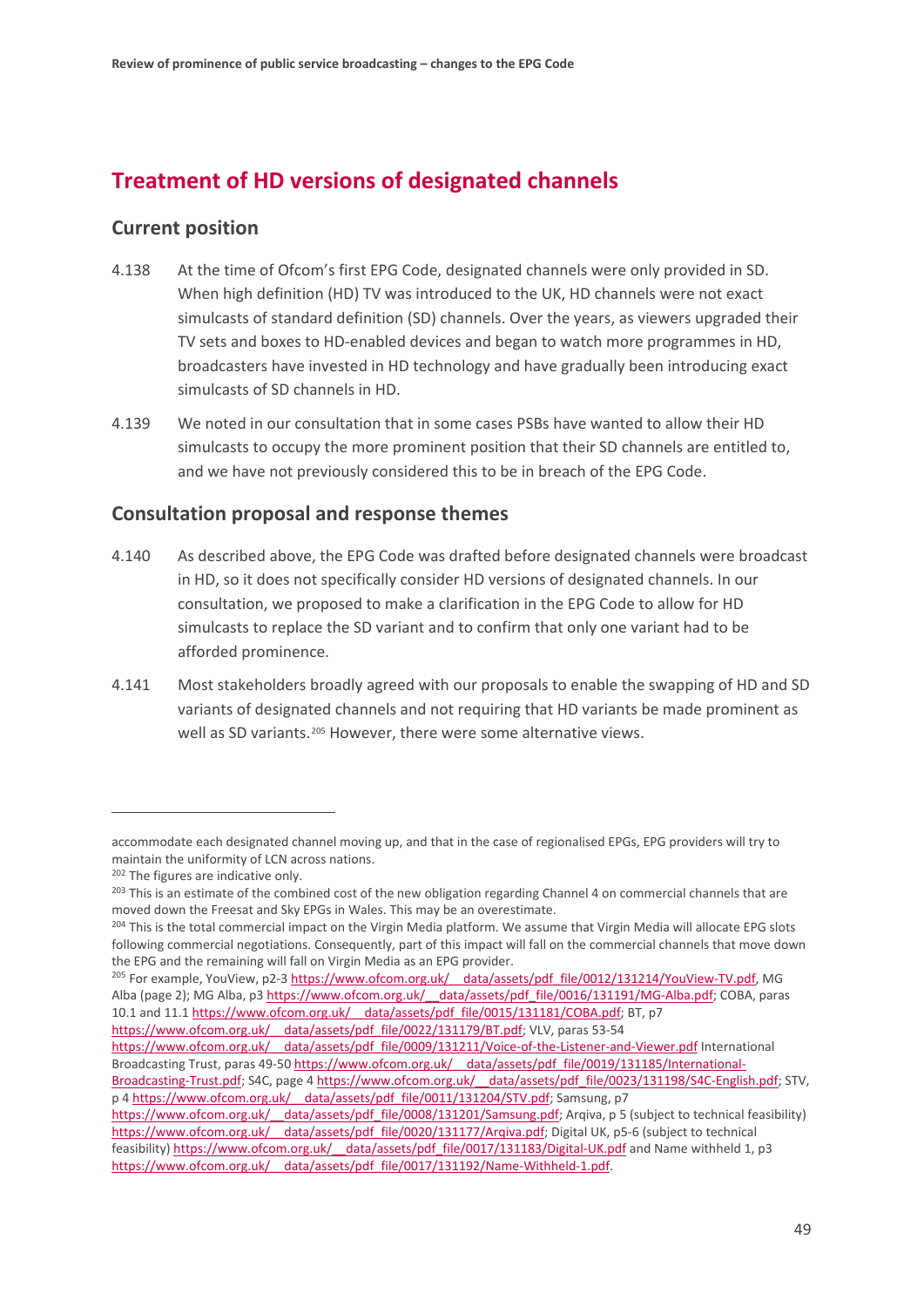4.142 Some stakeholders wanted HD take-up to be encouraged through the prominence regime, by promoting HD variants ahead of their SD equivalent.<sup>[206](#page-51-0)</sup> Others argued that HD/SD swaps might cause confusion for viewers, $207$  while some favoured mirroring the prominence of SD designated channels in the HD section of EPGs.[208](#page-51-2)

## **Reasoning and decision**

<u>.</u>

- 4.143 As the prominence of HD channels is primarily a technical matter and, in some regards, mirrors the effects of the relevant SD designated channel, we have not replicated the analysis by channel here. Instead, we have considered specific arguments made by stakeholders on HD channels and available evidence.
- 4.144 In addition to arguments made on encouraging HD take-up and the potential to cause audience confusion, stakeholders also made submissions in relation to the following topics:
	- a) who ought to decide on the swapping of SD with HD variants (Sky, C4C and the BBC);<sup>[209](#page-51-3)</sup>
	- b) the distribution of HD services often being based on different commercial terms than the SD variant (STV),<sup>[210](#page-51-4)</sup> which can be an important revenue stream for broadcasters and should not be jeopardised (ITV);<sup>[211](#page-51-5)</sup>
	- c) difficulties associated with swapping SD with HD variants, for example, due to legacy TV sets and set-top boxes that are not HD-enabled, and/or the high cost of offering regional variants in HD (Arqiva, Digital UK, Name withheld 1, ITV, BT).[212](#page-51-6)

We consider each of these issues in turn.

4.145 A number of stakeholders have urged Ofcom to use the prominence regime as a lever to support the further roll-out of HD. While we support the roll-out of HD as it is in viewers' interests to experience better quality TV services, our position is that the prominence regime ought to function in a way which enables the growth of technology and innovation, not dictate which technology ought to prevail. The industry's existing approach of

```
<sup>207</sup> Name withheld 2, p4-5 https://www.ofcom.org.uk/ data/assets/pdf_file/0018/131193/Name-Withheld-2.pdf
<sup>208</sup> C4C, p26-27 https://www.ofcom.org.uk/ data/assets/pdf_file/0014/131180/Channel-4.pdf; Digital UK, p6
https://www.ofcom.org.uk/__data/assets/pdf_file/0017/131183/Digital-UK.pdf and BBC, p12
```

```
https://www.ofcom.org.uk/__data/assets/pdf_file/0021/131178/BBC.pdf and
```
[https://www.ofcom.org.uk/\\_resources/documents/consultations/category-1/116265-epg-code-and-prominence](https://www.ofcom.org.uk/_resources/documents/consultations/category-1/116265-epg-code-and-prominence-regime/responses/bbc-response-additional-information.pdf)[regime/responses/bbc-response-additional-information.pdf](https://www.ofcom.org.uk/_resources/documents/consultations/category-1/116265-epg-code-and-prominence-regime/responses/bbc-response-additional-information.pdf)

[https://www.ofcom.org.uk/\\_\\_data/assets/pdf\\_file/0021/131178/BBC.pdf](https://www.ofcom.org.uk/__data/assets/pdf_file/0021/131178/BBC.pdf)

<span id="page-51-0"></span><sup>&</sup>lt;sup>206</sup> Tech UK, p4-5 https://www.ofcom.org.uk/ data/assets/pdf file/0012/131205/techUK.pdf; Name withheld 3, p2-3 [https://www.ofcom.org.uk/\\_\\_data/assets/pdf\\_file/0019/131194/Name-Withheld-3.pdf](https://www.ofcom.org.uk/__data/assets/pdf_file/0019/131194/Name-Withheld-3.pdf) and Virgin Media, p3-4 [https://www.ofcom.org.uk/\\_\\_data/assets/pdf\\_file/0008/131210/Virgin-Media.pdf.](https://www.ofcom.org.uk/__data/assets/pdf_file/0008/131210/Virgin-Media.pdf)

<span id="page-51-3"></span><sup>&</sup>lt;sup>209</sup> Sky, para A5.11 https://www.ofcom.org.uk/ data/assets/pdf file/0010/131203/Sky.PDF; C4C 4, p26-27 https://www.ofcom.org.uk/ data/assets/pdf file/0014/131180/Channel-4.pdf and BBC, para 47

<span id="page-51-4"></span><sup>&</sup>lt;sup>210</sup> STV, p5 https://www.ofcom.org.uk/ data/assets/pdf\_file/0011/131204/STV.pdf

<span id="page-51-6"></span><span id="page-51-5"></span><sup>&</sup>lt;sup>211</sup> ITV p31-31,https://www.ofcom.org.uk/ data/assets/pdf\_file/0020/131186/ITV.pdf <sup>212</sup> Arqiva, p 5 https://www.ofcom.org.uk/ data/assets/pdf file/0020/131177/Arqiva.pdf; Digital UK, p5-6 https://www.ofcom.org.uk/ data/assets/pdf file/0017/131183/Digital-UK.pdf Name withheld 1, p3 https://www.ofcom.org.uk/ data/assets/pdf\_file/0017/131192/Name-Withheld-1.pdf; ITV p31-31,https://www.ofcom.org.uk/ data/assets/pdf file/0020/131186/ITV.pdf and BT, p7 [https://www.ofcom.org.uk/\\_\\_data/assets/pdf\\_file/0022/131179/BT.pdf](https://www.ofcom.org.uk/__data/assets/pdf_file/0022/131179/BT.pdf)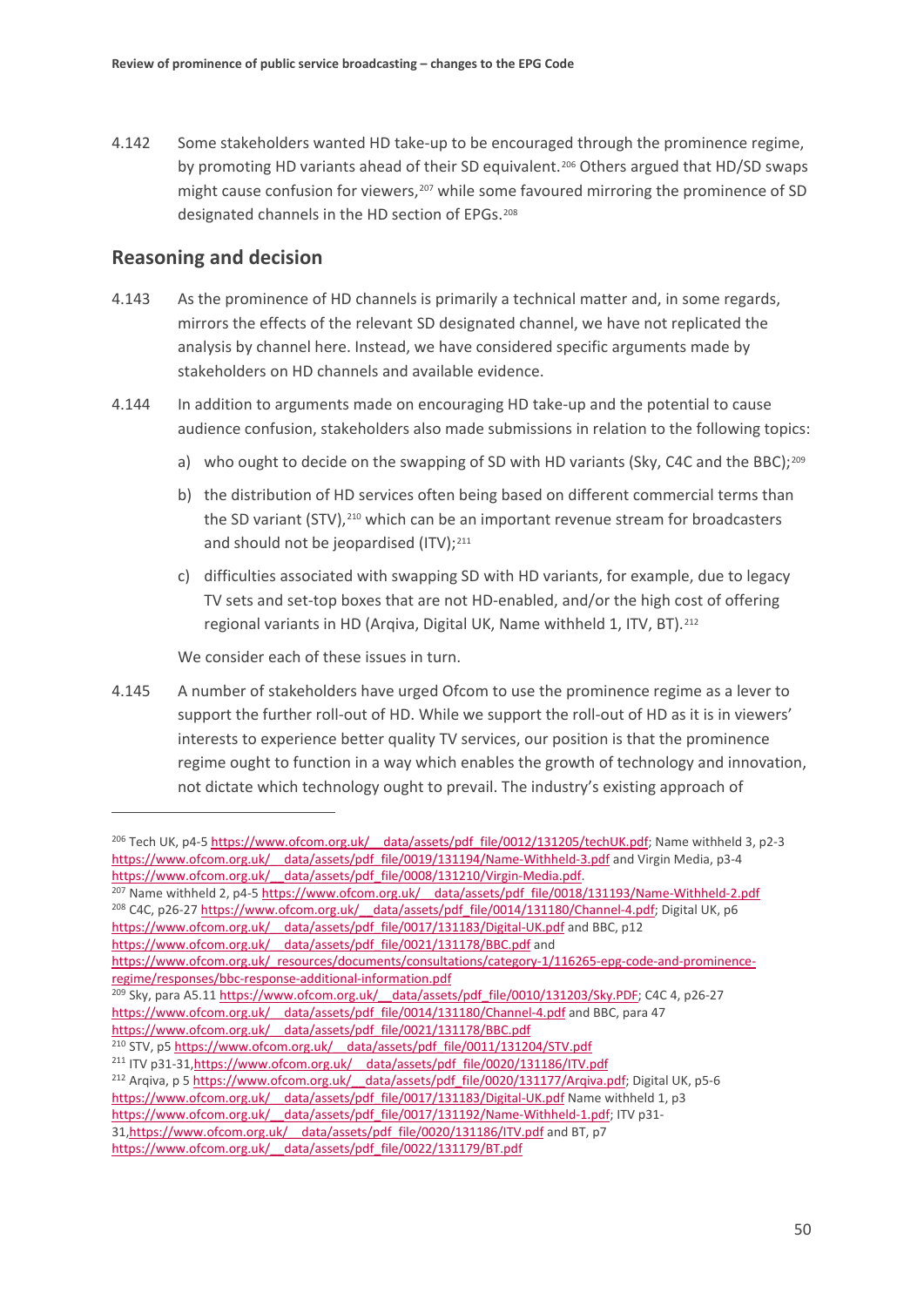swapping HD variants where they are exact simulcasts of the relevant SD version of a channel is consistent with this and reflects the fact that we are in a period of technological transition.

- 4.146 Where the HD version is an exact simulcast of the SD version, we do not consider that the swapping of these channel versions on the EPG risks causing confusion to viewers. In particular, a version of the designated channels remains easily discoverable at all times and viewers can see the same programmes on either channel version (viewers may also tailor their EPG to suit their viewing preferences, for example, through tagging specific channels as favourites).
- 4.147 On the matter of who determines a SD/HD channel swap, PSB broadcasters have commercially agreed with some platforms to swap exact simulcasts of some of their channels so that the HD version is afforded the more prominent slot on the EPG.[213](#page-52-0) However, we are still in a transition period. For example, there are still some local variations of designated channels which do not have exact simulcasts in HD. Most notably, it is Ofcom's understanding that:
	- a) BBC1 England HD is a network version shown throughout England, meaning that local programming on BBC1 is only available in SD (viewers watching BBC1 England HD are invited to switch to the SD version of the channel when local programming is on via a holding message on the screen);
	- b) some ITV regional variants are not available in HD, in which case an out-of-region HD version of ITV is made available to the region (in addition to the relevant region's SD regional variant).<sup>[214](#page-52-1)</sup>
- 4.148 During such a period of transition towards HD, and in the light of existing channel swapping practices (whereby the HD version of a designated channel is increasingly made available in the more prominent slot where it is an exact simulcast), we believe it would be disproportionate for Ofcom to impose prominence obligations on EPG providers in relation to both SD and HD variants, for example, by requiring that HD variants are made prominent within a dedicated HD sub-menu.
- 4.149 PSBs and EPG providers have been successfully negotiating the terms of carriage of SD and HD versions of designated channels for some time and we see no justification for interfering with this ecology. We therefore intend to leave it to these stakeholders to agree the terms of any further HD roll-out and channel swapping arrangements.
- 4.150 On legacy sets and boxes, 74% of UK TV households were equipped to watch programmes in HD or Ultra HD-4K as at December 2018, and this has been growing year on year.[215](#page-52-2) It is also our understanding that, while theoretically some SD only TV receivers could still be

<u>.</u>

<span id="page-52-0"></span><sup>&</sup>lt;sup>213</sup> We also note that Virgin Media has recently agreed with the BBC to stop carrying the SD version of certain channels where the HD variant is an exact simulcast (e.g. BBC Scotland, BBC Four, BBC News, CBBC and CBeebies). This is in a context where the Virgin Media platform no longer supports SD receivers, so that all its subscribers use HD-enabled devices. See Virgin Media press release, 19 February 2019[: https://www.virginmedia.com/virgin-tv-edit/customer](https://www.virginmedia.com/virgin-tv-edit/customer-exclusive/channel-number-changes-march.html)[exclusive/channel-number-changes-march.html.](https://www.virginmedia.com/virgin-tv-edit/customer-exclusive/channel-number-changes-march.html)<br><sup>214</sup> In such cases, industry practice has been for the SD version to remain in the most prominent slot on platforms' EPG.

<span id="page-52-2"></span><span id="page-52-1"></span><sup>&</sup>lt;sup>215</sup> Source: Ofcom analysis of BARB Establishment Survey 2011 Q3 to 2018 Q3.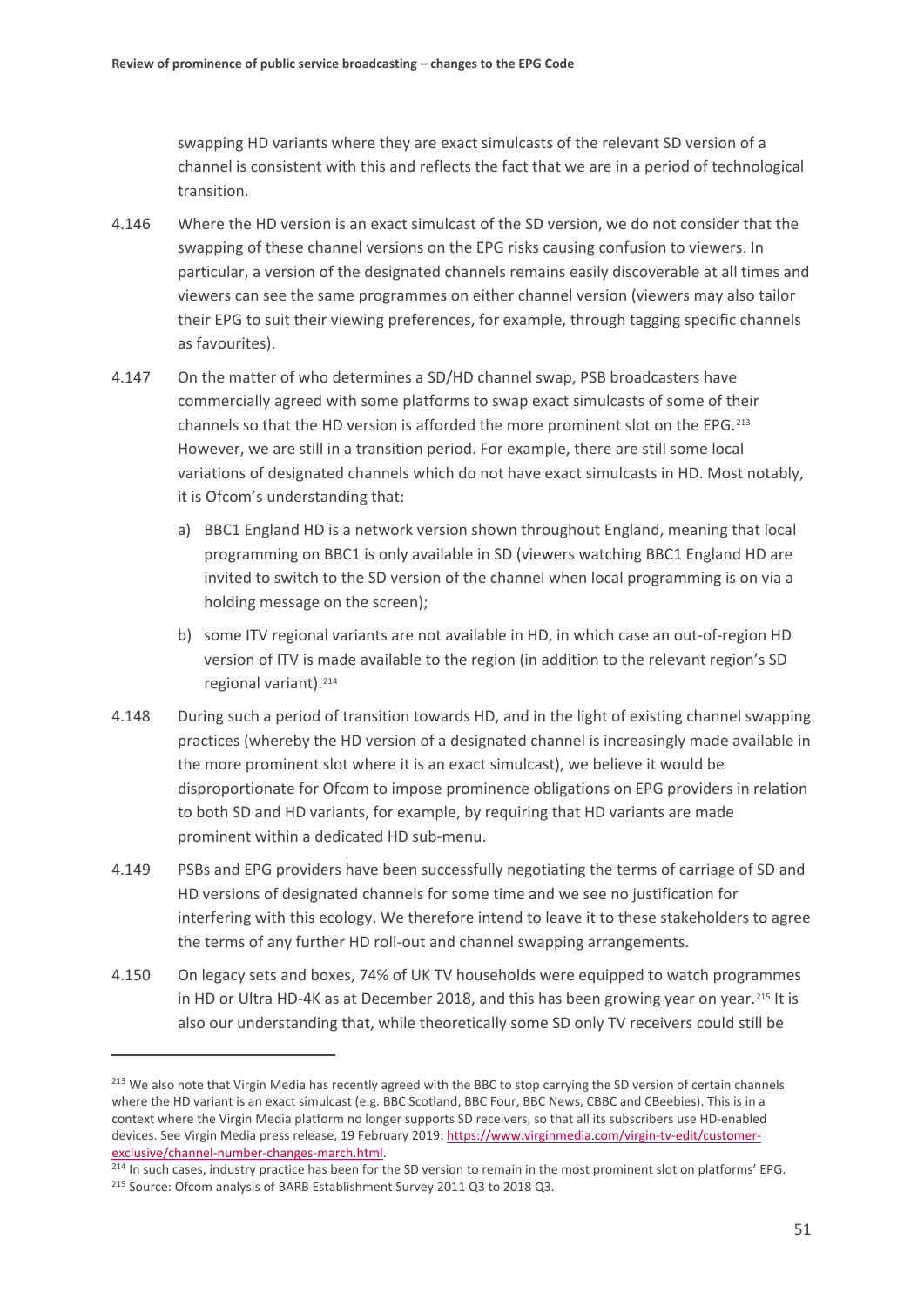sold in the UK, such sales would be insignificant. This is because by the beginning of 2016, it was only possible to use the Freeview brand logo for HD and Ultra HD TV sets. These figures indicate that the majority of UK households already have HD TVs sets, and that as HD penetration continues, we can expect more households to do so over the next few years.

4.151 It is our understanding and expectation that when HD channel swapping is agreed between PSBs and platforms, this does not result in the more prominent slot for that designated channel being empty for any viewers (whether HD or SD). By way of example, viewers who use legacy TVs or receivers should still view the SD version of the designated channel, for instance BBC1, in the more prominent EPG slot for that channel i.e. the first slot of the EPG.

## **Conclusion on HD/SD**

4.152 In considering availability of services, audience take up and other available evidence – including stakeholder responses – and in the interests of greater regulatory clarity, we have decided to amend the EPG Code so that the prominence requirements may be satisfied in respect of an HD TV version of a designated channel instead of the SD TV version of that channel, where the HD TV version is an exact simulcast of the SD TV version.

# **Transition period and next steps**

## **Consultation proposal**

<u>.</u>

<span id="page-53-0"></span>4.153 In the consultation, we asked stakeholders whether they agreed with our proposal to provide a 12-month transition or implementation period once the EPG Code is finalised to make any channel moves required under the EPG Code.

## **Themes in stakeholder responses**

4.154 We received a range of views on the proposed transition period. PACT, WGGB and COBA agreed with our proposal for a 12-month transition period.<sup>[216](#page-53-1)</sup> VLV, IBT and Digital UK want the EPG Code to be fully implemented as quickly as possible.<sup>[217](#page-53-2)</sup> The BBC saw the timescale as challenging but also believe it should be implemented as soon as possible.<sup>[218](#page-53-3)</sup> C4C and BT also agreed with our 12-month transition period, believing it important that Ofcom introduces a minimum period by which platforms should deliver prominence for any newly

<span id="page-53-1"></span><sup>&</sup>lt;sup>216</sup> PACT p12 https://www.ofcom.org.uk/ data/assets/pdf file/0020/131195/PACT.pdf, Writer's Guild of Great Britain p2 https://www.ofcom.org.uk/ data/assets/pdf\_file/0011/131213/Writers-Guild-of-Great-Britain.pdf, COBA p22 [https://www.ofcom.org.uk/\\_\\_data/assets/pdf\\_file/0015/131181/COBA.pdf](https://www.ofcom.org.uk/__data/assets/pdf_file/0015/131181/COBA.pdf)

<span id="page-53-2"></span><sup>&</sup>lt;sup>217</sup> VLV p9 https://www.ofcom.org.uk/ data/assets/pdf\_file/0009/131211/Voice-of-the-Listener-and-Viewer.pdf, IBT p9 https://www.ofcom.org.uk/ data/assets/pdf file/0019/131185/International-Broadcasting-Trust.pdf, Digital UK p6-8 https://www.ofcom.org.uk/ data/assets/pdf file/0017/131183/Digital-UK.pdf

<span id="page-53-3"></span><sup>&</sup>lt;sup>218</sup> BBC, para 48 https://www.ofcom.org.uk/ data/assets/pdf\_file/0021/131178/BBC.pdf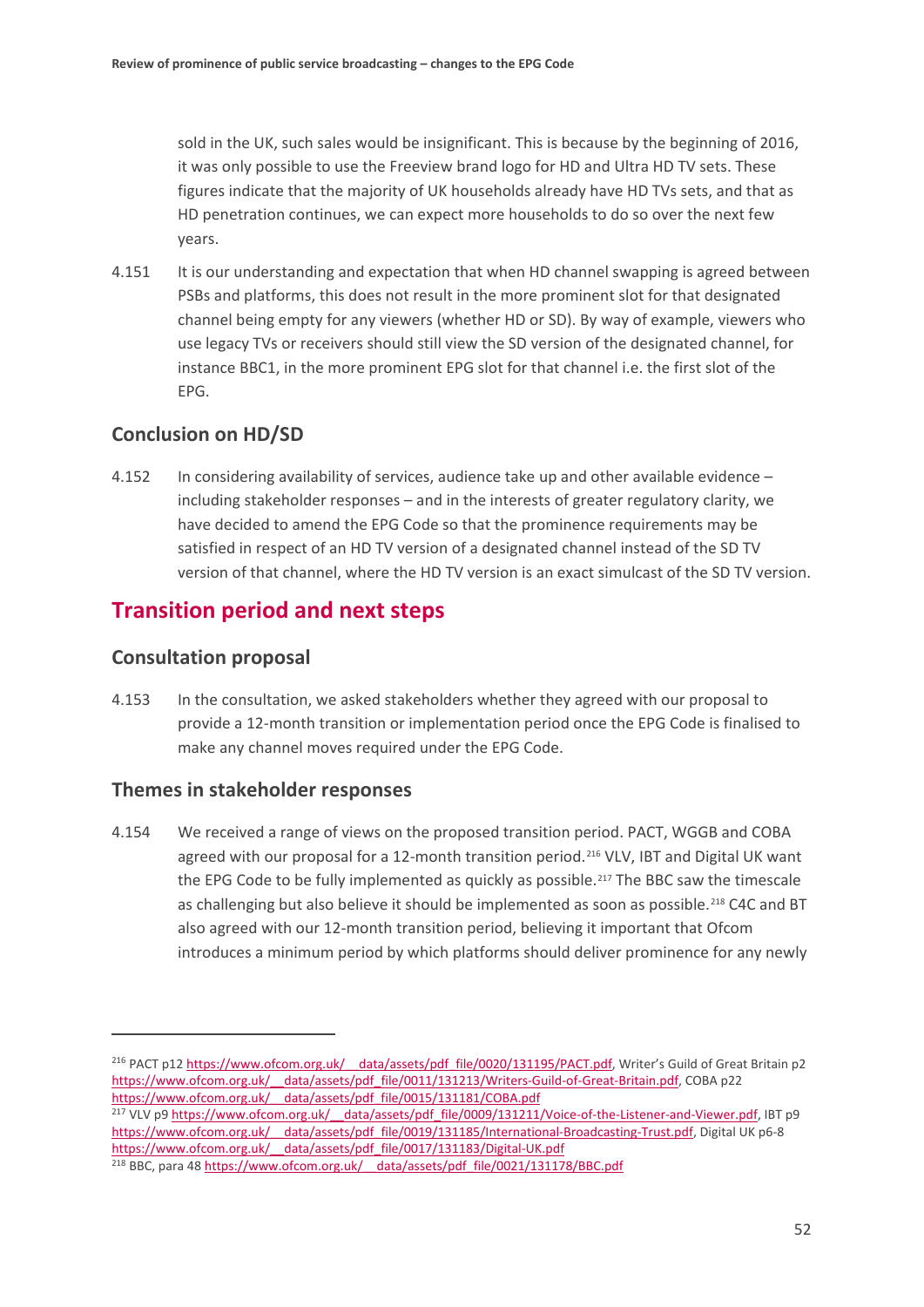launched or designated PSB channel.<sup>[219](#page-54-0)</sup> S4C agreed with the proposed transition period as a maximum.<sup>[220](#page-54-1)</sup> STV suggested 6 months as a transition period.<sup>[221](#page-54-2)</sup>

- 4.155 A number of stakeholders, however, raised concerns about the proposed transition period. Sky recommended increasing the period to 18 months.[222](#page-54-3) Virgin Media and Name withheld 2 stated that a 12-month period would have to be the minimum.[223](#page-54-4) YouView also argued that it may take longer than 12 months for it to respond to any changes if Digital UK needed to review and consult upon them.<sup>[224](#page-54-5)</sup> Freesat warned that some proposals may require significant technical work and therefore request an extension to bring the transition period up to 18 months.[225](#page-54-6) Samsung also disagreed with our proposed timeline, stating that global platforms such as themselves have a 12-month development cycle which requires plans to be agreed beforehand. It suggested a transition period of 18-24 months once the EPG Code is finalised.<sup>[226](#page-54-7)</sup> KMTV also stated that 12 months is too short for TV stations to make commercial adjustments.<sup>[227](#page-54-8)</sup>
- 4.156 ITV also stated that 12 months is not a sufficient amount of time, with reorganisations on DTT having taken 18 months to two years in the past. ITV suggest Ofcom should specify a backstop of two years to complete any changes. However, ITV believe that a better approach would be to allow compliance to be delivered over time via a 'right to promotion' for any PSB services in non-compliant slots as and when higher slots become vacant.[228](#page-54-9) techUK agree that there should be a transition period but that the length of this period would depend at which stage of the product development cycle changes to the EPG Code are implemented.[229](#page-54-10)
- 4.157 Many respondents were keen to see the new EPG Code implemented as soon as possible, arguing that implementing the requirements in a shorter timescale would mean the benefits are achieved earlier. However, other respondents noted the need for both EPG providers and other broadcasters to have a transitional period to plan and implement any changes required. This includes time for EPG providers to consult with affected parties.

## **Our decision on the transition period and next steps**

.<br>-

4.158 We have considered arguments made about a staggered implementation, where EPG providers implement the requirements of our EPG Code as and when slots become available for designated channels not already in a sufficiently prominent position. We

<span id="page-54-0"></span><sup>&</sup>lt;sup>219</sup> C4C p27 https://www.ofcom.org.uk/ data/assets/pdf file/0014/131180/Channel-4.pdf, BT p7 [https://www.ofcom.org.uk/\\_\\_data/assets/pdf\\_file/0022/131179/BT.pdf](https://www.ofcom.org.uk/__data/assets/pdf_file/0022/131179/BT.pdf)

<span id="page-54-1"></span><sup>&</sup>lt;sup>220</sup> S4C p4 https://www.ofcom.org.uk/ data/assets/pdf\_file/0023/131198/S4C-English.pdf

<span id="page-54-2"></span><sup>&</sup>lt;sup>221</sup> STV p4-5 https://www.ofcom.org.uk/ data/assets/pdf\_file/0011/131204/STV.pdf

<span id="page-54-3"></span><sup>&</sup>lt;sup>222</sup> Sky p57 https://www.ofcom.org.uk/ data/assets/pdf\_file/0010/131203/Sky.PDF

<span id="page-54-4"></span><sup>&</sup>lt;sup>223</sup> Virgin Media p4 https://www.ofcom.org.uk/ data/assets/pdf file/0008/131210/Virgin-Media.pdf, Name withheld 2 p[5 https://www.ofcom.org.uk/\\_\\_data/assets/pdf\\_file/0018/131193/Name-Withheld-2.pdf](https://www.ofcom.org.uk/__data/assets/pdf_file/0018/131193/Name-Withheld-2.pdf)

<span id="page-54-5"></span><sup>&</sup>lt;sup>224</sup> YouView p3 https://www.ofcom.org.uk/ data/assets/pdf file/0012/131214/YouView-TV.pdf

<span id="page-54-6"></span><sup>&</sup>lt;sup>225</sup> Freesat p2 https://www.ofcom.org.uk/ data/assets/pdf file/0011/144101/Freesat.pdf

<span id="page-54-7"></span><sup>&</sup>lt;sup>226</sup> Samsung p7 https://www.ofcom.org.uk/ data/assets/pdf file/0008/131201/Samsung.pdf

<span id="page-54-8"></span><sup>&</sup>lt;sup>227</sup> KMTV p4 https://www.ofcom.org.uk/ data/assets/pdf\_file/0023/131189/KMTV.pdf <sup>228</sup> ITV p32 https://www.ofcom.org.uk/ data/assets/pdf\_file/0020/131186/ITV.pdf

<span id="page-54-10"></span><span id="page-54-9"></span><sup>&</sup>lt;sup>229</sup> TechUK p5 https://www.ofcom.org.uk/ data/assets/pdf\_file/0012/131205/techUK.pdf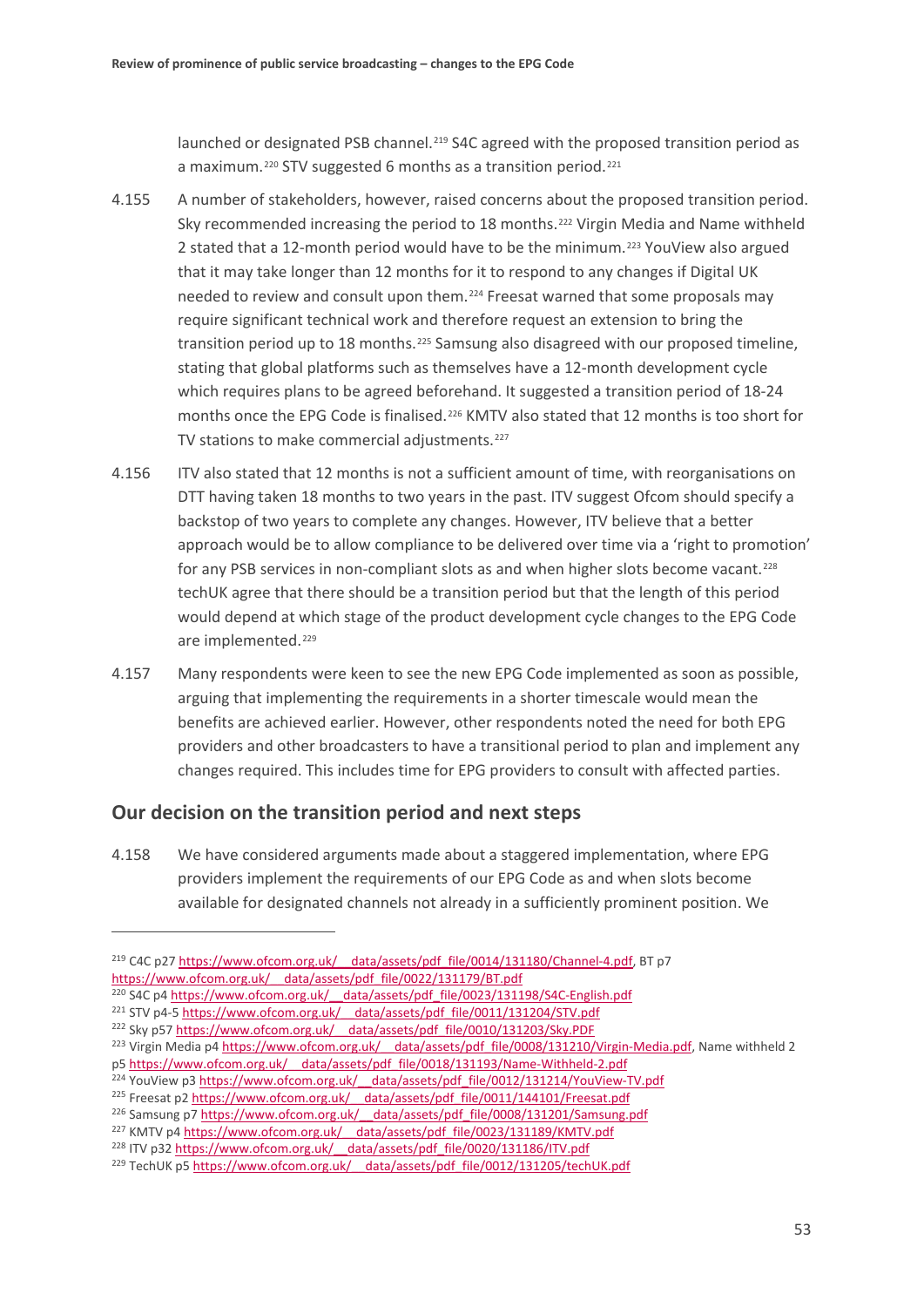asked EPG providers (Sky, Digital UK, Virgin Media and Freesat) about the availability of free slots over the last 5 years within their first three pages. One provider set out that one slot had become available nationwide, two in Scotland and one in Wales on their EPG. Other EPG providers set out that one slot had become available in this time period on their EPGs. This suggests that slots rarely become available within the first 24 slots of the EPG.<sup>[230](#page-55-1)</sup> We do not consider that a staggered implementation period for the EPG Code is a workable option, as we think it has the potential to mean that some of the requirements in the EPG Code would never be implemented by some EPG providers and that consequently designated channels would not be appropriately prominent on some EPGs.

- 4.159 While we accept that a longer implementation period will delay the realisation of the benefits for those channels that are currently not appropriately prominent, we want to ensure EPG providers and broadcasters have reasonable time to plan for and implement changes to secure a smooth transition in the interests of audiences, for example, by allowing for technical testing.
- <span id="page-55-0"></span>4.160 On the basis of feedback from respondents regarding the time needed to consult on changes to the EPG and the time needed to make technical changes we have decided on an implementation period of 18 months. Our changes to appropriate prominence requirements of the EPG Code will come into force on 4 January 2021. On that date, the text set out at [Annex 5](https://www.ofcom.org.uk/__data/assets/pdf_file/0025/154384/annex-5-epg-code-appropriate-prominence-provisions.pdf) will replace the current appropriate prominence section of the EPG Code.

<u>.</u>

<span id="page-55-1"></span><sup>&</sup>lt;sup>230</sup> Information provided to Ofcom by EPG providers